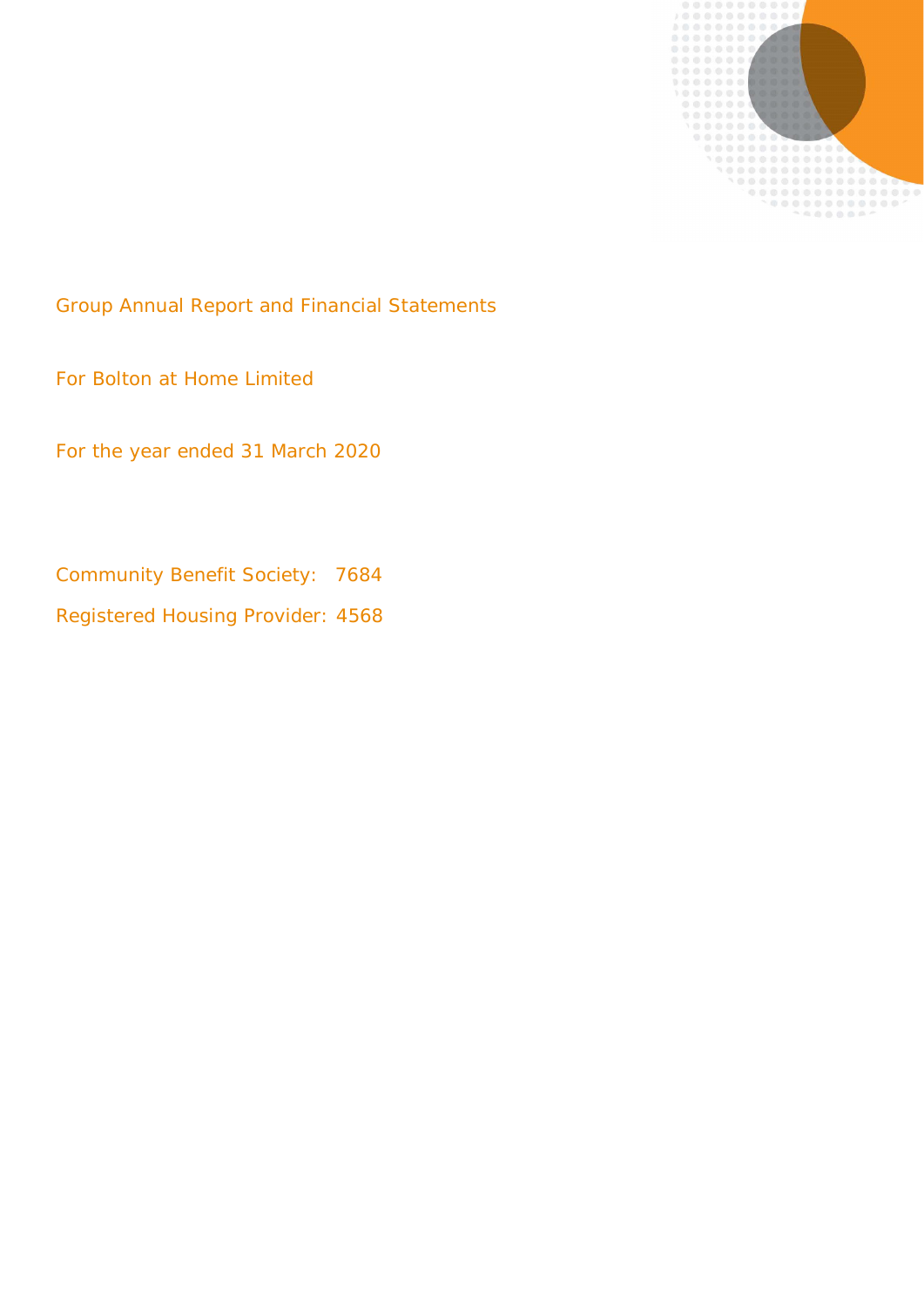## Report of the Financial Statements for the year ended 31 March 2020

## **Contents**

| Page no        | Sections                                       |
|----------------|------------------------------------------------|
| $\overline{2}$ | Executive and advisors                         |
| 3              | Chairperson's statement                        |
| $4 - 7$        | Report of the board of management              |
| $8 - 31$       | Strategic report                               |
| 32-33          | Independent auditor's report                   |
| 34             | Consolidated statement of comprehensive income |
| 35             | Association statement of comprehensive income  |
| 36             | Consolidated statement of changes in reserves  |
| 37             | Association statement of changes in reserves   |
| 38             | Consolidated and association balance sheet     |
| 39             | Consolidated statement of cash flows           |
| $40 - 71$      | Notes forming part of the financial statements |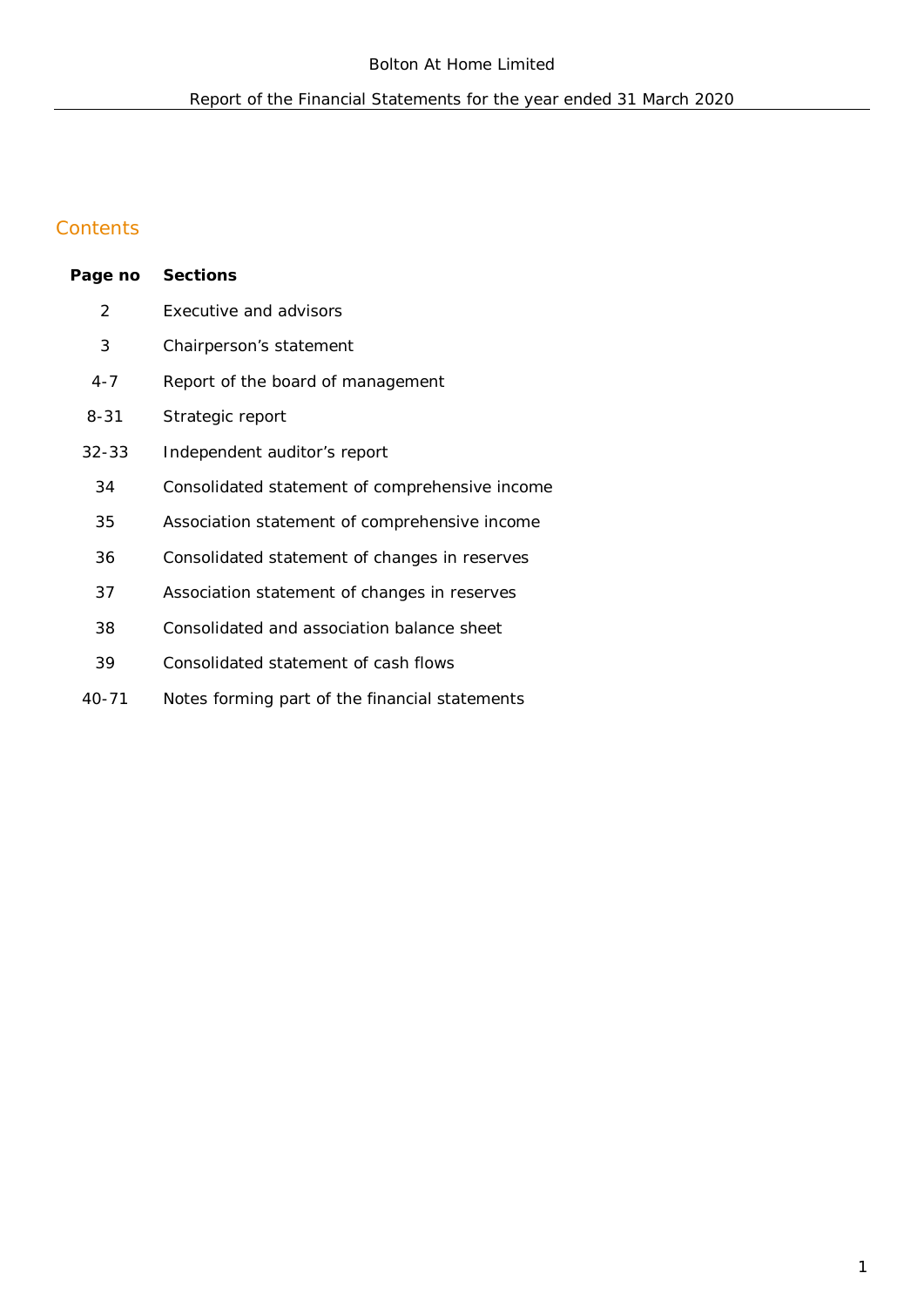#### Executive and advisors for the year ended 31 March 2020

## Board of management

Current Board members

Ian Munro (Chair) 1 October 2019 Ibrahim Ismail (Vice – Chair) Bill Gill Peter Styche Cath Owston Bob Allen – Retired 1 August 2020 Kevin McKeon Amanda Moat Mark Corfield Matt Roberts Saeed Atcha (co-opted member) Mark Cunningham – appointed 7 September 2020 Tracy Woods – retired 30 September 2019 Laura Dalton – retired 31 December 2019 Chris Neill – retired 21 October 2019 Bilkis Ismail – retired 23 May 2019

### Executive management

Jon Lord Noel Sharpe Edward Mellor Ian Ankers

## Secretary & Registered office

Katrina Cunliffe 98 Waters Meeting Road Bolton BL1 8SW

## Audit and Risk Committee

Bill Gill (Chair) Bob Allen – retired 1 August 2020 Laura Dalton Kevin McKeon Amanda Moat Matt Roberts

### Auditors

BDO LLP 3 Hardman Street, Manchester, M3 3AT

## Principal Solicitors

Trowers & Hamlins LLP 55 Princess Street, Manchester, M2 4EW

Anthony Collins Solicitors 76 King Street, Manchester, M2 4NH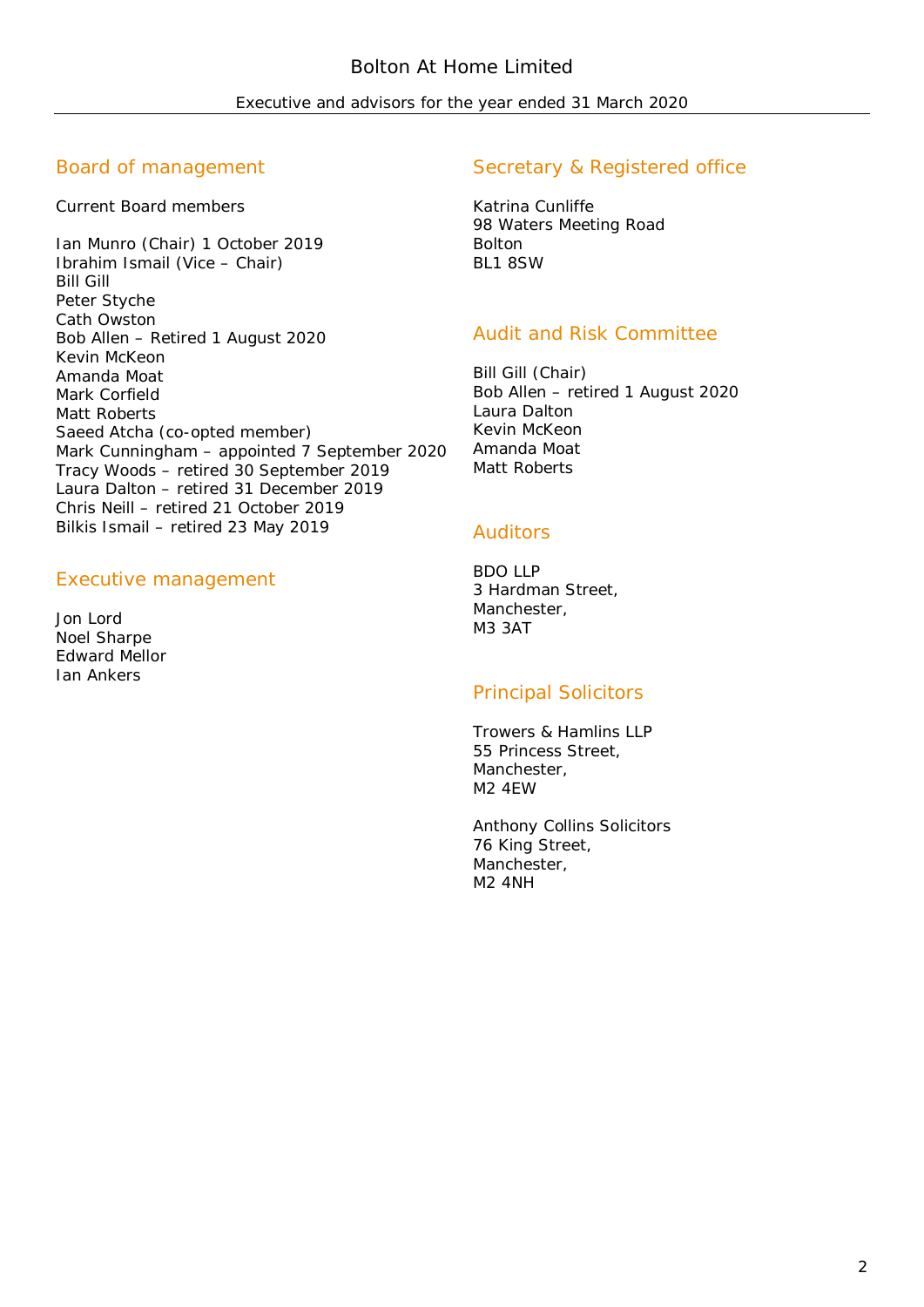#### Chairperson's statement for the year ended 31 March 2020

**WE ARE BOLTON AT HOME GROUP**

## **Building homes and neighbourhoods we can all be proud of**

## **Welcome from our Group Chair**

We are a housing group consisting of Bolton at Home and Arcon Housing Associations (along with five other subsidiary companies) with a proud history as a provider of quality and affordable housing, and service delivery. We are in the midst of an exciting and ambitious journey to transform what we do and how we do it. We want to continue to grow our business and be a key partner in the markets in which we operate.

We are delighted that during the year, Arcon Housing Association (AHA) joined our Group structure. We felt that there was a strong cultural fit between our two organisations and the knowledge and expertise Arcon has brought has been invaluable in taking us to the next stage of our journey. The partnership now means that the Group has a presence across some key areas of the North West and will help take our strong values-driven brand into some interesting markets and help us to deliver our Group aim.

Our customers are the focus of our ambition to provide homes that are safe, warm, secure and affordable. We want to be the catalyst that helps our communities to improve and our customers to achieve personal aspirations. We want our customers to be proud of their homes and communities, and derive confidence from our ethical values-driven approach and our financial strength.

We will use this financial strength to continue to invest in key services for customers, exploit new technologies, build and offer affordable new homes for rent, and explore how we can offer our customers a range of housing options. In doing this, we will make continuous efforts to deliver even better value for money.

As this plan was being prepared, the world was in the early stages of the global pandemic caused by Covid-19. The organisation has shown itself to be resilient, responsive and caring throughout the crisis, living up to the values we aim for.

The impact of Covid19 has meant we have had to adapt to extremely swiftly to a new operating environment. Therefore, we have undertaken a comprehensive review of our business continuity plan across the Group and this is reflected across all our service delivery plans. We are managing a wider range of risks and have assessed these to understand and plan for the immediate and longer term impact on our business and customers.

Our new Group Development and Group Asset Management Strategies mean we will build homes and get more from our existing stock to ensure we continue to meet our customers' housing needs.

Bringing Arcon into the Group means even stronger partnership working to the benefit of our customers. While we recognise our combined skills and experience, we continue to develop our staff to meet the changing needs of the organisation. We value our people and want to build the right culture throughout our Group. Our relationship with customers and our ambitious plans are only possible because of the people who work for us; they are vital to our success.

Providing affordable housing will always be our priority and purpose. But we do more than provide homes. Our work, in partnership with others, helps people to access training and gain employment, deal with critical points in their lives, manage financial issues, and supports them with other challenges, and often we find ourselves choosing to be the principal agency in supporting a neighbourhood.

We believe that with these key elements and our continued commitment to customers, we will build a robust and resilient future.

Ian Munro Chair, Group Board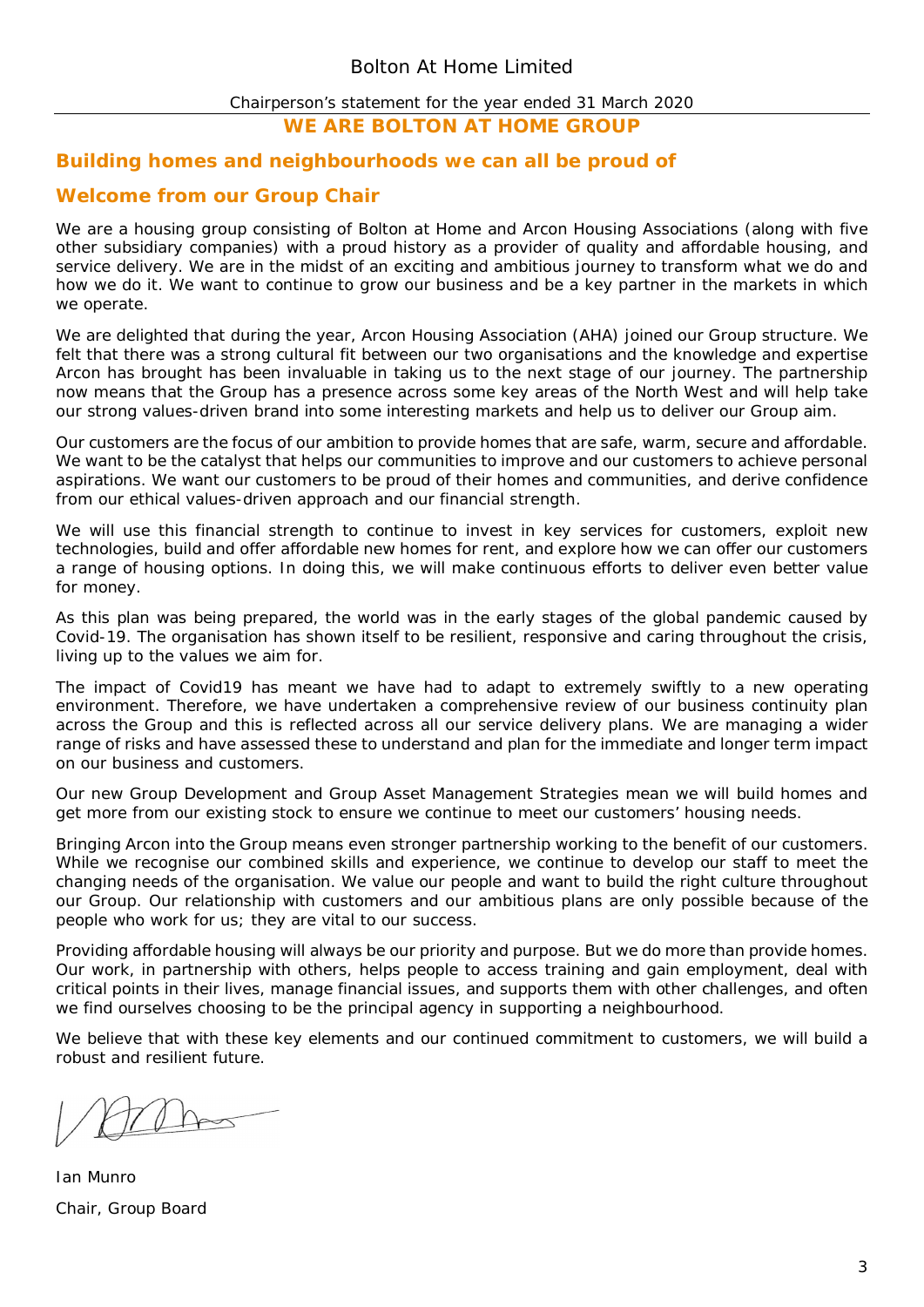#### Report of the Board of Management for the year ended 31 March 2020

## Board Report

## Statement of Board members' responsibilities

The board members are responsible for preparing the report of the board and the financial statements in accordance with applicable law and regulations.

Co-operative and Community Benefit Society law and social housing legislation require the board members to prepare financial statements for each financial year in accordance with United Kingdom Generally Accepted Accounting Practice (United Kingdom Accounting Standards and applicable law). In preparing these financial statements, the board members are required to:

- select suitable accounting policies and then apply them consistently;
- make judgements and accounting estimates that are reasonable and prudent;
- · state whether applicable UK Accounting Standards and the Statement of Recommended Practice: Accounting by registered social housing providers 2018 have been followed, subject to any material departures disclosed and explained in the financial statements; and
- · prepare the financial statements on the going concern basis unless it is inappropriate to presume that the group and association will continue in business.

The board members are responsible for keeping adequate accounting records that are sufficient to show and explain the group and association's transactions and disclose with reasonable accuracy at any time the financial position of the group and association and enable them to ensure that the financial statements comply with the Co-operative and Community Benefit Societies Act 2014, the Co-operative and Community Benefit Societies (Group Accounts) Regulations 1969, the Housing and Regeneration Act 2008 and the Accounting Direction for Private Registered Providers of Social Housing 2019. They are also responsible for safeguarding the assets of the group and association and hence for taking reasonable steps for the prevention and detection of fraud and other irregularities.

The board is responsible for ensuring that the report of the board is prepared in accordance with the Statement of Recommended Practice: Accounting by registered social housing providers 2018.

Financial statements are published on the group and association's website in accordance with legislation in the United Kingdom governing the preparation and dissemination of financial statements, which may vary from legislation in other jurisdictions. The maintenance and integrity of the group and association's website is the responsibility of the board members. The board members' responsibility also extends to the ongoing integrity of the financial statements contained therein.

#### Corporate governance

The Board has certified that we do comply fully with the National Housing Federation's Code of Governance – Promoting Board excellence for housing associations (2015 edition) and adopted the code with effect from March 2016. Bolton at Home has a Board of 10 non-executive directors and one coopted non-executive director.

Our Board and Committees and overall governance structure are reviewed with external support every three years with internal reviews in the intervening years.

A detailed self-assessment against all of Regulator of Social Housing standards of the regulatory code has been carried out and confirms that we have full compliance. In addition, we have undergone an in depth assessment which as confirmed compliance with our governance and financial viability standard.

## Financial risk management objectives and policies

We use various financial instruments, including loans and cash, and other items such as rental arrears and trade creditors that arise directly from our operations. The main purpose of these financial instruments is to raise finance for our operations.

The existence of these financial instruments exposes our group to a number of financial risks. We consider that the main risks arising from the financial instruments are interest rate risk, liquidity risk and credit risk. Our Board review and agree policies for managing each of these risks and they are summarised below.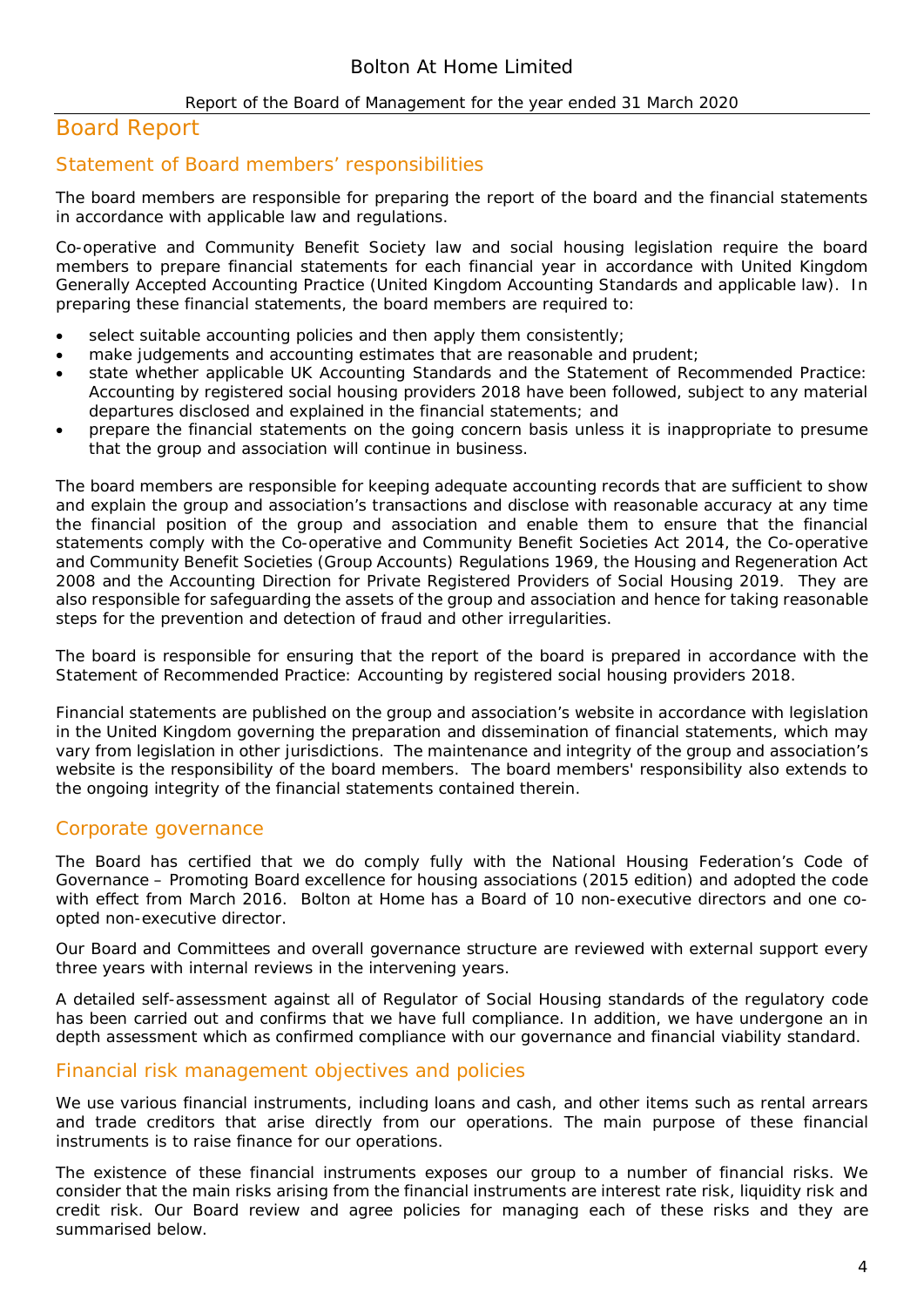#### **Interest rate risk**

Our operations are financed through a mixture of retained surpluses and bank borrowing. Our exposure to interest fluctuations on borrowings is managed by the use of both fixed and variable rate facilities.

#### **Liquidity risk**

Our group seeks to manage financial risk by ensuring sufficient liquidity is available to meet foreseeable need and invest cash assets safely and profitably. In addition to drawn borrowing, we have £70m of undrawn facilities.

#### **Credit risk**

Our principal credit risk relates to tenant arrears. This risk is mitigated by providing support to eligible tenants with their application for housing benefit and to closely monitor the arrears of self-funding tenants. Welfare reform and resulting changes to the benefits system has been identified as a key organisational risk. A team is in place, working to mitigate their effects on us and to monitor the impact of the changes against the provisions made.

### Public benefit

Our Board has referred to the guidance contained in the Charity Commission's general guidance on public benefit when reviewing the objectives and strategies and in planning future strategy. In particular, the Board members consider how planned activities will contribute to the aims and objectives they have set.

### Internal Control

The Board is responsible for establishing and maintaining a system of internal control and for reviewing its effectiveness. The system of internal control is designed to manage rather than eliminate the risk of failure to achieve business objectives and it can only provide reasonable and not absolute assurance against material misstatement and loss.

Key elements in the system of internal control include effective governance arrangements for Board and committees, business planning, performance frameworks and accountability to customers. Evidence of other effective operation of internal controls includes financial regulations, schemes of delegation and an anti-fraud and corruption policy. In addition, there are findings of internal and external audits, outcomes of regulatory activity including the Regulator of Social Housing (RSH).

The risk management process includes a risk assessment to identify strategic risks and puts in place actions and action plans to mitigate risk. A risk register is produced and this is reported on a quarterly basis to Group Audit and Risk Committee. In addition, Group Audit and Risk Committee undertake an in depth review of the one of the corporate risks at each meeting to increase understanding of key risks and allow Committee members to challenge officers over controls to mitigate them. The Board reviews all high level risks each quarter and undertakes a full review of the register each year. The Board considers if any new risks have emerged at each business meeting.

A comprehensive approach to stress testing has been developed by the organisation and led by the Director of Finance which focuses on current issues facing the organisation and housing sector and draws on key risks identified in the risk register and liabilities from the liabilities register in order to test the resilience of the business plan. During the year the Board monitor a series of Golden Rules which are intended to act as an early warning of any financial hotspots which may require urgent action or the implementation of any of the identified mitigating actions. With the merger with Arcon we will be undertaking a review of the finance function to take account of the increasing complexity in the group.

Bolton at Home has an anti-fraud and corruption policy which was reviewed in April 2019 and a fraud response plan. The policy covers prevention, detection and reporting of fraud and the recovery of assets. A fraud register is maintained and is monitored quarterly by the Group Audit and Risk Committee including analysis of trends in the nature of fraud and fraud allegations.

The system of internal controls operates on a continuous basis. Assurance on the effectiveness of controls is obtained throughout the year. A review of assurances is carried out each year and is approved by Board.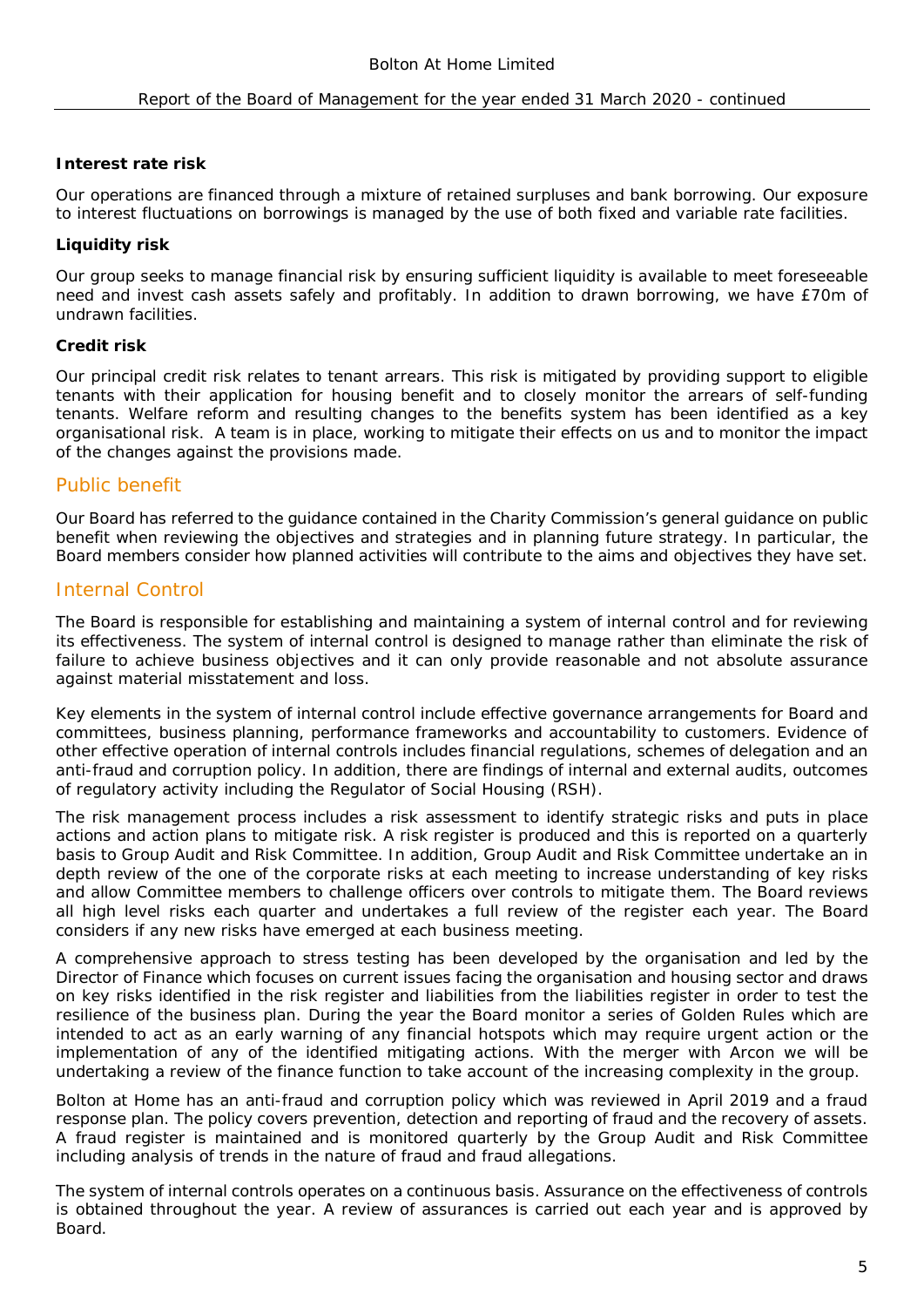The Board confirms no weaknesses were found in the internal controls for the year ended March 2020 which might otherwise have resulted in material losses, contingencies or uncertainties which require disclosure in the financial statements.

Each year, the organisation undertakes a self-assessment of its compliance with the RSH national standards. This exercise provided assurance on a range of governance areas where key improvements were identified to strengthen compliance and progress in these being monitored.

The organisation also had an in depth assessment carried out by RSH in 2020 which confirmed our governance rating as G1 and our viability rating as V2.

Bolton at Home's internal auditors have carried out a plan of risk based audits. All other reports have had overall assessments of reasonable assurance or above.

### Going concern

Our business activities, our current financial position and factors likely to affect our future development are set out within the strategic report. We have in place long term debt facilities which provide adequate resources to finance committed reinvestment and development programmes, along with our day to day operations for the next 18 months. The Board is satisfied that the business plan, taking account of the current pandemic, has sufficient funding and is sufficiently robust to ensure that there will be no financial covenant breaches in the next 18 months.

In response to the pandemic a revised budget and business plan were prepared taking into account a 4 month lockdown at the start of the 2020/21 financial year. This revised budget showed improved performance against financial covenants compared to the original budget. Performance monitoring at the end of quarter 1 showed the organisation to be ahead of the revised budget.

The length of the COVID-19 outbreak and the measures taken by the Government to contain this are not known and outside of our control but we have put processes in place to manage cashflow on a weekly basis and review financial stability as matters progress.

Given the strength of the balance sheet and availability and liquidity of undrawn loan facilities, totalling around £73.5m, the board believe that, while uncertainty exists, this does not pose a material uncertainty that would cast doubt on the Group's ability to continue as a going concern. The board, therefore, consider it appropriate for the accounts to be prepared on a going concern basis.

## Employees

Details of the number of employees and related costs can be found in Note 6 of the financial statements on page 31.

Applications for employment by disabled persons are always fully considered, bearing in mind the aptitudes of the applicant concerned. In the event of members of staff becoming disabled, every effort is made to ensure that their employment continues through the medical redeployment scheme, and that appropriate training is arranged. It is our policy that the training, career development and promotion of disabled persons should, as far as possible, be identical to that of other employees.

We place considerable value on the involvement of our employees and have continued to keep them informed on matters affecting them as employees and on the various factors affecting the performance of our organisation. This is achieved through joint consultation arrangements, meetings such as the Joint Consultative Committee and consultation with staff on an individual basis where appropriate.

Bolton at Home's latest Gender Pay Gap assessments for 2019/20 shows an overall gap of 5.2%, down from 5.7% the previous year. In March 2019, the Board approved a 6 point plan with the aim of reducing the gap.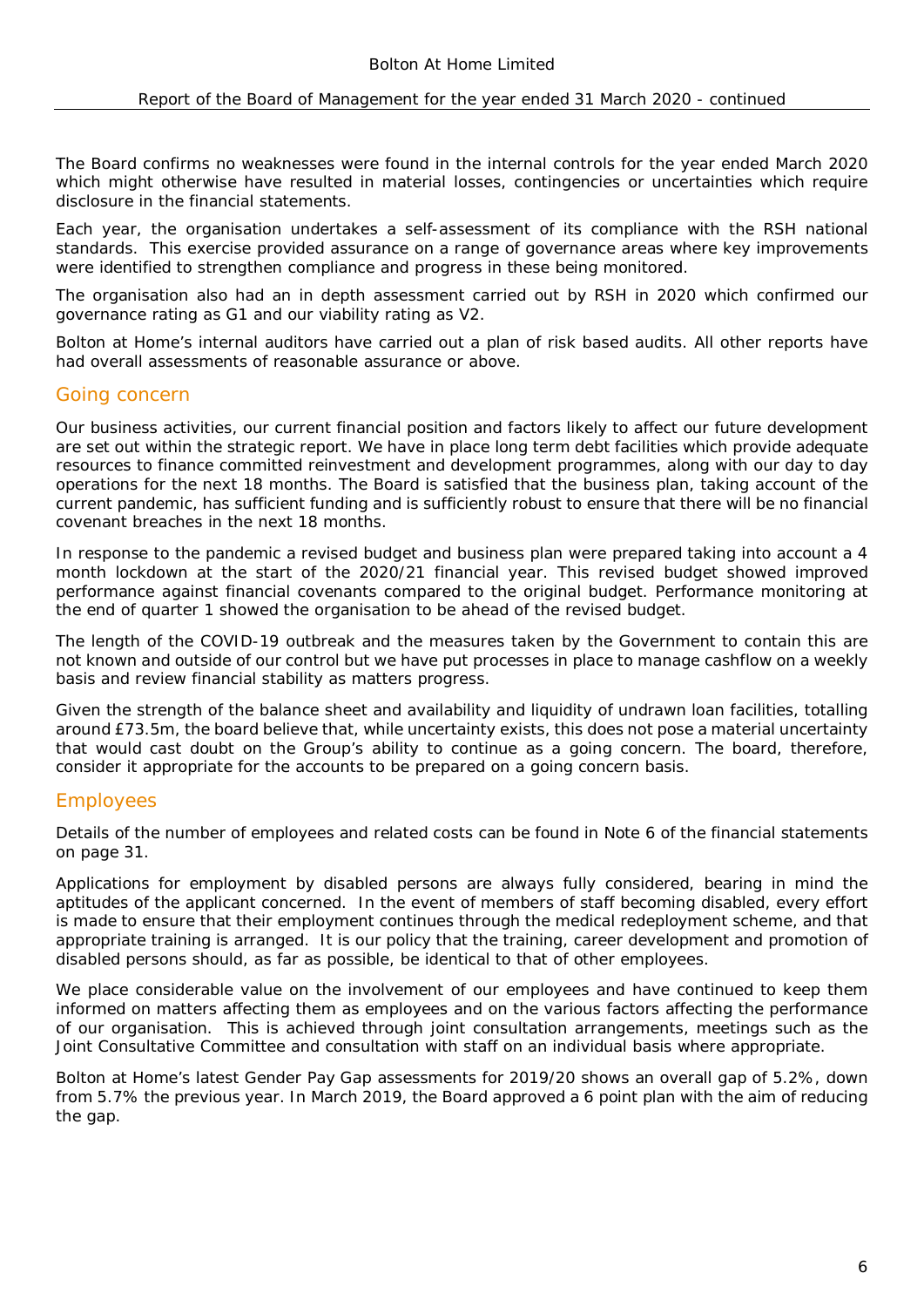Report of the Board of Management for the year ended 31 March 2020 - continued

## External auditor

All of the current board members have taken all the steps that they ought to have taken to make themselves aware of any information needed by the Group's auditors for the purposes of their audit and to establish that the auditors are aware of that information. The directors are not aware of any relevant audit information of which the auditors are unaware.

BDO LLP have expressed their willingness to continue. A resolution for the re-appointment of BDO LLP as auditors of the Association is to be proposed at the Annual General Meeting.

The Board Report was approved by our Board on 14 October 2020 and signed on its behalf:

98 Waters Meeting Road By order of the Board Bolton BL1 8SW

Ian Munro Chair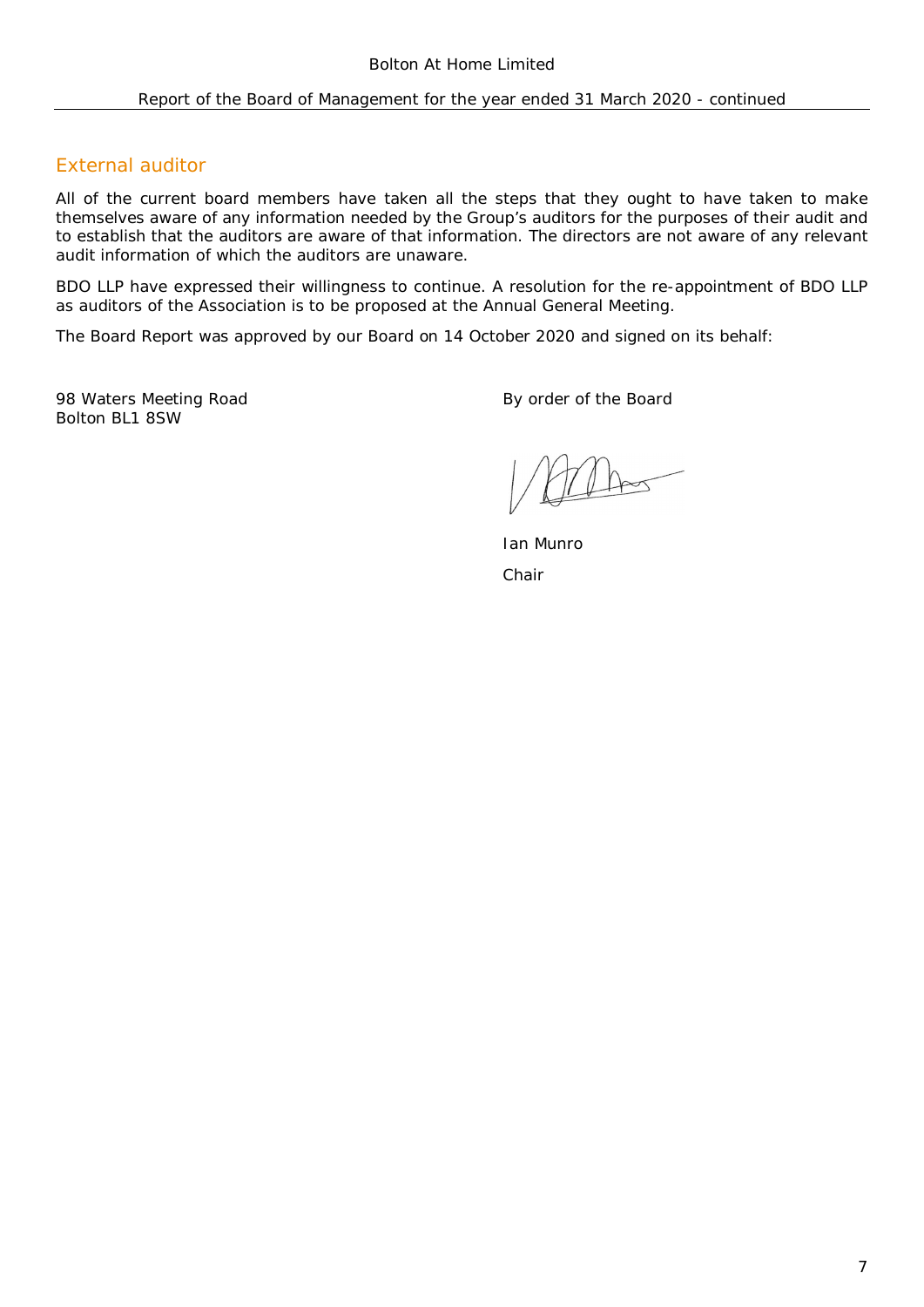#### Strategic report for the year ended 31 March 2020

## Strategic Report

*This section presents our operating and financial review and strategic report for Bolton at Home Limited, covering the year ended 31 March 2020.*

## **Activities**

Bolton at Home is a large scale voluntary transfer (LSVT) registered provider. Bolton Council transferred its housing stock to Bolton at Home in 2011 and following delivery of the transfer promises, the business has developed and grown.

Bolton at Home is a community benefit society and an exempt charity.

Our stock totals just under 17,500 properties and we have ambitions to develop new supply and explore new equity model products and other forms of tenure.

Our aim is to create 'homes and neighbourhoods we can all be proud of' by

- Meeting the housing needs of our current and future customers
- Supporting our customers to be more independent and our communities to flourish
- Ensuring that our business is well run, responsible and financially secure.

As part of our ambitions to diversify, maximise business opportunities and create profitable businesses within the group, we have five subsidiary companies, Starts with You Limited, R-Haus Living Limited, Maxmedia Communications Limited, Stonecross Homes and Arcon Housing Association Limited.

On the 1 April 2019, Arcon Housing Association joined the group as the newest subsidiary of Bolton at Home. Arcon brings with it over 1,000 units of affordable housing across the North West as well as a subsidiary, Arcon Developments Limited, which owns a number of properties on market rents and a small number of shared ownership properties.

Bolton at Home has also joined a group of registered providers and the Greater Manchester Combined Authority in setting up a joint venture, Hive Homes, to develop market rented housing in Greater Manchester.

Above all, our commitment to providing and maintaining high quality homes, and to building strong and sustainable communities, remains resolute.

We are a leading member of the Greater Manchester Housing Providers (GMHP), a partnership representing 32 registered providers of social housing operating across the region. We recognise that devolution presents us with an opportunity to maximise affordable and aspirational housing provision alongside economic growth and that we are being challenged by the Government to support the delivery of new housing supply and reduce the cost of public services.

## **Diversity**

We have signed up to the Chartered Institute of Housing's Equality and Diversity Charter. This means we are committed to the following eight principles:

- 1. Equality and diversity is driven from the top
- 2. Equality and diversity informs our business planning
- 3. Equality and diversity shapes our organisational culture
- 4. Equality and diversity is supported through staff training, development and engagement
- 5. We know who our customers are
- 6. We involve our customers in shaping and scrutinizing services
- 7. We represent the communities which we serve
- 8. We support the communities which we serve

To support this, we have a Valuing Diversity Policy, which includes an easy guide to equality and diversity commitments for our customers and staff.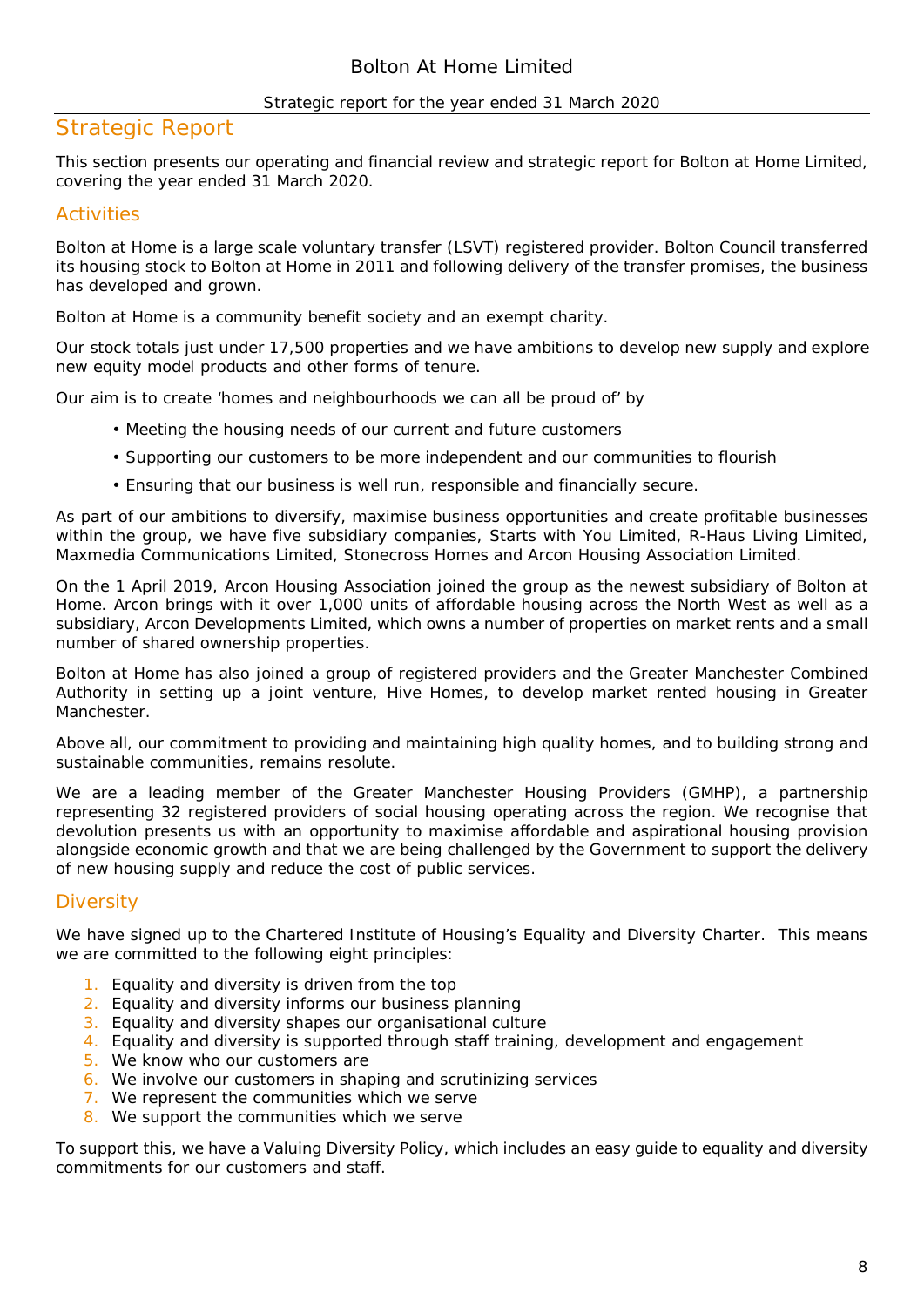#### **Results**

The audited financial statements for the year ended 31 March 2020 are set out on pages 33-38. The association's surplus for the year of £6,110,000 (2019: £6,016,000) has been transferred to reserves.

The groups surplus for the year of £26,631,000 (2019: £6,100,000) includes negative goodwill recognised of £19,943,000 to reflect the business acquisition of both Arcon Housing Association and Arcon Development Limited. The surplus has been transferred to reserves. The Group's defined benefit scheme has recognised an actuarial gain for the year of £36,135,000 (2019: loss of £15,309,000).

The turnover for Starts with You Limited was £1,625,500 with a surplus for the year of £87,000, R-Haus Living Limited had a turnover of £758,200 with a loss for the year of £725,300, Maxmedia Communications Limited had a turnover of £485,900 with a profit for the year of £19,800, Stonecross Homes Limited had no turnover reported in year with a loss for the year of £8,000, Arcon Housing Association had a turnover of £6,659,000 with a surplus for the year of £575,000 and Arcon Development Limited had a turnover of £173,000 with a loss for the year of £162,000. The loss in R-Haus was largely caused by a £629,500 charge arising from the downward movement in the investment property valuation. The loss in Arcon Development Limited was largely caused by a £246,000 charge arising from the downward movement in the investment property valuation.

The deficit of £50,695,000 on the pension fund depends on interest rates and the performance of the stock market. Measures are being taken to address the deficit by annual increases in the rate of employer contributions to the fund. Since 2002/03 employer contributions have increased from 9.5% of gross pay to 18.3% in 2020/2021. In addition, employee contributions to the scheme also increased in total from April 2012 following a review of the level of contributions.

As a Charitable Community Benefit Society dividends are not paid.

### Business objectives and strategy

Our objectives and strategy are set out in a business plan that is reviewed and approved annually by our Board and funders.

Our Board is committed to delivering an effective and efficient service to tenants and other stakeholders.

#### Operating review and performance in the year – the Association

Despite losing 145 properties through the Right to Buy and Right to Acquire schemes, 87 new properties were added. At 31 March 2020, the total drawn borrowings were £54million out of a loan facility of £128million.

The table below summarises the overall results for the association, for the year ended 31 March 2020 and two preceding years.

|                                      | 2020      | 2019      | 2018      |
|--------------------------------------|-----------|-----------|-----------|
|                                      | £000      | £000      | £000      |
| Turnover                             | 83,393    | 82,147    | 80,804    |
| Less: operating costs                | (73, 542) | (72, 323) | (66, 447) |
| Operating surplus                    | 9,851     | 9,824     | 14,357    |
| Interest receivable                  | 587       | 277       | 76        |
| Interest payable and similar charges | (4, 329)  | (4,085)   | (3, 397)  |
| Surplus before tax                   | 6,110     | 6.016     | 11,036    |
| Pension cost                         | (6, 376)  | (7,696)   | (5, 744)  |
| Surplus before tax and pension cost  | 12,486    | 13,712    | 16,780    |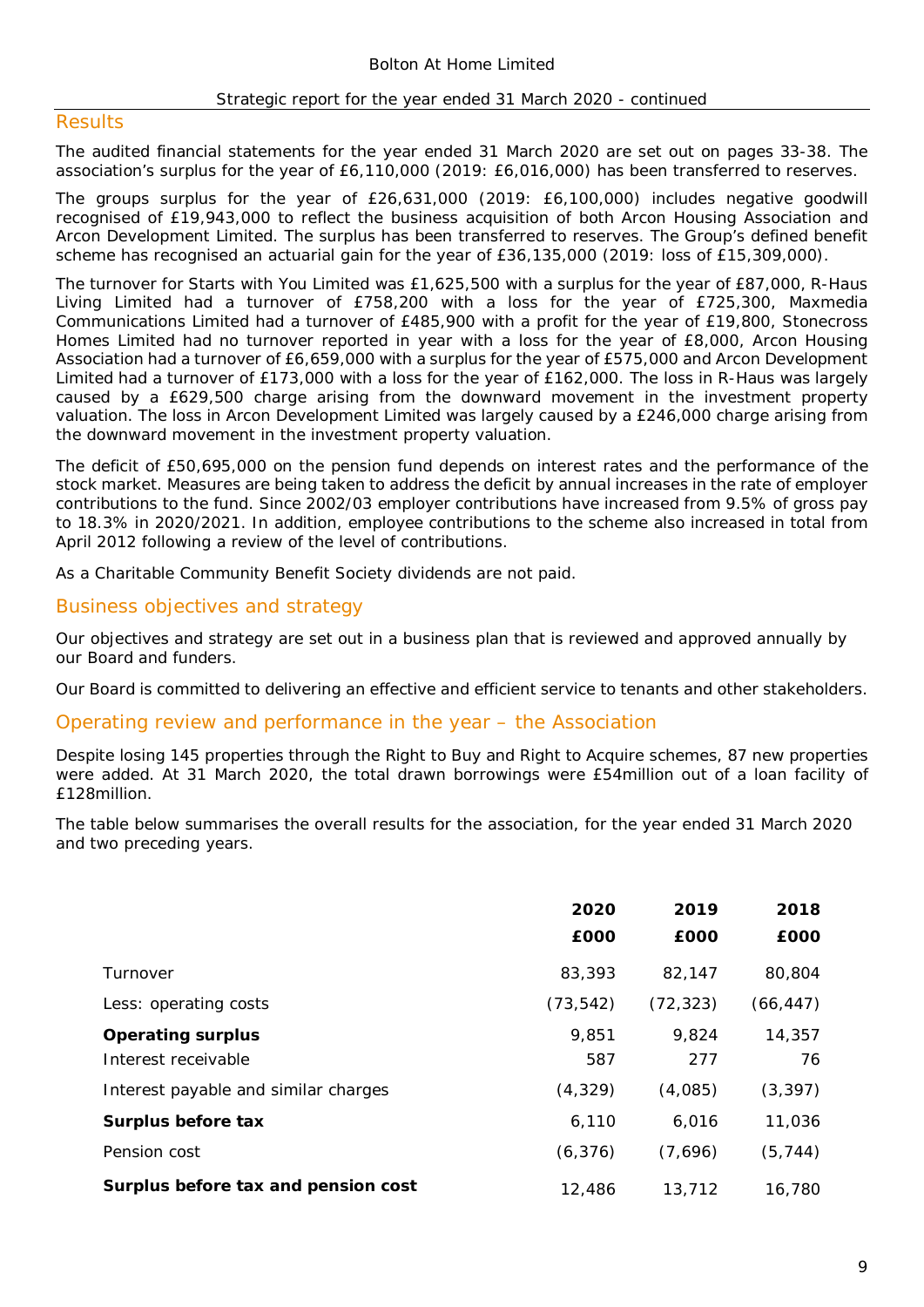The table below shows some of the key performance highlights compared to the targets set for the year relating to the association

|                                                             | Target               | Actual                 |
|-------------------------------------------------------------|----------------------|------------------------|
| Financial                                                   |                      |                        |
| Rent losses on void properties                              | 1.43%                | 1.76%                  |
| Level of current tenant rent arrears                        | 2,210k               | 2,341k                 |
| Full compliance with financial golden rules                 | 100%                 | 100%                   |
| Meeting the housing needs of our customers                  |                      |                        |
| % of homes which meet the Decent Homes standard             | 100%                 | 100%                   |
|                                                             |                      |                        |
| Directors and staff analysis (Bolton at Home – association) |                      |                        |
| Category                                                    | $N^{\circ}$ of males | $N^{\circ}$ of females |
| Directors – executive                                       | 3                    |                        |

Senior managers 3 5 Employees 471 435

The indicators provided in the table below are some of Arcon's key performance indicators for the year. The Benchmark figures in the table represents the upper quartile figure from HouseMark. The performance against this benchmark is shown using the traffic light system of red, amber and green. Arcon performs well in this quartile with five indicators being green, two amber and none red.

| Indicator                                                                            | 2020  | 2019  | <b>Benchmark</b> | 2019v<br>benchmark<br>and 2018 |
|--------------------------------------------------------------------------------------|-------|-------|------------------|--------------------------------|
| Percentage of repairs fixed on first visit                                           | 93.4% | 96.4% | 93.5%            | Green                          |
| Percentage of repairs made and kept                                                  | 98.2% | 97.0% | N/A              | Green                          |
| Percentage of customers satisfied with<br>repair                                     | 90.9% | 97.0% | 97.3%            | Amber                          |
| Tenancy turnover                                                                     | 5.4%  | 6.4%  | 5.8%             | Amber                          |
| Average time in days to re-let empty<br>properties excluding major repairs<br>(days) |       | 8.3   | 17               | Green                          |
| Current tenant arrears as percentage of<br>rent due                                  | 2.11% | 1.94% | 3.02%            | Green                          |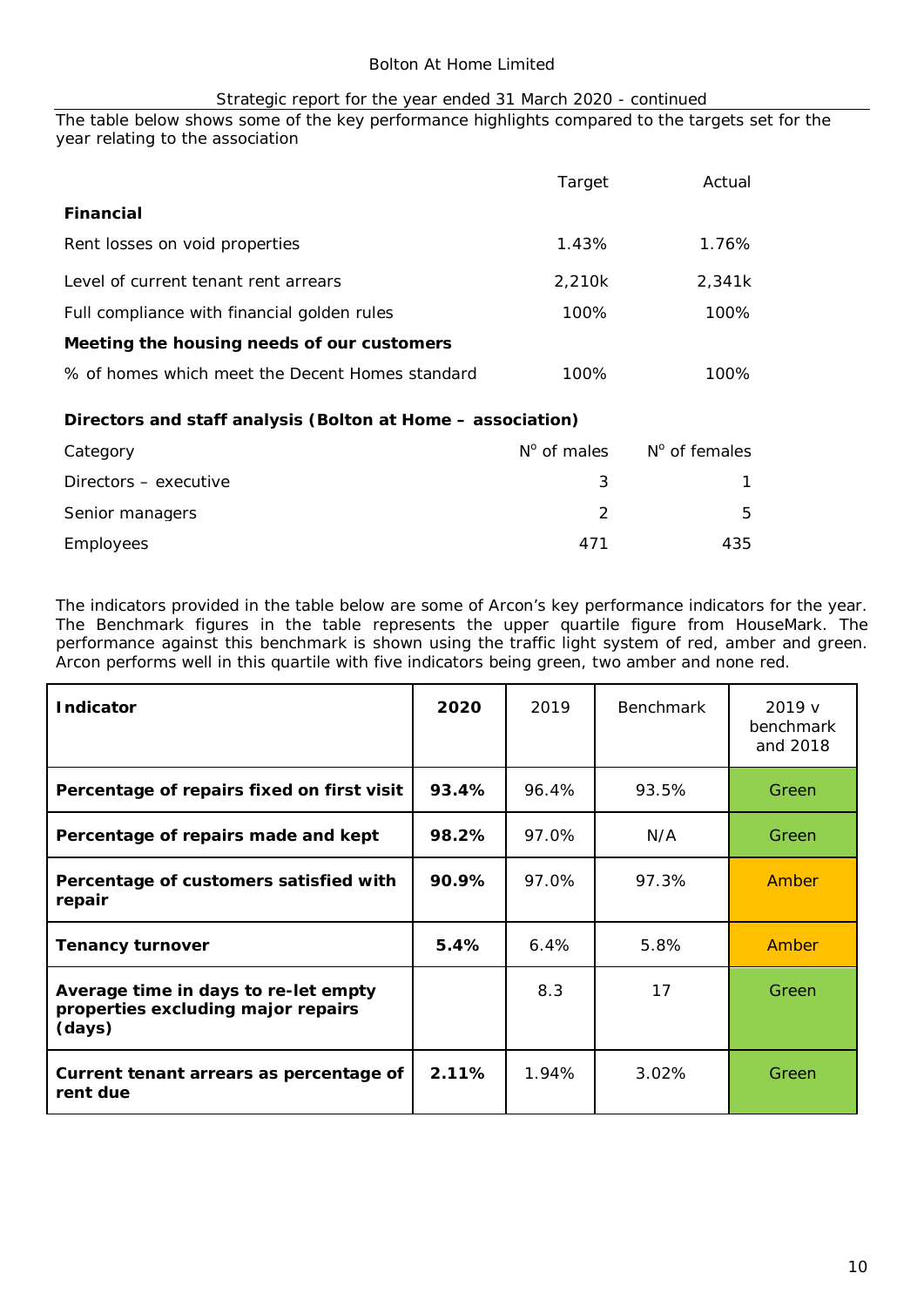## Risk management

#### *Risk management framework*

The Group Board has overall responsibility for risk management with a particular focus on the degree and type of risk it is prepared to take in achieving its overall objectives. This is set within the context of the rapidly changing external environment in which housing associations are operating, subject to policy change and market change which can have a fundamental impact on our business. The Board determines our appetite for, and tolerance of, risk. The main risks which the Board has been monitoring and managing over the past year are:

| <b>Risk</b><br>description                                    | Impact                                                                                            | <b>Mitigation</b>                                                                                                                                                                                                                                                                             | Change in year                                                                                                                                                                                                                    |
|---------------------------------------------------------------|---------------------------------------------------------------------------------------------------|-----------------------------------------------------------------------------------------------------------------------------------------------------------------------------------------------------------------------------------------------------------------------------------------------|-----------------------------------------------------------------------------------------------------------------------------------------------------------------------------------------------------------------------------------|
| Pandemic                                                      | Ability to deliver key<br>services<br>and<br>financial<br>additional<br>costs                     | a) Working<br>with<br>Unions<br>to<br>protect staff<br>and<br>ensure<br>flexibility to staff including<br>work from home and cover<br>for key services<br>b) Closely<br>monitoring<br>key<br>financial<br>areas<br>such<br>as<br>arrears and sales. Mitigations<br>plan available to call on. | New at the end of the<br>year                                                                                                                                                                                                     |
| Climate<br>change                                             | Financial<br>cost<br>with<br>associated<br>retrofitting homes to<br>reach<br>carbon<br>neutrality | a) Environmental Sustainability<br>strategy<br>b) Energy manager identifying<br>funding sources                                                                                                                                                                                               | Newly added during<br>the year                                                                                                                                                                                                    |
| Welfare<br>benefit<br>reforms and<br>Universal<br>Credit (UC) | Increased<br>rent<br>arrears<br>bad<br>and<br>debts                                               | a) Contact affected customers<br>and offer support<br>b) Business plan updated to<br>account for the planned roll<br>out of UC in Bolton<br>$\mathsf{C}$ )<br>Tracking<br><b>of</b><br>Income<br>Management performance<br>d) Training of staff on welfare<br>reform changes                  | <b>Stable</b><br>UC cases increased by<br>>2,000<br>during<br>the<br>year<br><b>The</b><br>Income<br>Management<br>team<br>reorganised<br>to<br>accommodate<br>the<br>expected increase in<br>UC cases over the<br>next 2-3 years |
| Health<br>&<br>Safety                                         | Injury or death of<br>employees<br>or<br>customers<br>Criminal and /<br>or<br>civil proceedings   | a) Information & Supervision<br>b) Adequate risk assessment<br>processes<br>Annual audits on all our<br>C)<br>premises<br>d)<br>Completed<br>fire<br>risk<br>assessments<br>all<br>on<br>our<br>buildings<br>Tailored training courses<br>e)<br>which respond to staff needs                  | Stable<br>Significant Fire Safety<br>implemented<br>work<br>during the year arising<br>from risk assessments                                                                                                                      |
| Failure<br>to<br>integrate                                    | Inconsistencies<br>in<br>approach between 2<br>RPs to key areas<br>such as Health and             | Transition plan in place being<br>monitored<br>by<br>transition<br>committee.                                                                                                                                                                                                                 | New in early 2019                                                                                                                                                                                                                 |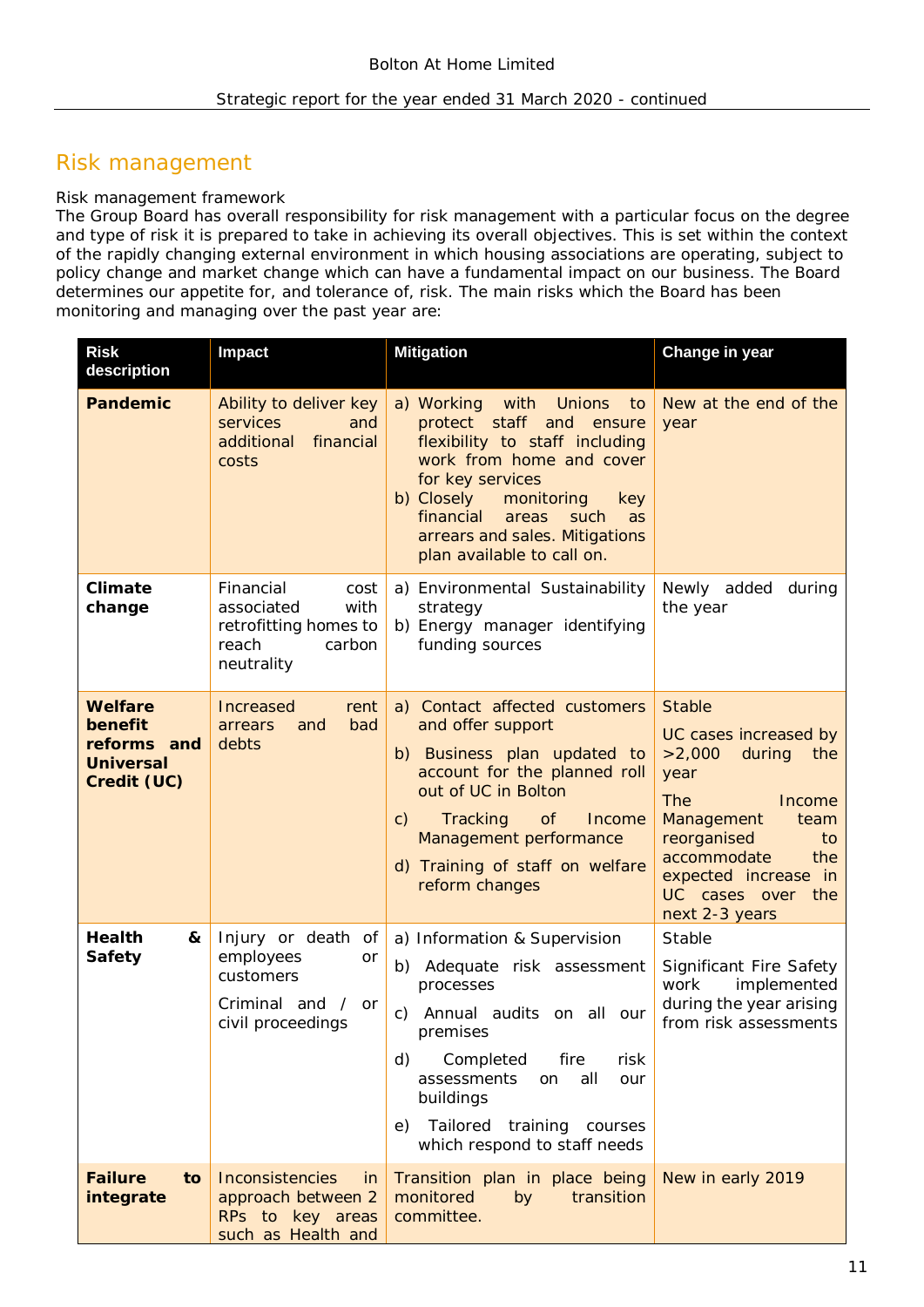### Bolton At Home Limited

|                              |                                                                                                                                                                                                                         | Strategic report for the year ended 31 March 2020 - continued                                                                                                                                                                                                                                                                                                                                                                                                                                                                                                                                                                                                                                                                                                                                                                                                                                                                                                                                                                                                                                                                                                                                     |                |
|------------------------------|-------------------------------------------------------------------------------------------------------------------------------------------------------------------------------------------------------------------------|---------------------------------------------------------------------------------------------------------------------------------------------------------------------------------------------------------------------------------------------------------------------------------------------------------------------------------------------------------------------------------------------------------------------------------------------------------------------------------------------------------------------------------------------------------------------------------------------------------------------------------------------------------------------------------------------------------------------------------------------------------------------------------------------------------------------------------------------------------------------------------------------------------------------------------------------------------------------------------------------------------------------------------------------------------------------------------------------------------------------------------------------------------------------------------------------------|----------------|
| <b>Risk</b><br>description   | Impact                                                                                                                                                                                                                  | <b>Mitigation</b>                                                                                                                                                                                                                                                                                                                                                                                                                                                                                                                                                                                                                                                                                                                                                                                                                                                                                                                                                                                                                                                                                                                                                                                 | Change in year |
| successfully<br>with Arcon   | Safety which could<br>result in gaps in<br>service<br>with<br>regulatory<br>and<br>health and safety<br>consequences.                                                                                                   |                                                                                                                                                                                                                                                                                                                                                                                                                                                                                                                                                                                                                                                                                                                                                                                                                                                                                                                                                                                                                                                                                                                                                                                                   |                |
| Exposure<br>to<br>sales risk | a) Lower financial<br>returns to the group<br>than budgeted for in<br>business plan<br>the<br>resulting in financial<br>loss<br>b) Damage to the<br>reputation<br>c) Failure to deliver<br>on Homes England<br>Contract | Commissioning<br>Metro<br>a)<br>Finance) to work with BH on the<br>Sales Programme to maximise<br>options<br>for<br>potential<br>loan<br>customers.<br>b) We are working closely with<br>the Council and other housing<br>providers on delivery of low-cost<br>housing. S/O provision will be<br>monitored<br>and<br>managed<br>preventing saturation in the<br>market place<br>c) The BH allocation has been<br>based on a prudent bid of<br>relatively small numbers<br>in<br>market areas that generate<br>higher open market values and<br>market intelligence suggests<br>that there is demand for sale<br>properties in these areas<br>d) We have conducted prudent<br>appraisals<br>evaluating<br>the<br>implications of selling only small<br>tranches of equity<br>in the<br>properties<br>and<br>actually<br>considering not being able to<br>any and relying<br>sell<br><sub>on</sub><br>converting all properties to rent,<br>a stress test was presented to<br>board.<br>e)<br>Sales<br>activity<br>will<br>be<br>monitored closely and if sales<br>generated this will<br>not<br>be<br>reported to Homes England and<br>approval sought to convert from<br>shared ownership to rent | Stable         |

#### Strategic report for the year ended 31 March 2020 - continued

## Stress testing & key sensitivities

A detailed set of sensitivity and stress tests have been applied to the business plan based on the key risks from the Corporate Risk Register and the significant liabilities from the liabilities register. There are three main tests which apply in the loan agreement:

- Interest cover test a measure of how many times our surplus covers our interest costs
- Gearing a comparison of our outstanding loans to the historic cost of our properties
- Asset cover testing the value of our properties compared to the loan outstanding

The results of the testing show the plan is sensitive to drops in sales income, particularly from first tranche sales of shared ownership and right to buy sales income. Any further rent control from the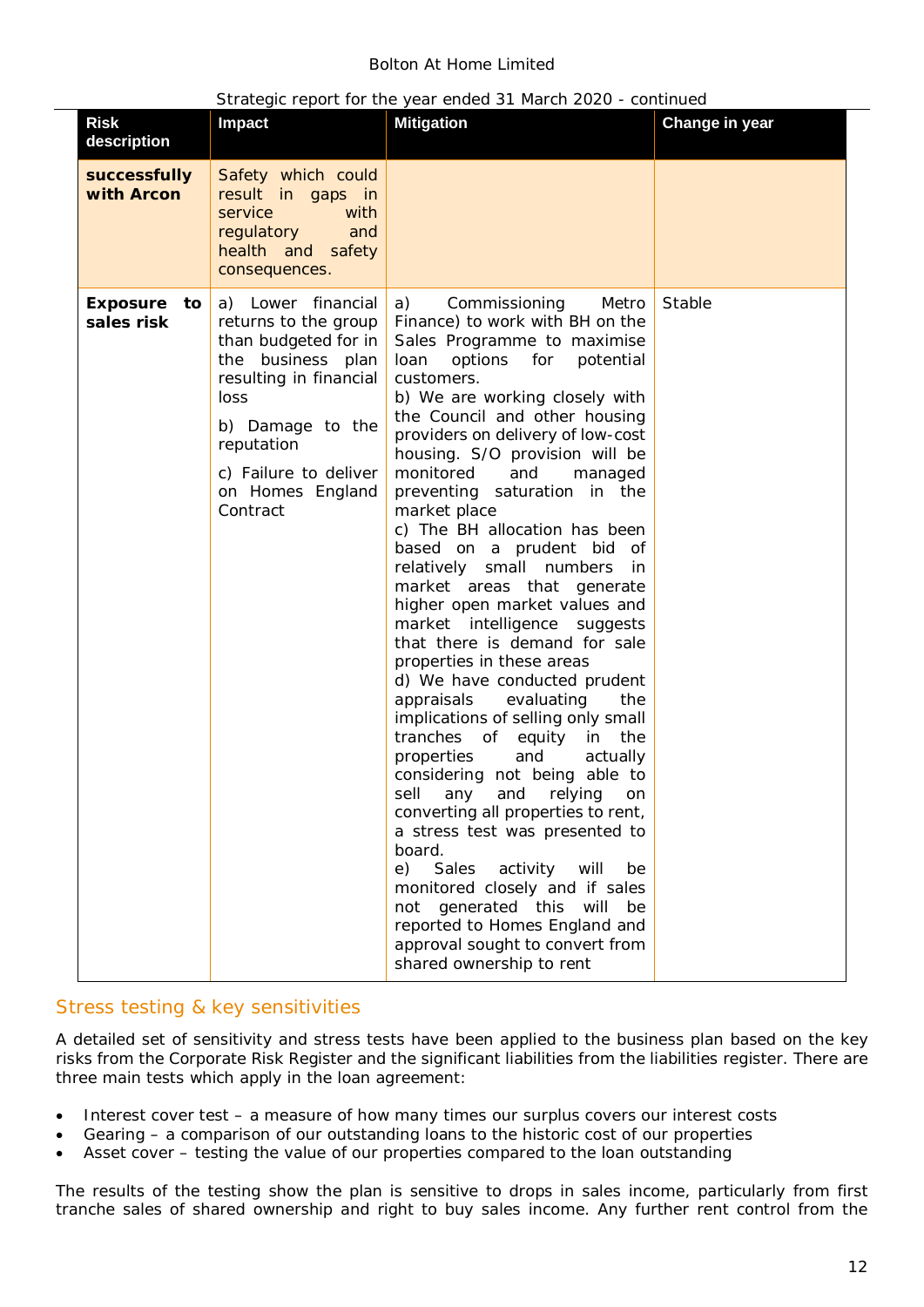Government also causes reductions in the surplus which in turn causes problems passing the interest cover test.

A series of mitigating actions has been agreed by the Board and the stress testing showed that application of these mitigations would continue to keep the organisation compliant with the loan agreement. Further stress testing highlighted the point at which the mitigations would be unable to cope with the loss of income due to a change in the rent formula at which point further options would need to be considered.

### Financial review

Our main accounting policies are set out on pages 40-44 of the financial statements. The policies that are most critical to the financial statements relate to the capitalisation of housing improvement programme expenditure and the calculation of housing depreciation.

#### Capital structure and Treasury Policy

Our Board approved the annual review of the Treasury Strategy. The strategy seeks to address funding and liability risks including interest rate management.

As at 31 March 2020, we had loans outstanding to the value of £54m, comprising of fixed and variable rate loans. The total loan facility agreed with funders is £128m.

There were no breaches of loan covenants during the year.

#### Cash flows

The Statement of Cash Flows on page 38 shows that during the year the net cash inflow generated from operating activities totalled £25,814k. The principal cash outflows are in respect of the improvement programme and operational management costs.

We received a cash inflow of £6,937k through Right to Buy and Right to Acquire sales, however under the sharing agreement £1,803k is payable to Bolton Council, as detailed in Note 5.

#### Pension

The results received by Bolton at Home from the Greater Manchester Pension Fund have reflected the effect of the McCloud judgement on the liabilities in the pension scheme.

The current year pension adjustment amounted to £6,376,000.

#### Current loan facilities

The table below shows the loans, of the £128m total loan facility. The interest is payable at rates, including margins, between 4.3% to 6.9%.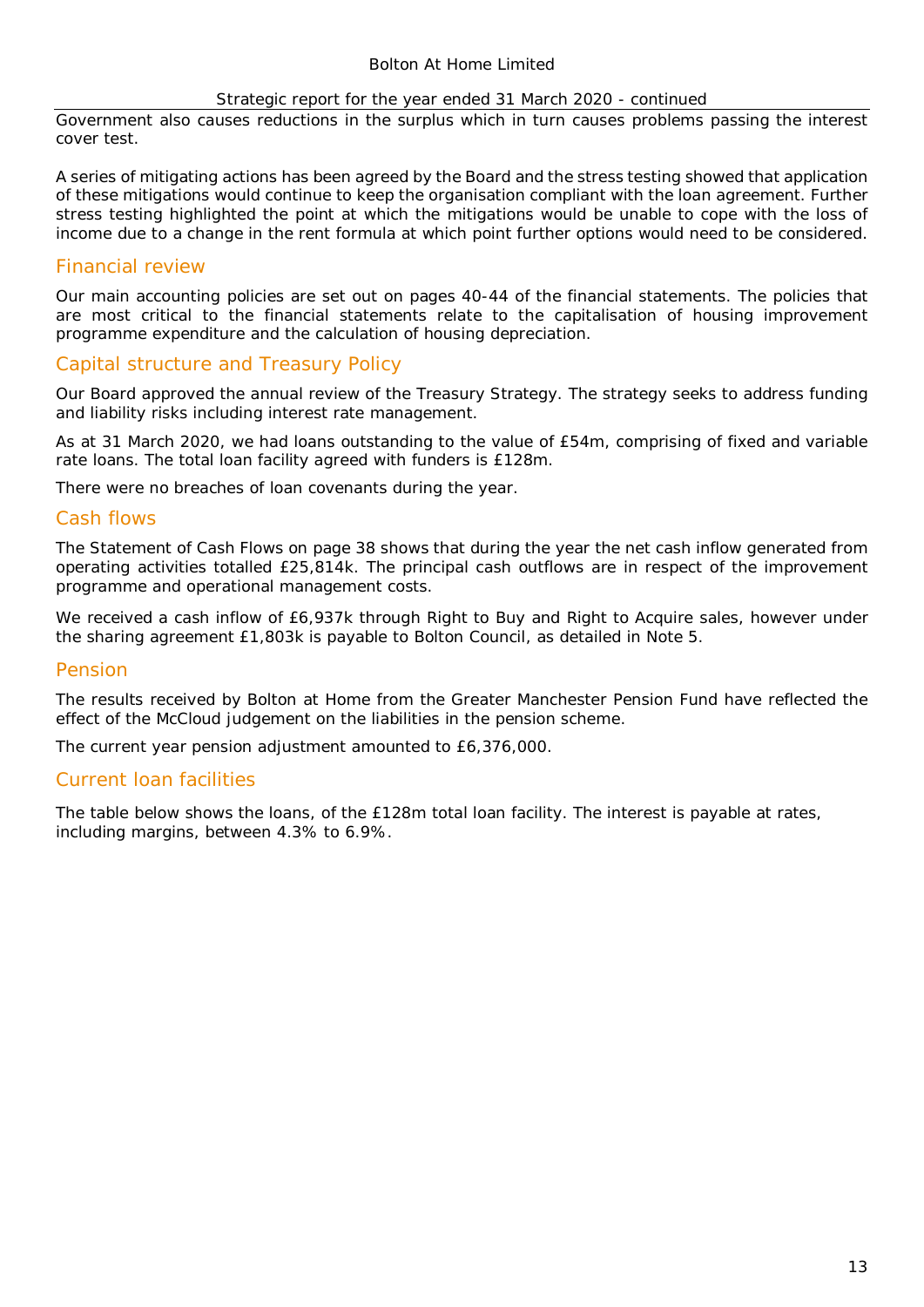#### Bolton At Home Limited

| Lender                                  | £m   | <b>Utilised</b> | Start date                                   | End date                                     |
|-----------------------------------------|------|-----------------|----------------------------------------------|----------------------------------------------|
| <b>RBS</b>                              | 24.0 | Drawn           | Various dates from<br>29/3/2022 to 31/3/2026 | Various dates from<br>31/3/2026 to 31/3/2033 |
| <b>RBS</b>                              | 6.0  | <b>Drawn</b>    | Variable date                                | 31/3/2029                                    |
| Barclays Bank                           | 2.0  | <b>Drawn</b>    | Variable date                                | 31/3/2027                                    |
| The Housing<br>Finance<br>Corporation   | 4.1  | <b>Drawn</b>    | Variable date                                | 31/3/2042                                    |
| Orchardbrook                            | 1.3  | <b>Drawn</b>    | Variable date                                | 31/3/2033                                    |
| Yorkshire<br><b>Building</b><br>Society | 10.0 | <b>Drawn</b>    | Variable date                                | 31/3/2025                                    |
| Clydesdale                              | 6.5  | <b>Drawn</b>    | Variable date                                | 31/3/2027                                    |

| Strategic report for the year ended 31 March 2020 - continued |  |  |  |
|---------------------------------------------------------------|--|--|--|
|                                                               |  |  |  |

## **Liquidity**

At the year end, we held surplus cash to the value of £15.8m and an undrawn loan facility of £73.5m.

## Pandemic

The World Health Organisation classed Covid-19 as a pandemic on 11 March 2020. Following that announcement the UK Government introduced various measures to address the impact in the UK, resulting in lockdown from 23 March 2020.

We adopted a number of measures to ensure the safety of tenants, staff and business partners during this time. We undertook the following:

- · With the social distancing measures, we decided to postpone major component replacements such as kitchens and bathrooms and stop non-emergency repairs for the foreseeable future.
- · All construction on our rented and sale programs was halted in line with Government recommendations to protect our staff and business partners.
- · Continued with our program of Gas safety testing, wherever possible, balancing the risks of carbon monoxide poisoning against the need to protect residents and staff from C-19
- · Provided regular contact with Older and Vulnerable people to ensure that they had access to food and required medicines
- · Provided guidance to those residents who faced financial difficulties
- All staff adopted working from home. Where staff were not able to work from home, they were redeployed where appropriate to provide support to other areas of the organisation

These measures, inevitably, had an impact on the performance of the organisation in a number of areas:

- The hiatus in the housing market affected both sales in the final month of the period and sales after the year end. In total we completed 16 shared ownership sales in the year compared with a budget of 26. This also had the impact of increasing the levels of unsold properties on our balance sheet at the year end
- Maintenance spend and component replacement was over budget by £1,190k, with the board approving over-programming in September 2019 due to under-spends and additional sales income elsewhere in the organisation. We are expecting to spend all of the maintenance and improvement programme budgets in 2020/21 but expect backlogs of work to have accumulated at the end of the financial year and are increasing our budgets next year to catch up on the backlogs.
- Expenditure on PPE has increased to ensure the safety of those staff members that do need to enter residents properties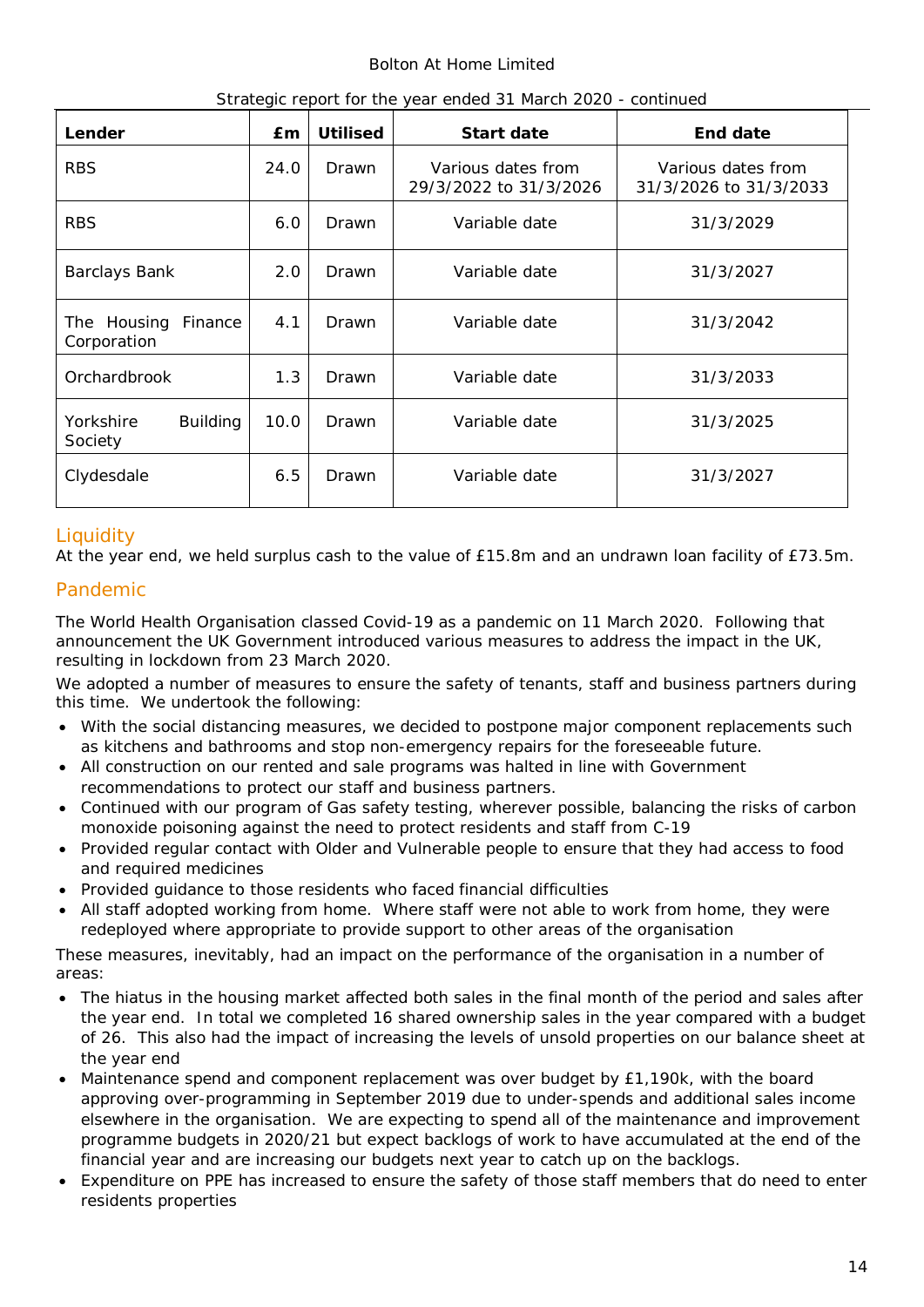- To ensure the ongoing financial stability of business, we furloughed those staff that we were not able to redeploy and accessed the Government Coronvirus Job Retention Scheme. The support received from this scheme totalled £668k
- · Increased our provision for arrears and doubtful debts to reflect the impact of financial hardship that C-19 has had on certain groups of our tenants

The impact on global markets has affected other areas which are outside of our control, these include:

- · A reduced deficit on our defined benefit pension scheme as the valuation of our liabilities decreased by more than the fall in asset values.
- · MV-T valuations have shown decreases of 3% from those of the previous year end, however, properties acquired during the year were valued at 35% less that the cost price.
- · None of our bank covenants were breached as a result of performance in 2019/20 and no breaches are forecast for 2020/21

## Value for Money

Value for Money (VFM) is driven through everything we do at Bolton at Home and is reflected in a number of other corporate strategies. To us, VFM means being economical, efficient and effective in everything that we do and maximising the social and environmental benefits from all our activities and asset portfolio.

### **BH's strategy**

Our organisational aim is to create 'Homes & neighbourhoods we can all be proud of'.

We want 'to provide homes as a bedrock for strong places and to support disadvantaged people and their communities to flourish and deliver our objectives'.

Each year the Board review our organisational objectives and these are now:

- Meeting the housing needs of our current and future customers;
- Supporting our customers to be more independent and our communities to flourish;
- Ensuring that our business is well run, responsible and financially secure.

This section of the report looks at Value for Money under our three objectives and considers performance against relevant performance indicators as shown in the table below: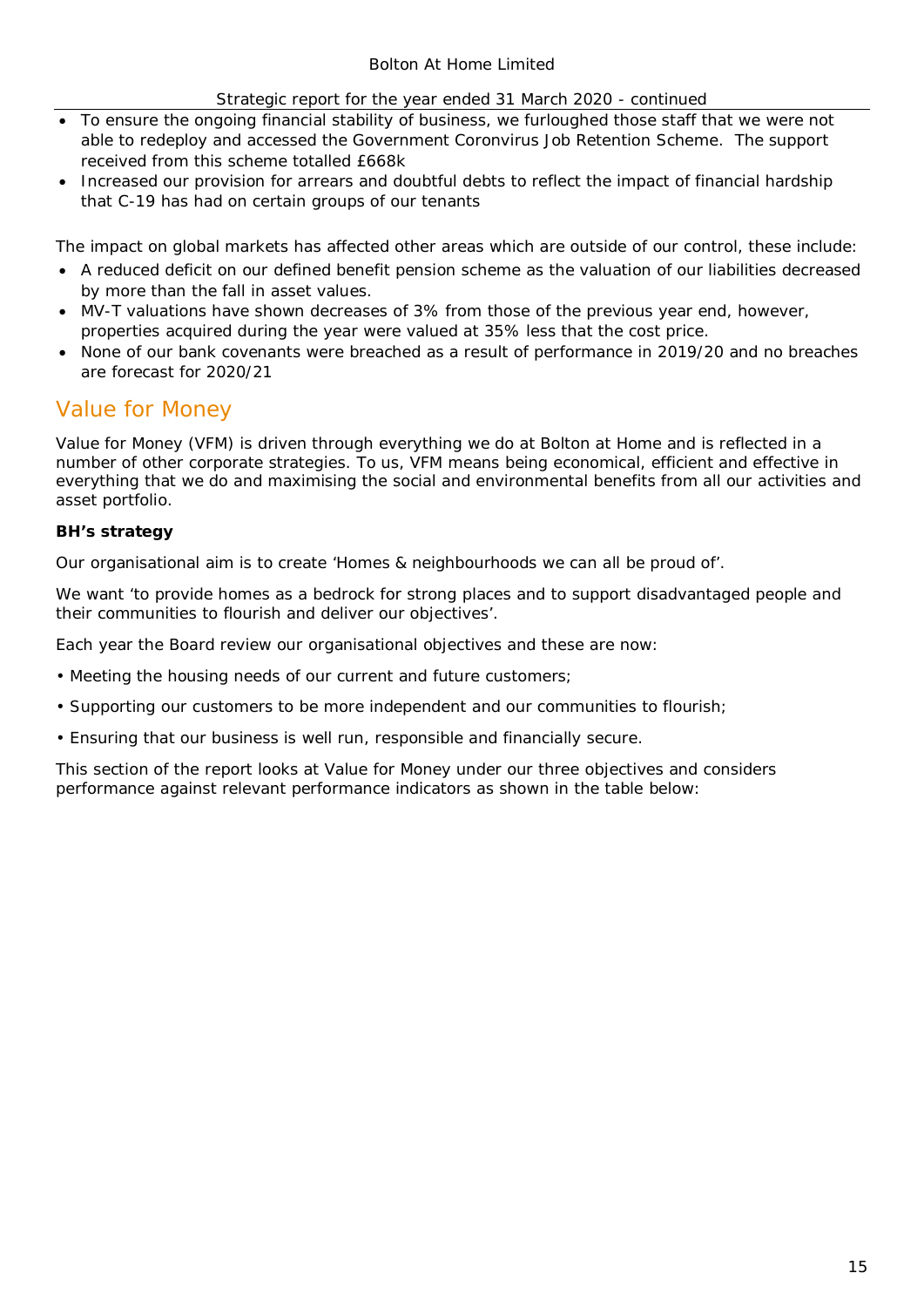| Objective                                                                                | Performance measure / VFM measure (those in bold are VFM<br>metrics prescribed by the Regulator of Social Housing<br>(RSH)                                                                                                                                                                                                                                                                                           |
|------------------------------------------------------------------------------------------|----------------------------------------------------------------------------------------------------------------------------------------------------------------------------------------------------------------------------------------------------------------------------------------------------------------------------------------------------------------------------------------------------------------------|
| Meeting the housing needs<br>of our current and future<br>customers                      | % of homes meeting Decent Homes standard<br>% of areas legally compliant with Asset Based Health and Safety<br>Reinvestment (%)                                                                                                                                                                                                                                                                                      |
| Supporting our customers<br>to be more independent<br>and our communities to<br>flourish | New homes delivered (%)<br>Customer satisfaction<br>Total financial gains for customers via Money Advice Service<br>Number of positive outcomes achieved by work club members<br>Deliver an anti-poverty service to 500 customers via the tenancy<br>Support 450 customers into training and employment per annum<br>Customers supported through Careline<br>Customers supported through the Care and Repair Service |
| Ensuring our business is<br>well run, responsible and<br>financially secure              | Operating Margin (%)<br>ROCE $(\%)$<br>Gearing (%) Search Contract Contract Contract Contract Contract Contract Contract Contract Contract Contract Contract Contract Contract Contract Contract Contract Contract Contract Contract Contract Contract Contract Contr<br>Headline Cost per unit (£)<br>EBITDA (Interest cover) (%)<br>Complaints                                                                     |

#### **Contextual information**

Bolton at Home owns or manages about 17,500 units of social housing of which, just over 15% is Supported Housing or Housing for Older People. This type of housing is recognised as having higher management costs associated with it. Due to property values, social rents are relatively low in Bolton and as at 31 March 2020, just over 45% of our housing stock was let at levels below social rents due to the ending of the rent restructuring regime in 2015.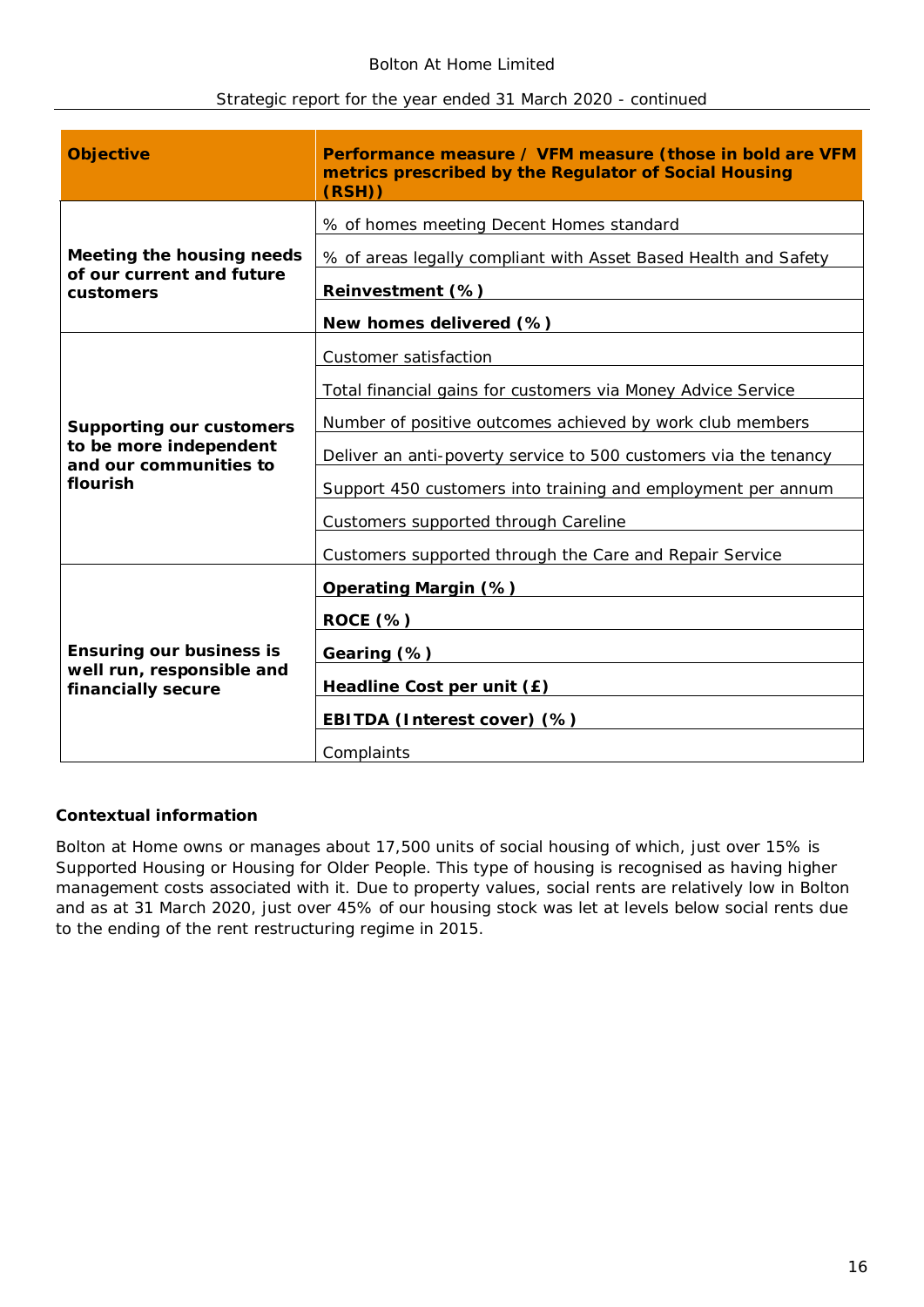#### Bolton At Home Limited



Strategic report for the year ended 31 March 2020 - continued

Our comparator organisations for the 2017/18 and 2018/19 are taken from the VFM metrics published by the Regulator of Social Housing and include all Large Scale Voluntary Housing Transfers <12 years old with more than 5,000 units of stock from Yorkshire, the Midlands and the North.

Durham City Homes Limited Eastlands Homes Partnership Limited East Durham Homes Limited First Choice Homes Oldham Limited Salix Homes Limited **Rochdale Boroughwide Housing Limited** Rochdale Boroughwide Housing Limited Livin Housing Limited **For Example 2018 For Housing Limited** For Housing Limited Bernicia Group **Torus62** Limited (18/19 only) Southway Housing Trust (Manchester) Limited (17/18 only) City West Housing Trust Limited (17/18 only) Golden Gates Housing Trust (17/18 only) Liverpool Mutual Homes Limited (17/18 only) Ongo Homes Limited (17/18 only)

| <b>RSH</b> metrics                              | 2016/17 | 2017/18 | 2018/19   | 2019/20  | 2020/21       |
|-------------------------------------------------|---------|---------|-----------|----------|---------------|
|                                                 | Actual  | Actual  | Actual    | Actual   | <b>Budget</b> |
| Reinvestment                                    | 14.6%   | 16.3%   | 14.2%     | 19.4%    | 17.6%         |
| New Supply Delivered (Social Housing Units))    | 0.1%    | 0.1%    | 0.5%      | 0.5%     | 0.7%          |
| New Supply Delivered (non-social Housing Units) | $0.0\%$ | $0.0\%$ | $0.0\%$   | $0\%$    | 0%            |
| Gearing                                         | 8.1%    | 4.7%    | 8.7%      | 12.5%    | 18.4%         |
| <b>EBITDA MRI Interest Cover</b>                | 193.0%  | 17.6%   | $-86.2\%$ | $-21.5%$ | $-54.4%$      |
| Headline social housing cost per unit           | £3,984  | £4,255  | £4,476    | £4,410   | £4,381        |
| Operating Margin (social housing lettings)      | 20.8%   | 20.0%   | 13.1%     | 13.2%    | 5.1%          |
| Operating Margin (overall)                      | 15.9%   | 12.3%   | 7.2%      | 7.3%     | 6.1%          |
| Return on capital employed                      | 11.8%   | 9.6%    | 5.9%      | 3.7%     | 1.7%          |

**OBJECTIVE - Meeting the housing needs of our current and future customers**

Bolton at Home refinanced in March 2019 and now has a loan facility in place which allows for delivery of 785 units of new social housing over a 3 year period in addition to the units already in progress under the Government's Shared Ownership and Affordable Homes Programme and acquisitions from private developers under s.106.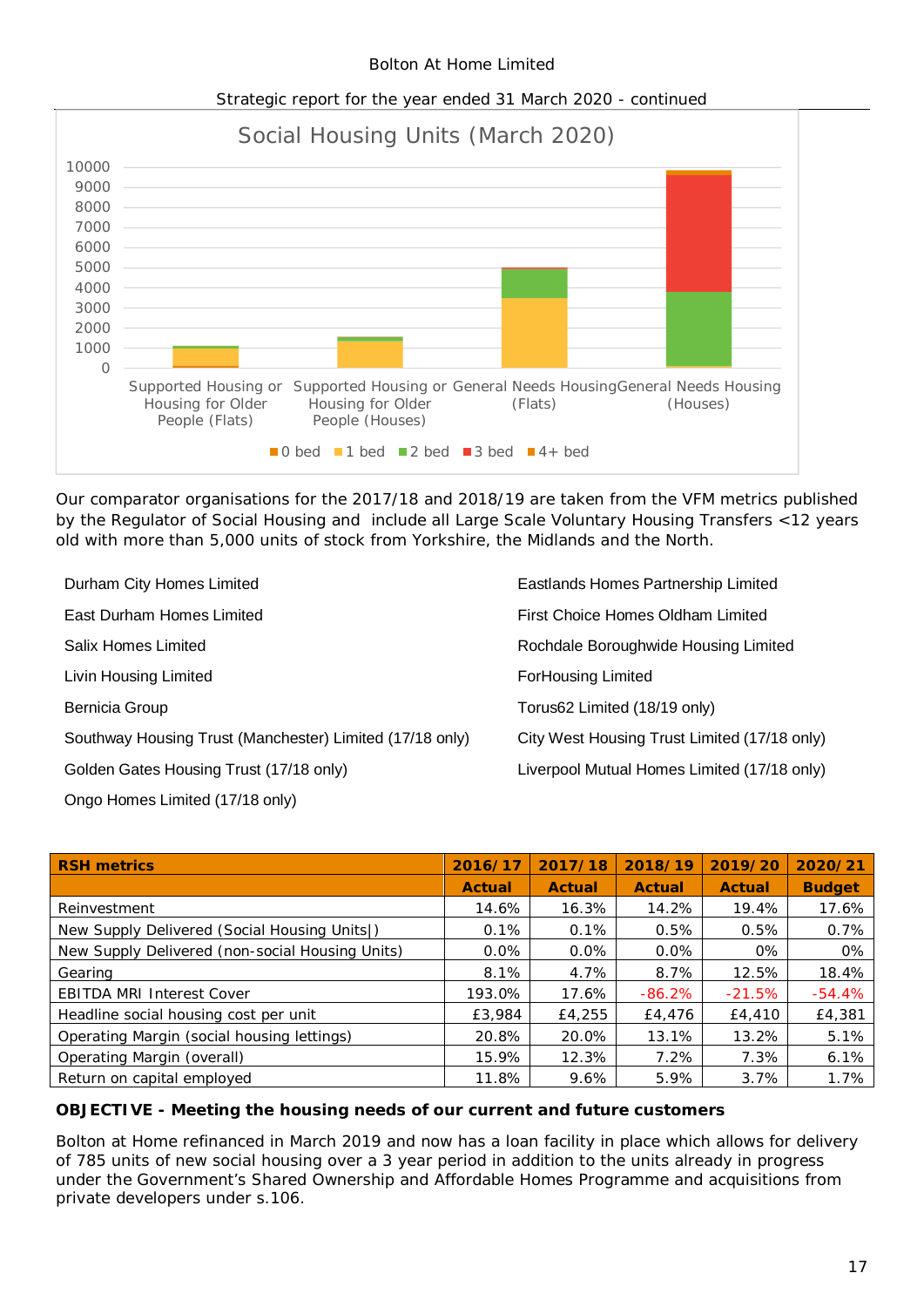

All of the rented homes in the chart above will be on affordable rents which contributes towards a mixture of tenures in our stock which at present is dominated by around 15,000 properties let at social rent levels or at levels below social rents.

The refinancing also secures continued investment in our existing stock. Given that recent benchmarking exercises have shown that we spend more per unit than our comparator organisations a full stock condition survey is underway to confirm the future investments needs of our stock. These two categories of large scale investment in new properties and existing properties feed the first two of the RSH's VFM metrics.

## **Reinvestment**



This metric looks at the investment in properties (existing stock as well as new supply) as a percentage of the value of total properties held.

#### **Backward look**

The chart suggests high levels of reinvestment in the stock, but the high percentages are due to the low historic cost of the properties held. For instance, the historic cost of our stock at 31 March 2018 was just over £129m or £7,328 per unit.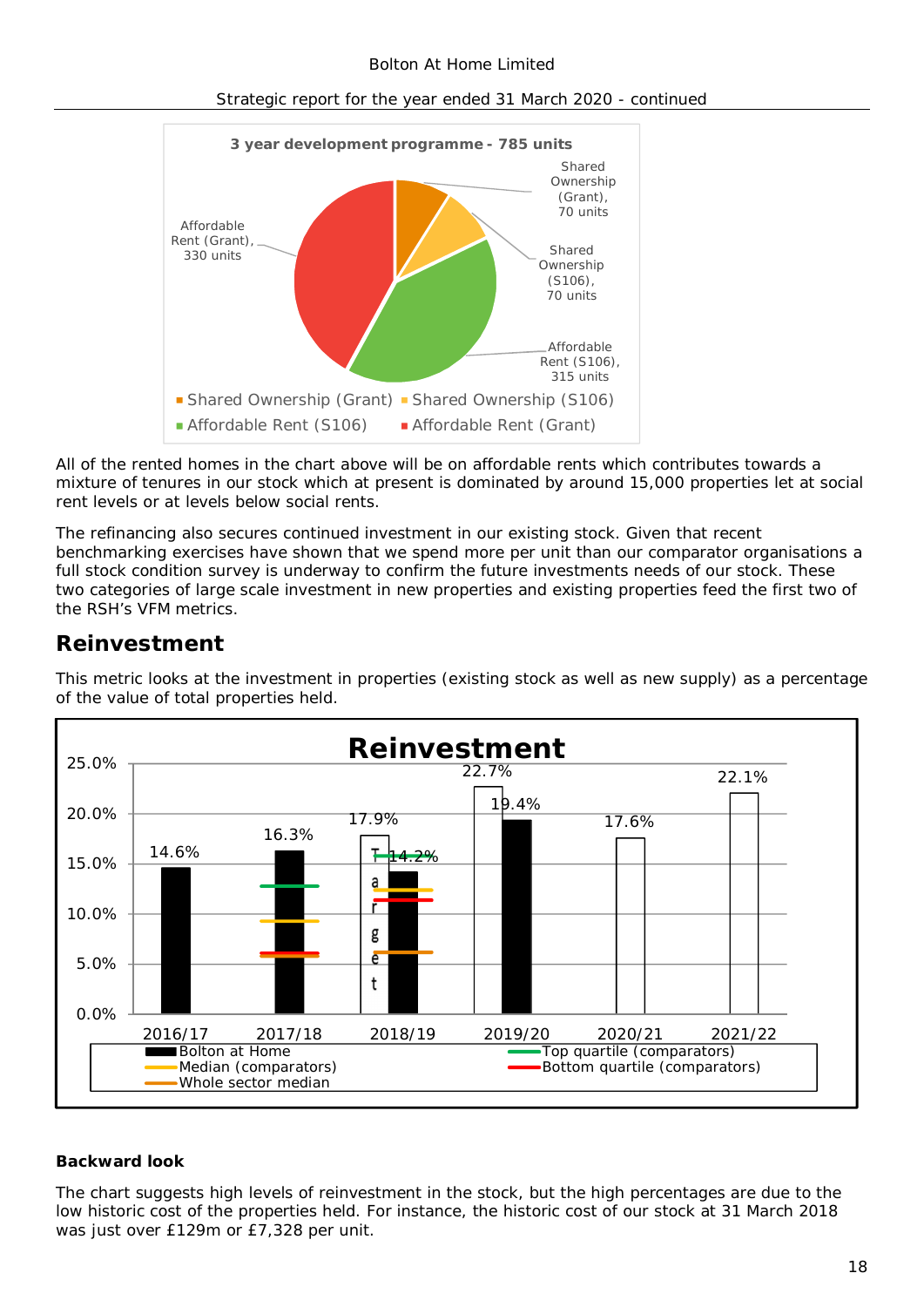Other benchmarking data from Housemark does show our investment in improvements to properties to be high compared to our comparator organisations. Coupled with the successful delivery of stock investment following the transfer from the council which completed in 2017, we have commissioned a new full stock condition survey to confirm the investment requirements in the longer term.

#### **Forward look**

The increased expenditure on new properties over the next 2 years shows in the increased reinvestment percentages going forward. This investment is forecast to increase the carrying value of the stock from £129m at March 2018 to £261m at March 2022 and as a consequence, the percentage begins to drop back in later years even though the cash value of investment in stock is forecast to be its highest ever in 2021/22.

The social distancing measures resulted in a cessation of all non-essential maintenance in the first quarter of 2020/21 and this will affect the quantity of work delivered even if this is not reflected in cost savings. Our KPIs show an underspend in the year against target of £400k. We do not consider this a saving, but expect to increase our expenditure in 2021/22 to bring our maintenance programs back on schedule.

# **New supply delivered % (Social Units)**

The new supply metric sets out the number of new social housing and non-social housing units that have been acquired or developed in the year as a proportion of total social housing units and nonsocial housing units owned at period end. We delivered 87 new units of social housing in 2019/20, 81 for rent and 6 for low cost home ownership, and are expecting this number to increase to over 250 per annum for the next 3 years.



#### **Backward look**

In common with most stock transfer organisations, the focus in the early years after transfer is the delivery of the investment promises made at the point of transfer. For Bolton at Home, these promises were delivered in 2017 and in 2018 we began negotiations with our lender to increase our loan facility to commence a larger programme of new homes delivery which is now underway. Numbers of units delivered increased significantly in 2018/19 with many of the Shared Ownership and Affordable Housing Programme (SOAHP) schemes being completed included our first shared ownership scheme of 21 units in Westhoughton. In 2019/20 the pandemic caused the completion of some schemes to slip beyond the end of the financial year. For Bolton at Home this meant delays in the handover of a 14 units shared ownership scheme at Guild Street and delays in a 45 unit mixed tenure scheme in Skelmersdale. Since the release of the lockdown all properties at Guild Street have sold and the majority of the low cost home ownership properties at Skelmersdale are reserved or sold.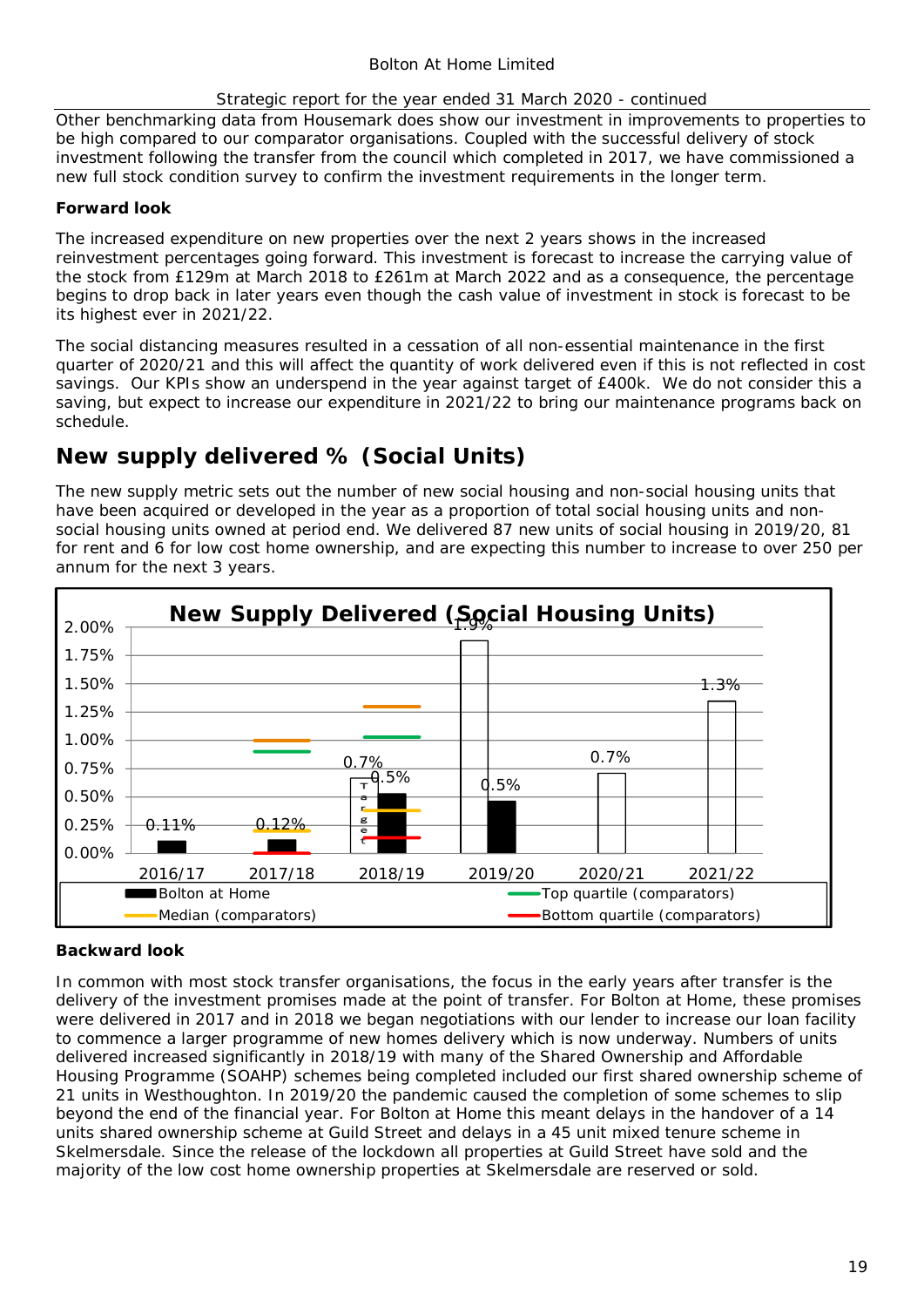#### **Forward look**

The pandemic has caused a 3 to 4 month delay in most schemes and therefore the larger numbers of handovers are now expected in 2021/22

## **New supply delivered % (Non-social units)**

Bolton at Home has not developed any non-social housing and has no plans to do so over the next three years and therefore our % of new supply delivered – (non-social housing) is 0% for all the years from 2016/17 to 2021/22. Where opportunities arise to include homes for market sale in a new development in order to cross-subsidise the development of more social housing, these opportunities will be brought to the Board for consideration.

# **Other Bolton at Home indicators**

The Board monitor a number of other key indicators of how well we're meeting the housing needs of our customers

|                                         |      | 2016/17 2017/18 2018/19 2019/20           |      |      | 2020/21 |
|-----------------------------------------|------|-------------------------------------------|------|------|---------|
|                                         |      | Achieved   Achieved   Achieved   Achieved |      |      | Target  |
| Number of non-Decent Homes at year      |      |                                           |      |      |         |
| end                                     |      |                                           |      |      |         |
| % of areas legally compliant with Asset |      |                                           |      |      |         |
| Based Health and Safety                 | 100% | 100%                                      | 100% | 100% | 100%    |

Maintenance of Decent Homes has been a key area of focus for Bolton at Home since the organisation was created in 2003 and successive waves of investment in the stock, following the additional funding achieved whilst an ALMO, to the continued investment following the stock transfer have meant we have been able to ensure none of our homes fails the Decent Homes standard.

Another key area of focus and the highest rated risk on our risk register is ensuring the safety of our tenants. To this end we monitor on a monthly basis a suite of health and safety based legislative requirements and report compliance to the Board on a quarterly basis. The areas which are monitored are shown in the table below and the composite indicator shown above covers all 5 areas of health and safety.

| <b>Area of Health and</b><br><b>Safety</b> | <b>Performance measure</b>                                                                    |  |  |
|--------------------------------------------|-----------------------------------------------------------------------------------------------|--|--|
| <b>Gas Servicing</b>                       | Of those without a valid certificate: Total outside of the<br>reasonable steps process        |  |  |
|                                            | % of communal areas that have a FRA in place                                                  |  |  |
| Fire Risk Assessments                      | % of workplaces where a FRA has been completed within<br>timescale                            |  |  |
| Legionella                                 | % of buildings with a legionella risk assessment completed within<br>timescale                |  |  |
| Asbestos                                   | % of workplaces with asbestos that are reviewed within timescale                              |  |  |
| Electrical Condition<br>Testing (periodic) | % of workplaces and communal areas that have a valid electrical<br>condition test certificate |  |  |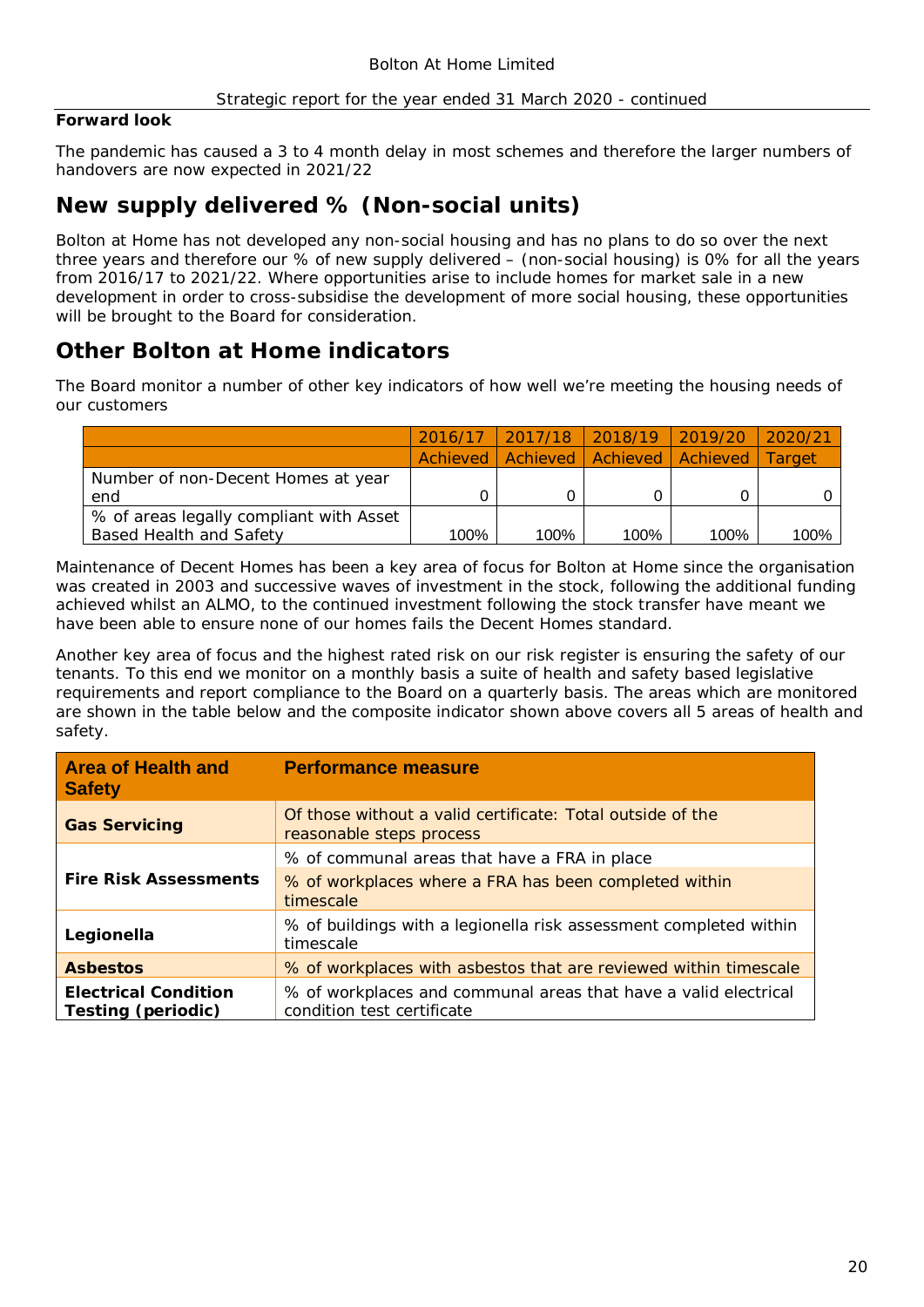**OBJECTIVE - Supporting our customers to be more independent and our communities to flourish**

| Performance measures used to monitor our social objectives                                                |                        |                              |                        |             |            |
|-----------------------------------------------------------------------------------------------------------|------------------------|------------------------------|------------------------|-------------|------------|
|                                                                                                           | 2016/17                | 2017/18                      | 2018/19                | 2019/20     | 2020/21    |
|                                                                                                           | Performance            | Performance                  | Performance            | Performance | Target     |
| Percentage of residents<br>satisfied with the most                                                        | 85.6% (974<br>of 1138) | 92.6%<br>$(1133 \text{ of }$ | 94.6%(1314<br>of 1389) | 93.9%       |            |
| recent repair                                                                                             |                        | 1223)                        |                        |             |            |
| Satisfaction with<br>complaint handling                                                                   |                        | 65.5%                        | 56.7%                  | 68%         | $\star$    |
| Satisfaction with<br>complaint outcome                                                                    |                        | 64.0%                        | 55.5%                  | 55%         | $\star$    |
| Total financial gains for<br>customers via Money<br><b>Advice Service</b>                                 | £1,781,297             | £3,405,302                   | £5,233,690             | £6,000,000  | £6,500,000 |
| Number of positive<br>outcomes achieved by<br>work club members                                           | 1,565                  | 1,017                        | 962                    | 758         | $\star$    |
| Deliver an anti-poverty<br>service to 500 customers<br>via the tenancy support<br>and sustainment service |                        |                              | >500                   | 4,580       | 1,500      |
| Support 450 customers<br>into training and<br>employment per annum                                        |                        |                              | 598                    | 493         | 500        |
| Customers supported<br>through Careline                                                                   | 6,456                  | 6,565                        | 6,635                  | 6,644       | $\star$    |
| Number of Disabled<br><b>Facility Adaptations</b>                                                         |                        | 806                          | 860                    | 909         | $\star$    |
| Number of Disabled<br><b>Facility Grants</b>                                                              |                        | 218                          | 302                    | 460         | $\star$    |

**\*Some targets have not been set for 2020/2021 due to the pandemic**

#### *Customer interactions supported through Careline*

The provision of equipment and the support provided via the Careline Operators and Mobile Response Team helps a customer to remain living safely and well at home thus maintaining their independence for longer. It also provides family / carers with peace of mind that their loved ones can receive help in an emergency. In addition the service plays an important part in the transformation of social care and health services by preventing admission into longer term care, presentations to accident and emergency and non-elective hospital admissions. As such the service contributes to our organisational objective to support our customers to be more independent and our communities to flourish

*Support 450 customers into training and employment per annum / Number of positive outcomes achieved by work club members*

Welfare reform has ramped up, including;

- the introduction of Universal Credit;
- a more rigorous Work Capability Assessment process for those on sickness benefits;
- a more stringent sanctioning regime and the move to digital etc.

This has meant increasing demand for the services Bolton at Home offers. Changes in the local economy including more part-time jobs and 0-hour contracts mean that people in work do not always feel better off and some people cannot accept jobs due to the uncertainty of the hours and wages involved.

Universal credit makes it clear that people in work who are claiming tax credits need to continue to look for more hours or better paid work. Further changes in future budgets cannot be ruled out.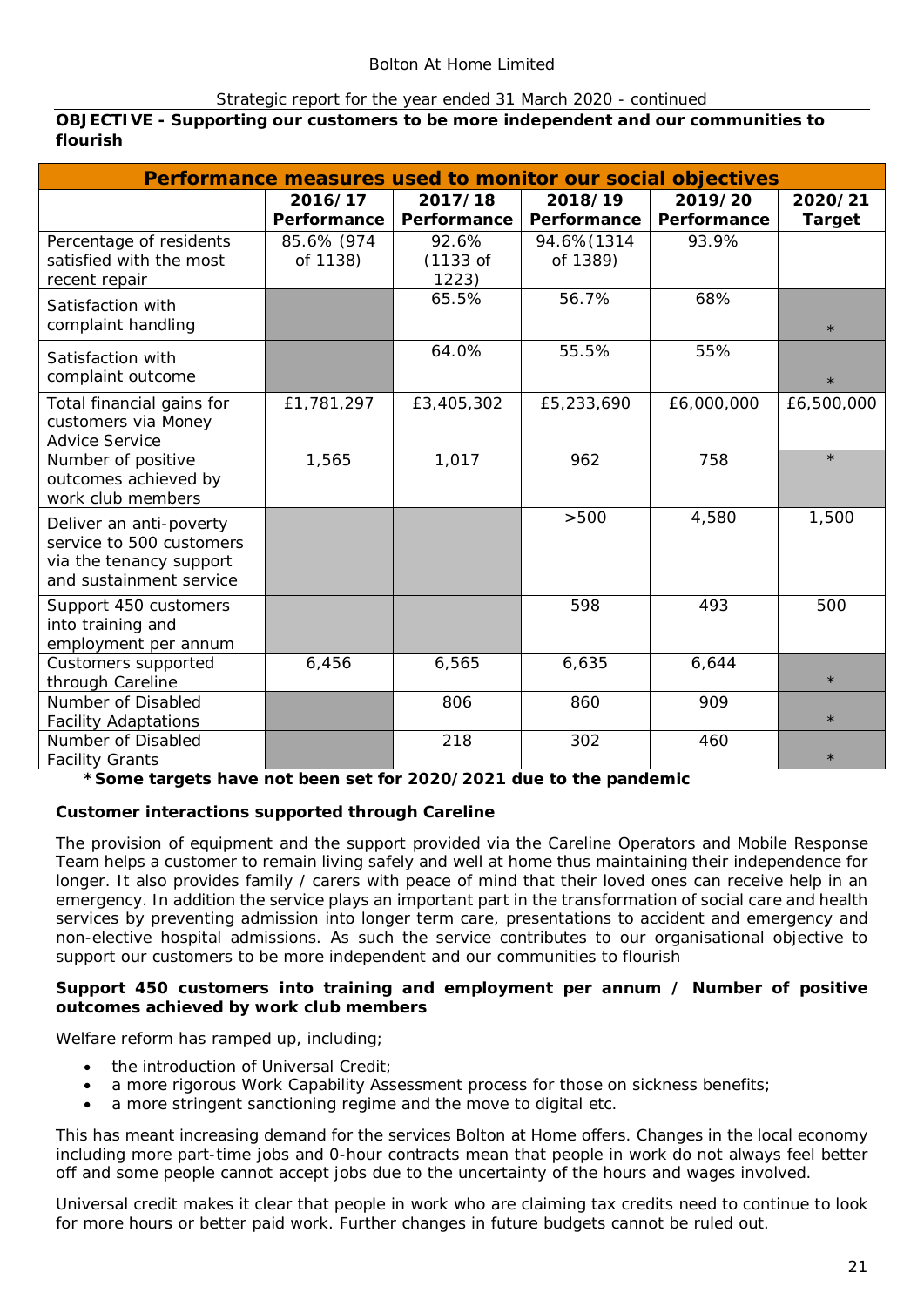#### Bolton At Home Limited

#### Strategic report for the year ended 31 March 2020 - continued

We acknowledge and understand that a large percentage of our customers have a very low skills base and we need to work proactively with Welfare to work providers and training providers so that we can start to address this barrier to sustainable employment. We need to raise participation and aspiration amongst our customers. Our Employment and Enterprise service helps people get back into employment through a variety of methods including;

- · Work clubs which includes our Barrier Busting Service, free access to the internet and computers for job searching; help compiling a CV tailored to the job they've applied for and one to-one interview practice.
- Work Experience placements
- Education and training grant
- Customer training programme
- Support for New and existing Businesses
- Working Wardrobe
- · In work support to maintain and sustain new employment opportunities

**OBJECTIVE - Ensuring our business is well run, responsible and financially secure**

A number of the VFM metrics used by our regulator monitor the financial running of the business and these are all included under this objective. A key one of these is the Headline Social Housing Cost per unit of stock because the costs included in this indicator feed into the surplus which is used by a number of other indicators including:

- · Operating Margin which uses the surplus divided by turnover
- · Return on Capital Employed which uses the surplus divided by assets employed
- · Earnings Before Interest, Tax, Depreciation and Amortisations (Major Repairs Included) which uses surplus divided by interest costs

The majority of Bolton at Home staff are in the Local Government Defined Benefit Pension Scheme (LGPS) and as a consequence we are required to account for the pension benefits under the Financial Reporting Standard no.102 (FRS102) section 28

FRS102 section 18 is an accounting standard used to assess the balance sheet impact and pension costs associated with the operation of occupational pension schemes. For defined benefit arrangements the balance sheet asset or liability for the organisation is calculated as the surplus or deficit of the scheme assessed in accordance with assumptions appropriate for FRS 102 section 28. The pension cost is a combination of the cost to the organisation of providing benefits built up over the past year and an interest charge applied to the liabilities built up in the past, offset by a credit in respect of the expected return on the scheme's assets. Liabilities are valued using the 'discount' rate equivalent to that available on AA corporate bonds which results in a very prudent valuation of the fund.

As noted above, two accounting adjustments are made as a result of the application of FRS102 section 28 and the table below shows the size of these accounting adjustments over the past four years.

| Accounting adjustments arising from application of FRS102 |        |                   |         |         |  |
|-----------------------------------------------------------|--------|-------------------|---------|---------|--|
|                                                           |        | 2016/17   2017/18 | 2018/19 | 2019/20 |  |
|                                                           |        |                   |         |         |  |
| £000                                                      | Actual | Actual            | Actual  | Actual  |  |
| Accounting addition to 'Management costs'                 | 3,397  | 5,744             | 7.696   | 6,376   |  |
| Accounting addition to 'Interest Payable'                 | 1.143  | 1.421             | 1,558   | .964    |  |

These accounting adjustments do not impact on the cash flows of the organisation and our lender excludes these when calculating the value for interest cover used for compliance with our loan agreement. We continue to have one of the lowest contribution rates into the LGPS, partly as a result of the strength of the guarantee received from Bolton Council. Since February 2017, new employees at Bolton at Home have been enrolled in a defined contribution scheme for which the employer costs are much lower.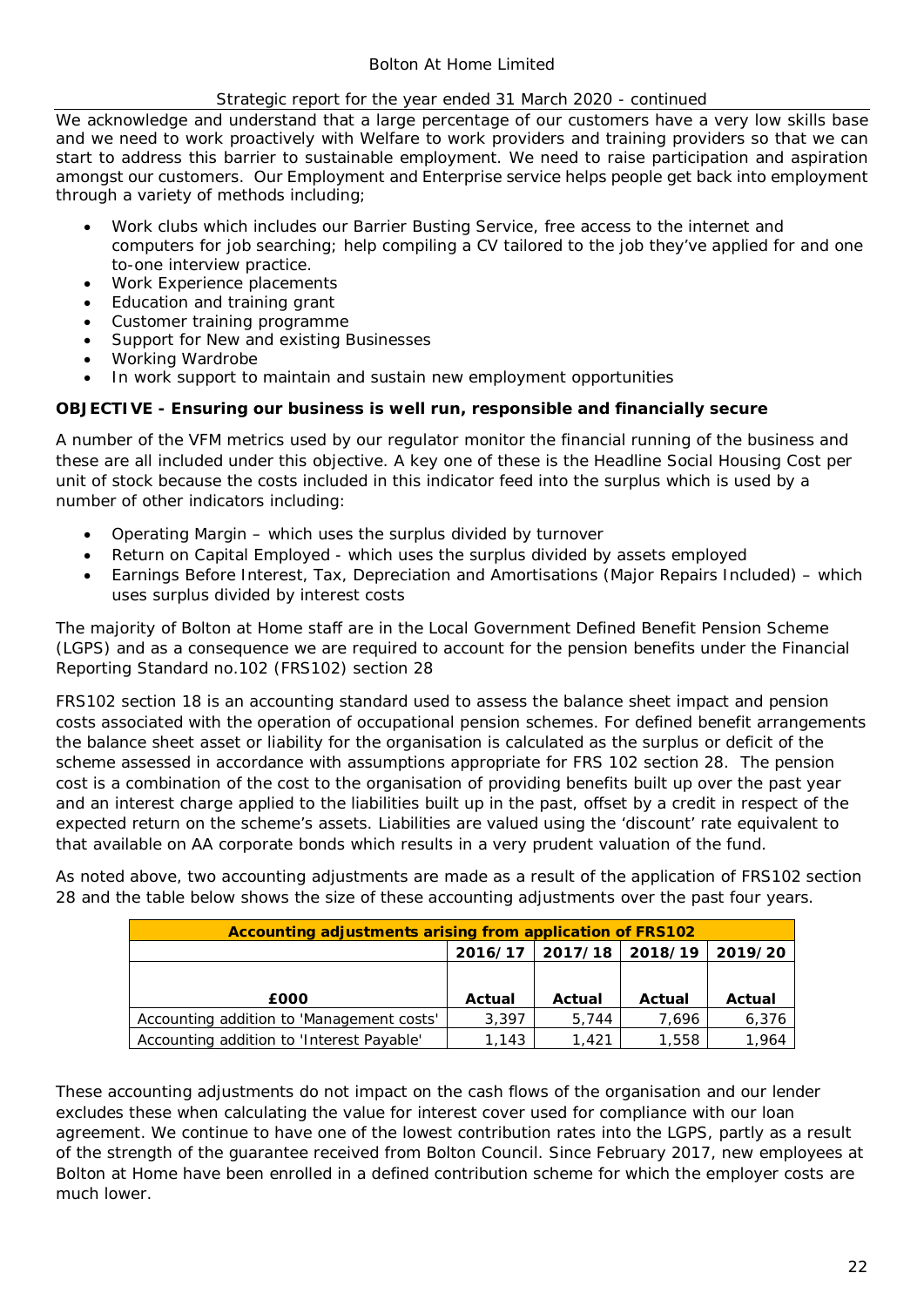The results received by Bolton at Home from the Greater Manchester Pension Fund have reflected the effect of the McCloud judgement on the liabilities in the pension scheme.

# **Headline Social Housing Cost per unit**

This looks at all of the costs involved in managing, maintaining and improving the existing social housing stock



## **Backward look**

There is a recognition in the management costs line that we undertake a variety of services which are not necessarily commonplace amongst other providers such as:

- · Lease management
- · Debt and Money Advice Service which has generated £6,105,185 for our customers in 2019/20 and also helps our customers to sustain their tenancies with us.
- · A dedicated Domestic Abuse and Violence Team who have supported customers fleeing from abuse and violence.
- · Committing a budget of £2m for our community investment teams and activity who also generate £300k in external income for our organisation. This is reinvested to extend the range of activities we deliver to support more of our customers.

We believe this is a long term investment in creating sustainable communities.

We have also incurred some one-off costs in recent years associated with implementing new IT systems for HR, Finance and customer services as well as redundancy costs associated with downsizing the organisation in response to the rent cut.

#### **2019/20**

As noted on the previous pages, the headline cost per unit includes an accounting adjustment for pension of around £6.4m which translates into around £360 per property.

#### **Forward look**

The business plan contains annual savings targets of £500k per annum from 2021/22. The forward looking figures have an adjustment of £6.4m included as an estimate of the pension's adjustment to enable comparability with earlier years.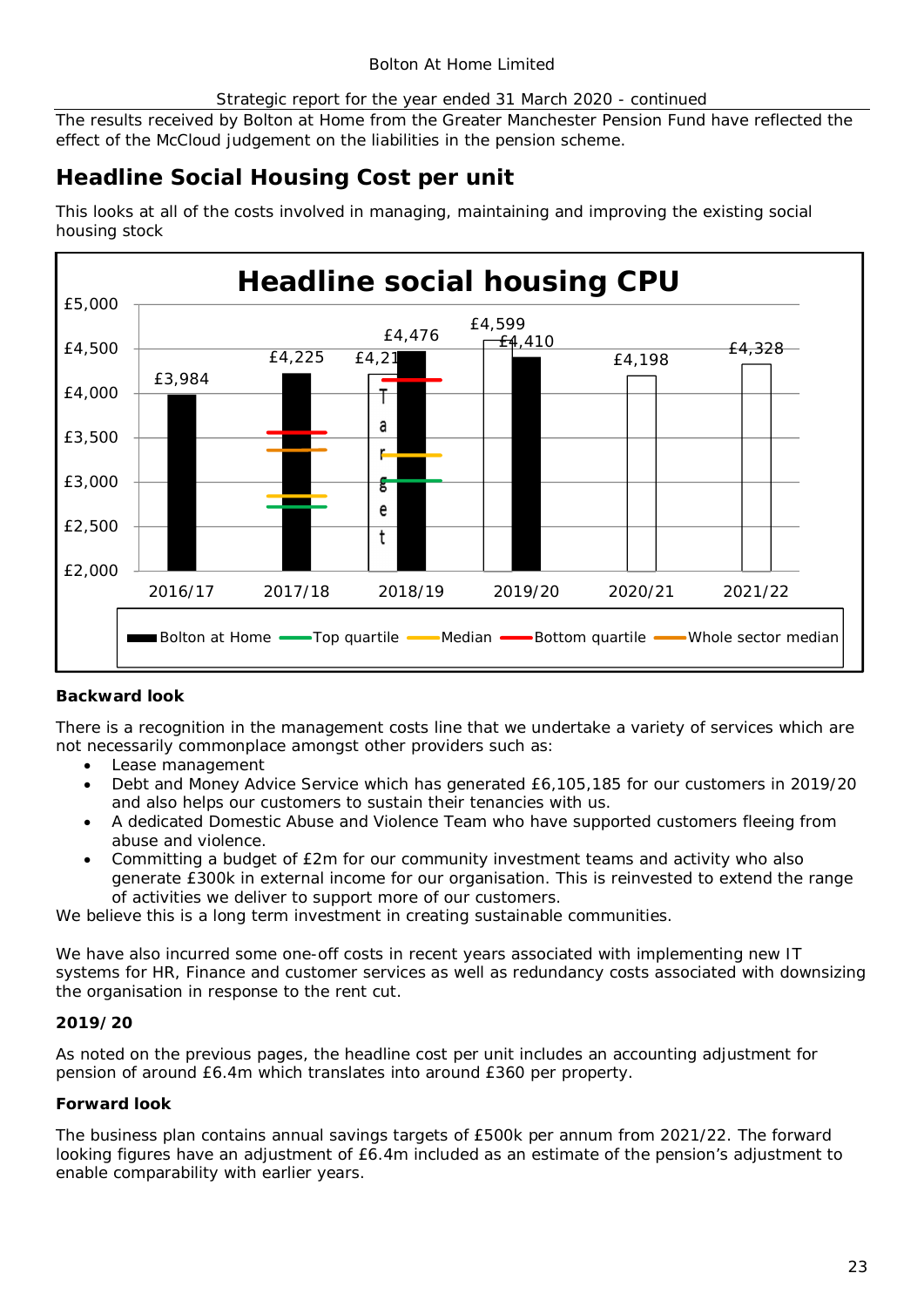# **Operating Margin Social Housing Lettings**

The Operating Margin demonstrates the profitability of operating assets before exceptional expenses are taken into account. Increasing margins are one way to improve the financial efficiency of a business. In assessing this ratio, it is important that consideration is given to registered providers' purpose and objectives (including their social objectives).



## **Backward Look**

This indicator is very closely linked to the headline social housing cost indicator with high costs feeding through to a lower level of surplus and hence a lower operating margin.

## **2019/20**

The margin is lower than the sector and our comparators due to:

- · High headline costs per social housing unit (see previous page)
- Low levels of social rents in Bolton with almost 8,000 properties below the level of social rent indicated by the Government's formula. This reduces our income and surplus by about £2m.

Both of these factors result in a lower surplus to the organisation.

## **Forward look**

The nature of budgeting means there is a level of prudence included which in turn means that in most years we will out-perform the budget due to for example, lower voids, slippage on the improvement programme, staff vacancies, higher levels of property sales. All of these will mean that in each of the future years we would expect to out-perform the operating margin targets shown above and as was the case for 2019/20.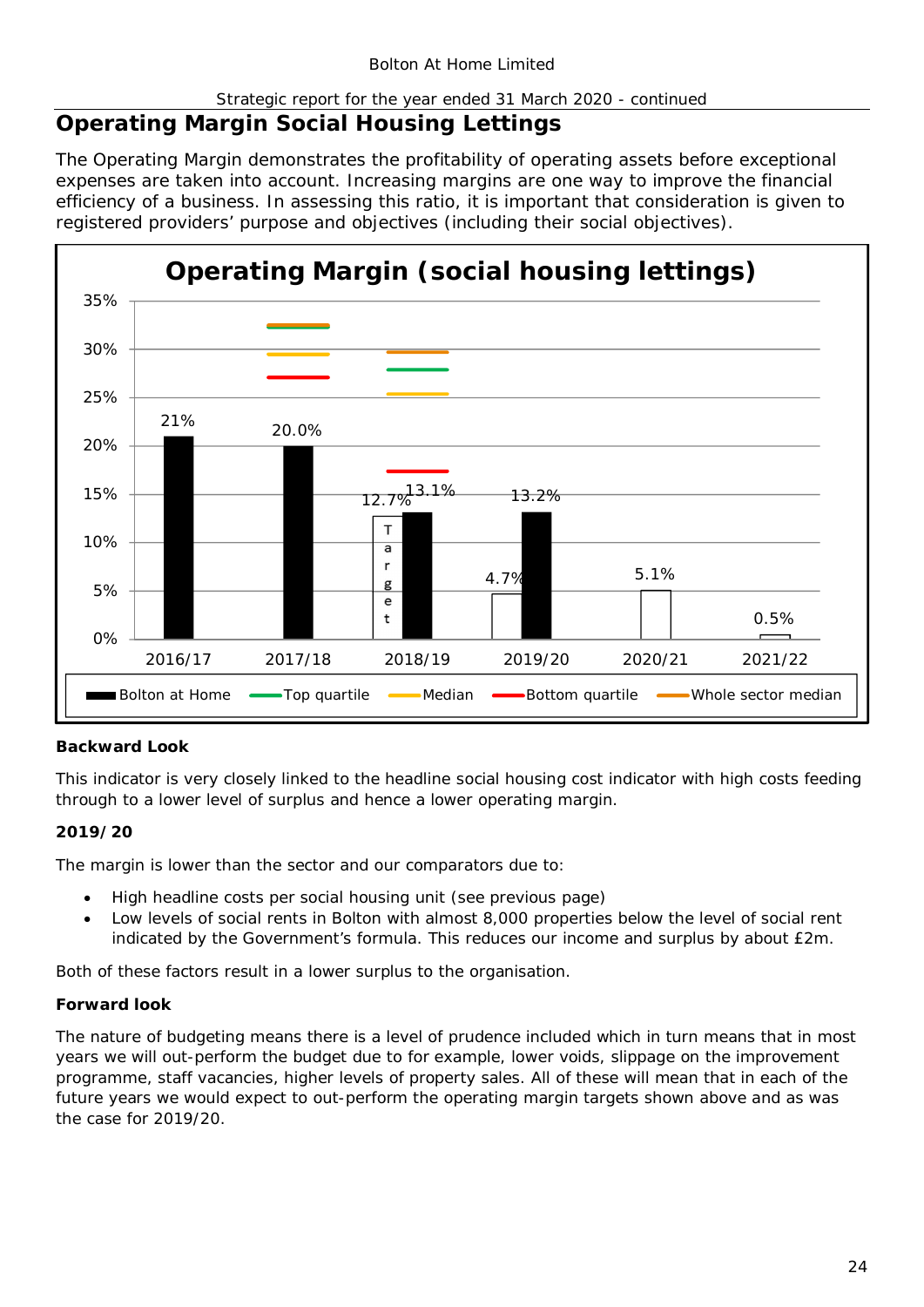# **Operating Margin Overall**

This indicator picks up all activity in Bolton at Home, not just that concerned with social lettings.



#### **Backward look**

Examples of some of the non-social housing work includes the contract management of the private sector care and repair service for Bolton Council as well as the delivery of disabled adaptations to private dwellings as well as those we deliver to our own properties. We also deliver our Careline service to private customers as well as our tenants

Some of the non-social housing work we do makes very low margins but is complementary to services in Bolton at Home and contributes towards our wider objective of '*Supporting our customers to be more independent and our communities to flourish'***.**

Our overall margin is therefore slightly lower than the margin we make on our social lettings business.

## **2019/20**

The reasons behind the performance in 2019/20 and future years are the same as for the Social Housing Operating Margin with the social housing part of our business making up 97% of the total turnover (19/20)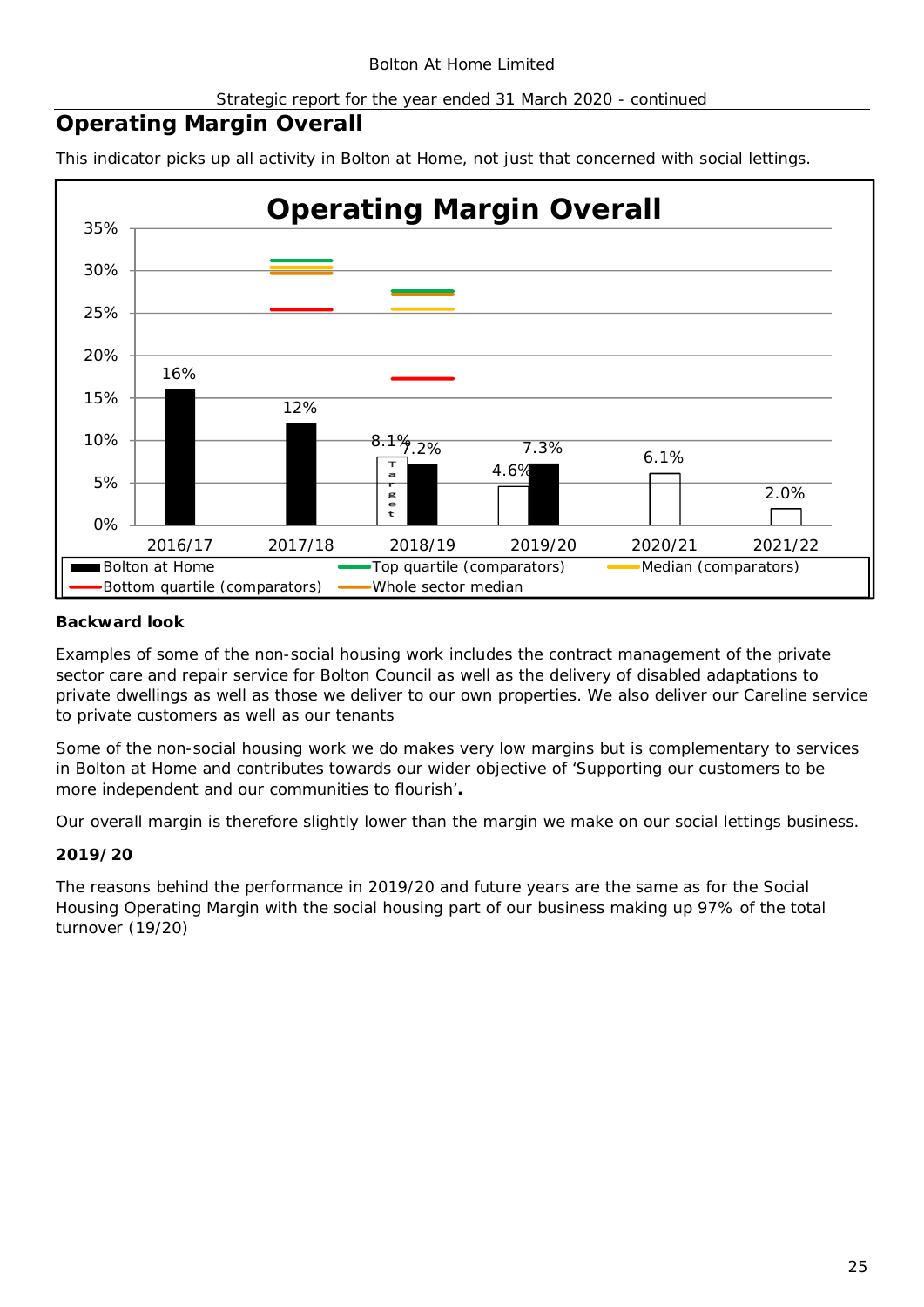## **Return on Capital Employed (ROCE)**

This metric compares the operating surplus to total assets less current liabilities and is a common measure in the commercial sector to assess the efficient investment of capital resources. The ROCE metric would support registered providers with a wide range of capital investment programmes.



## **Backward Look**

Given the low level of our surplus, our performance on this indicator might be expected to be lower quartile. However, the low carrying value of our properties means that performance was upper quartile in 2017/18 and second quartile in 2018/19

#### **2019/20**

In 19/20, following a change in accounting rules, a debtor and creditor have been added in to the balance sheet to reflect the remaining stock improvement works agreed with Bolton Council at the time of transfer. The 'new' £84m debtor counts towards our 'capital employed' and has reduced the 2019/20 ROCE from 5.4% to 3.7%.

The growth in the value of our assets, the denominator for this fraction has contributed towards reducing performance in 19/20. Our surplus, as well as being reduced by the defined benefit scheme pension adjustment is also reduced by about £2m for the c.8,000 properties we have at below social rent levels and both of these contribute towards a lower ROCE.

#### **Forward look**

A declining surplus in the numerator due in part to the prudence incorporated in the business plan and rapidly increasing value of assets in the denominator due to £92m spend on new properties results in a projected reduction in our ROCE, potentially taking us into the bottom quartile in the next couple of years. The surplus is likely to be higher than that shown above for the reasons explained in operating margin (overall) forward look. A surplus of around £10m each year, as was the case in 18/19 & 19/20 would give a ROCE of about 3.3% in 20/21 and 2.9% in 21/22.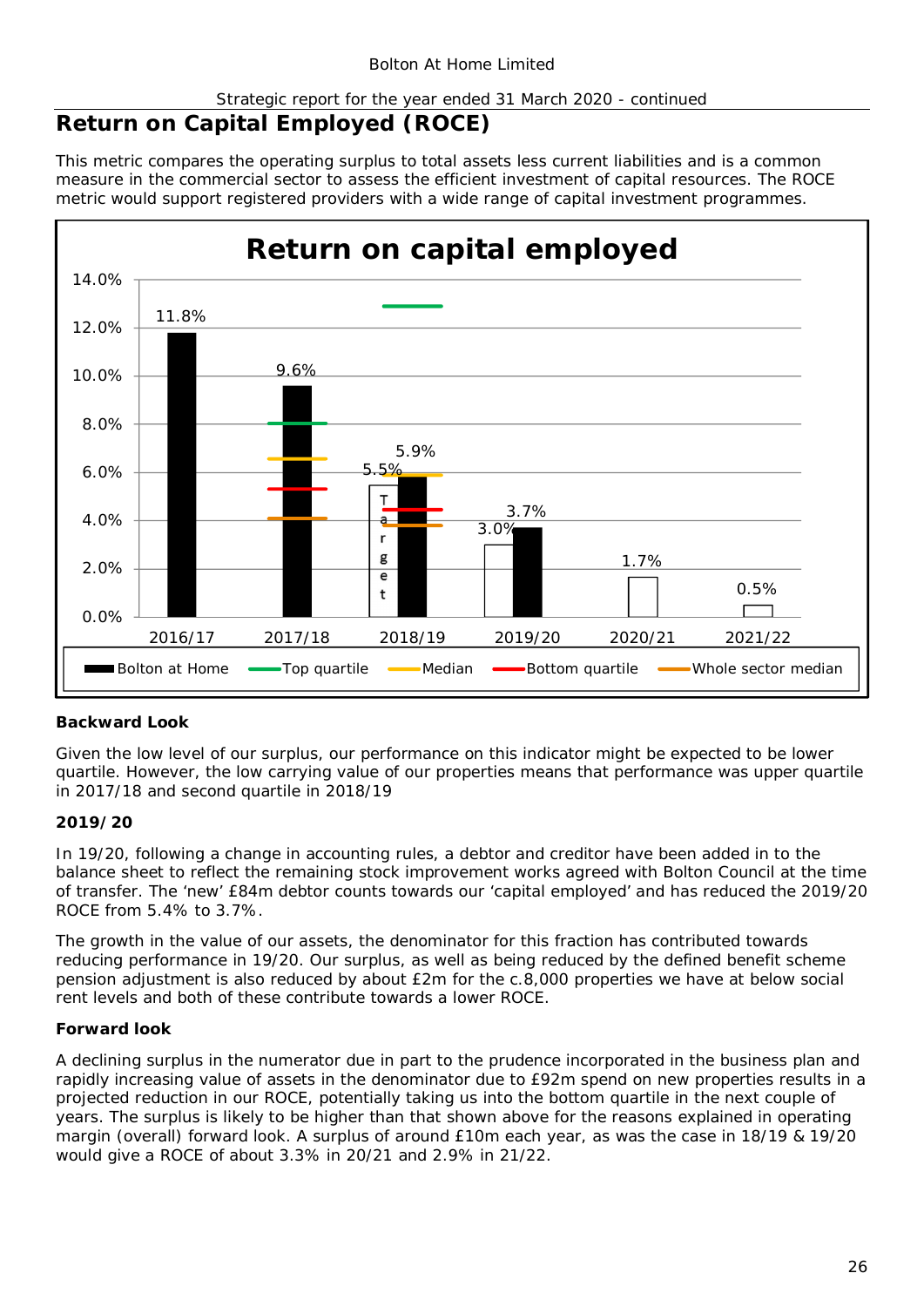## **Return on Capital employed – Subsidiaries**

Return on capital employed is used by Board to monitor performance of investments in subsidiaries. The chart below shows the performance for the 2 registered providers, Bolton at Home and Arcon and the three commercial subsidiaries.



Bolton at Home and Arcon have high values of fixed assets and generate sub-market income levels, charging rents at social and affordable levels.

R-Haus also has high levels of fixed assets but charges market rent levels and therefore generates a higher rate of return.

Maxmedia and Starts with you are both primarily service companies with low level of fixed assets and their projected levels of ROCE reflect different industries.

Arcon have prepared their own calculation of VFM metrics which are contained in their financial statements.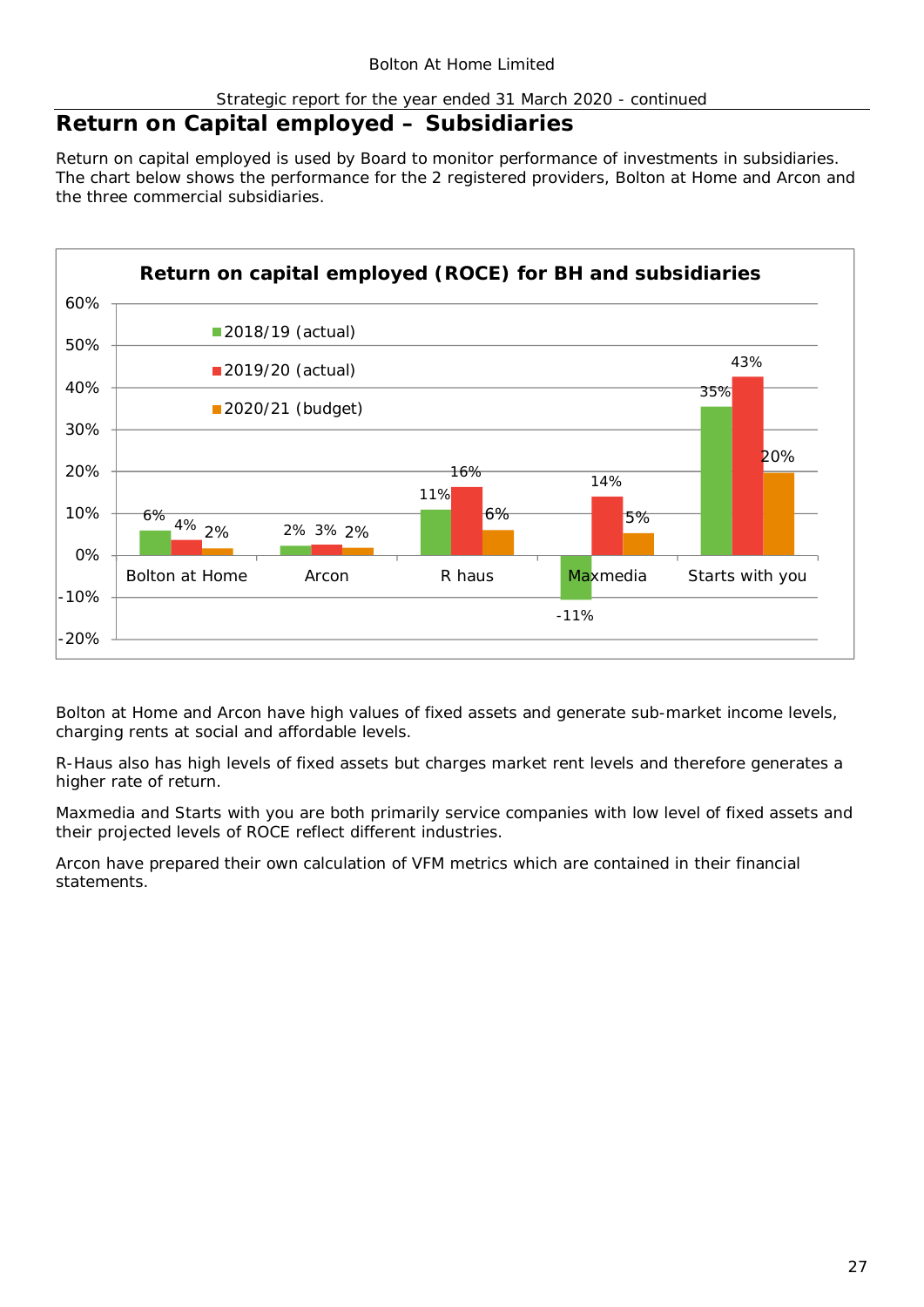# **Earnings before Interest, Tax, Depreciation and Amortisations (Major Repairs included)**

# **EBITDA MRI - Interest Cover**

The EBITDA MRI interest cover measure is a key indicator for liquidity and investment capacity. It seeks to measure the level of surplus that a registered provider generates compared to interest payable; the measure avoids any distortions stemming from the depreciation charge.



The results of this interest cover test bear little relation to the measure which our lender measures the financial performance of Bolton at Home for 3 reasons:

- The adjusted operating surplus above includes the accounting adjustment for pensions which in 2019/20 was £6.4m. This is not included in the calculation of interest cover in our loan agreement. In the forward looking measures above, a pension adjustment of £6.4m has been included for comparability with backward looking figures.
- The interest payable includes an accounting adjustment for pension which in 2019/20 was £1.9m. In the forward looking measures above, a pension adjustment of £1.9m has been included for comparability with backward looking figures.
- The adjusted operating surplus above excludes surplus on sales of properties (RTB and RTA). Our loan agreement measure includes surplus from sales of RTB and RTA properties. This surplus was £2.5m in 16/17, £4.4m in 17/18, £3.9m in 18/19 and £3.8m in 2019/20

#### **Backward look**

Again this indicator is heavily influenced by our high headline housing costs per unit which feed into a lower surplus, the upper part of the fraction used to calculate this indicator.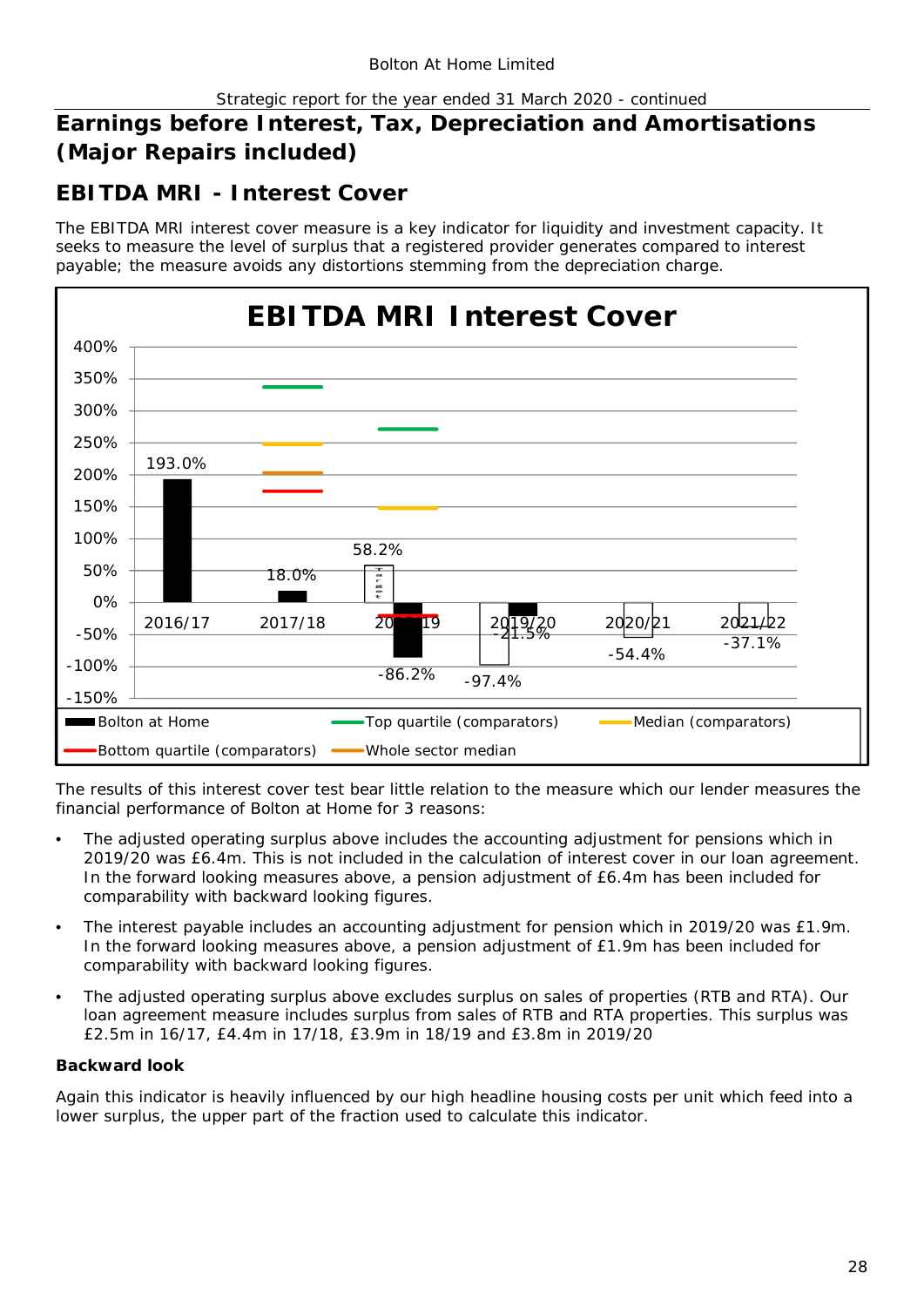# **Gearing**

This metric assesses how much of the adjusted assets are made up of debt and the degree of dependence on debt finance. It is often a key indicator of a registered provider's appetite for growth



## **Backward Look**

Bolton at Home's performance on this indicator is a product of our history as a stock transfer organisation. In 2011, the properties transferred to Bolton at Home at a cost of around £400 per property. Despite significant investment in the stock and the development of new properties, the average carrying cost of our stock is still only around £9.6k per property at the end of 2019/20 and forecast to increase to around £14.8k per unit at the end of 2021/22. The stock value on the balance sheet forms the lower part of this fraction.

In 2016/17 and 2017/18 our borrowing was limited by our loan agreement and the LSVT style covenants including in it. The levels of net debt at year end were very low for an organisation of the size of Bolton at Home. Net debt forms the upper part of the fraction and for the past 3 years has been below £13m.

#### **2019/20**

Borrowing was not as high as anticipated in 2019/20 due to delays in some development schemes and increased property sales receipts through Right to Buy and Right to Acquire. Net debt was £21m at year end

#### **Forward look**

Looking forward, we have a significant larger loan facility and expect our borrowing to increase to over £80m by the end of 2021/22. At the same time, we expect to deliver £92m of new social housing, significantly contributing to the increase in the carrying cost of our properties. This does demonstrate a stretching of the plan but compared to many other organisations our gearing ratio will still appear low. The increasing trend does tally with the RSH description of this indicator at the top of the page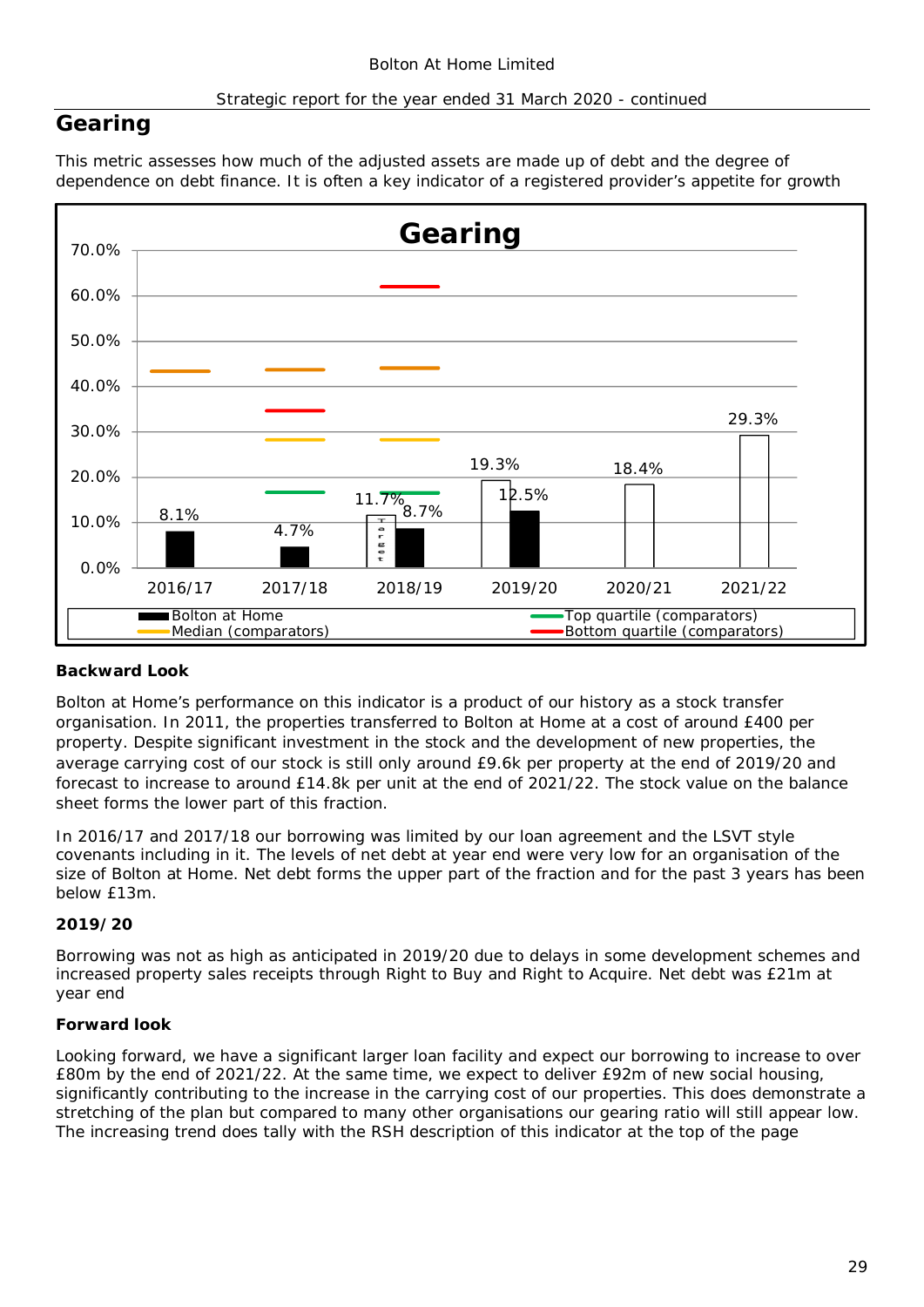## **Complaints**

We want everything we do to be built on a foundation of great customer care and we apologise where we have fallen short. We analyse complaints, look for trends and make changes where possible to improve our services and policies.

In 2019/20 we received 739 complaints of which 206 were about day-to-day repairs and maintenance. The examples below are common complaints and how we have responded to them.

#### **Complaint:**

**Job not completed on first appointment.**

If when we come to do a repair we see that more work will be needed to complete the job, our operative who has visited you will contact a supervisor to see if the job can be extended or if we can get the parts that day. We will try to complete a repair on our first visit where possible, with follow-up appointments in cases where parts aren't available or if diaries don't allow time on the day to extend the job.

### **Complaint:**

**No one has visited.**

All our operatives are getting mobile work phones. This means they will try to reach you on the contact number you have given us if you don't answer the door when we visit. In all cases we will record the efforts made to reach you if we are visiting to work on your home and you can expect that we will post a card through your door to let you know that we have called with information on what should happen next.

# **Areas identified for improvement**

Targets have been set to improve performance and mitigating actions put in place in a number of areas including:

- $\triangleright$  Increase the efficiency of the repair and maintenance and voids service with all savings being reinvested in planned maintenance and property improvement.
- $\triangleright$  Continue to invest in delivering support services and community support given it is a key objective of Bolton at Home.
- $\triangleright$  Continue to deliver non-social housing services which complement our social housing activities and which break even or make a surplus to reinvest in social housing.
- $\triangleright$  Aim to deliver the majority of our savings target for the next 3 years from our management costs and within this, provide protection for customer facing services.

In addition, we are focussing on the highest areas of expenditure including

- 1. Repairs and maintenance continued service reviews as well as a review of the repairs policy
- 2. Improvement works to properties we are in the middle of a full stock condition survey to confirm the needs of the stock in the future
- 3. Management costs we are identifying the areas of high cost to inform where we target our savings for 2021/22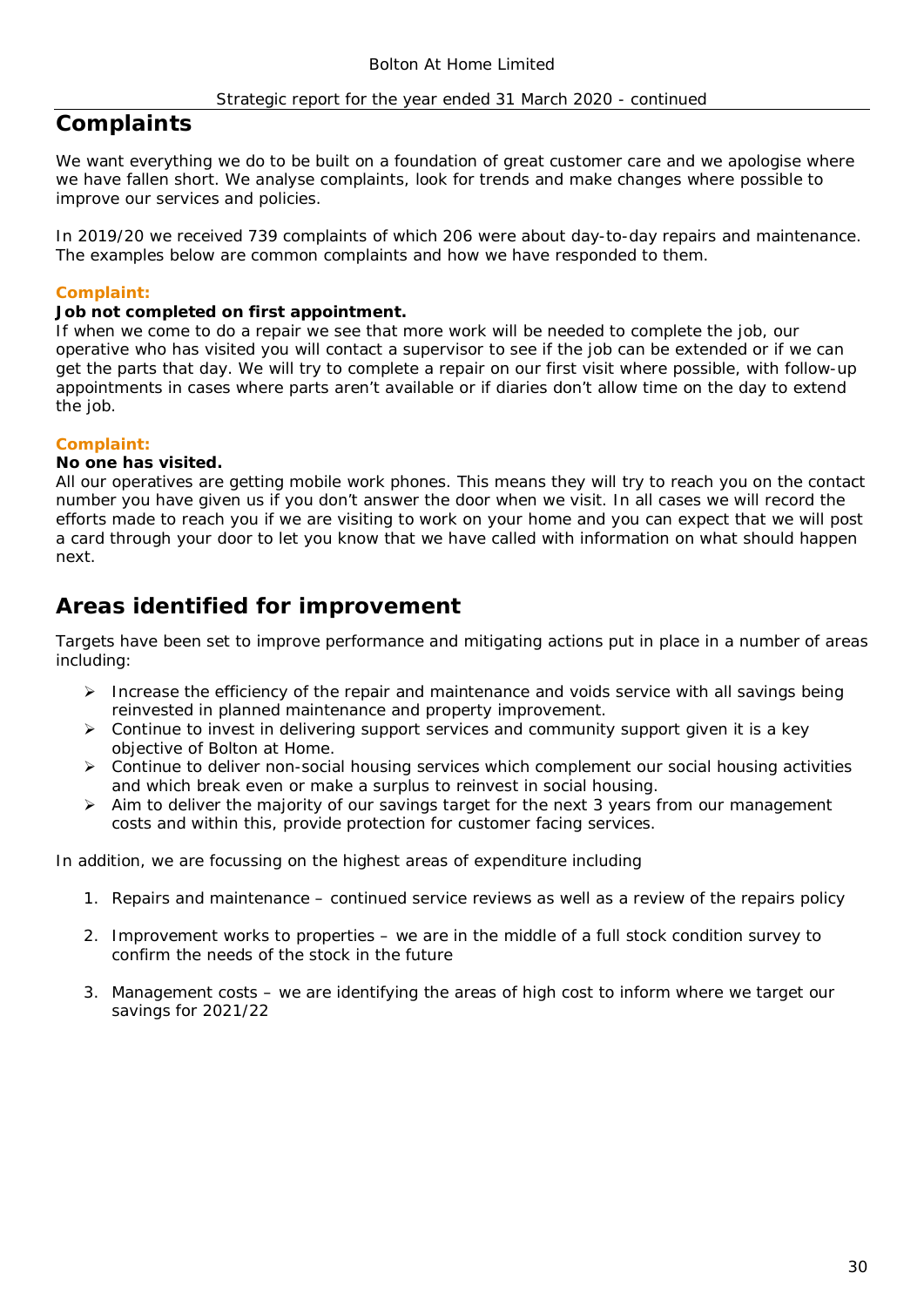#### Statement of compliance

In preparing this Strategic Report, our Board has followed the principles set out in the Statement of Recommended Practice: Accounting by registered social housing providers (SORP).

The Board Report was approved by our Board on 14 October 2020 and signed on its behalf:

98 Waters Meeting Road **By order of the Board** Bolton BL1 8SW

 $\triangle$ AA

Chair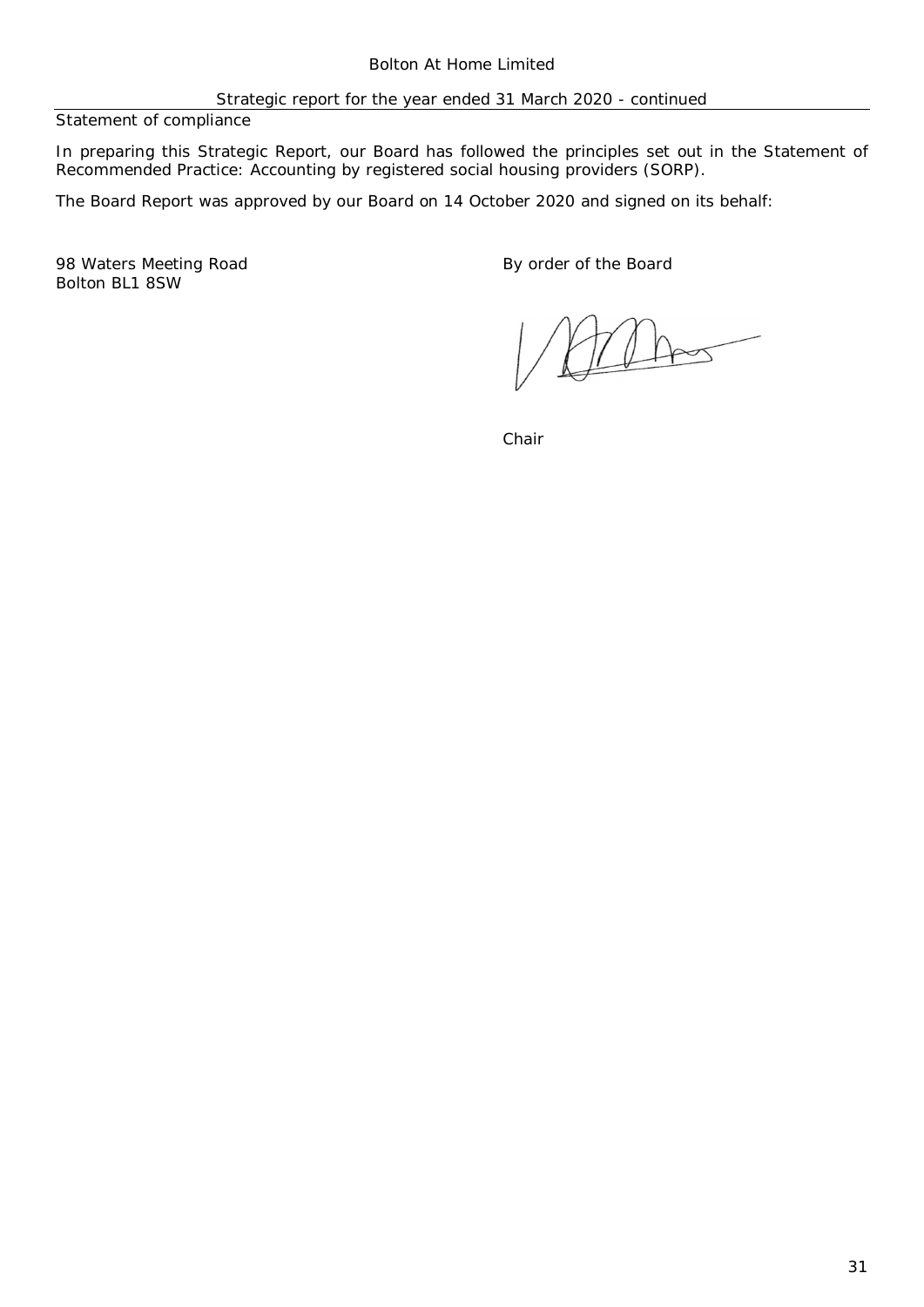#### Independent auditor's report for the year ended 31 March 2020

#### **Opinion**

We have audited the financial statements of Bolton at Home Limited ("the Association") and its subsidiaries ("the Group") for the year ended 31 March 2020 which comprise the consolidated and Association statement of comprehensive income, the consolidated and Association statement of financial position, the consolidated and Association statement of changes in reserves, the consolidated cash flow statement and notes to the financial statements, including a summary of significant accounting policies. The financial reporting framework that has been applied in their preparation is applicable law and United Kingdom Accounting Standards, including Financial Reporting Standard 102 *The Financial Reporting Standard applicable in the UK and Republic of Ireland* (United Kingdom Generally Accepted Accounting Practice).

In our opinion, the financial statements:

- · give a true and fair view of the state of the Group's and of the Association's affairs as at 31 March 2020 and of the Group's and the Association's surplus for the year then ended;
- have been properly prepared in accordance with United Kingdom Generally Accepted Accounting Practice; and
- have been properly prepared in accordance with the Co-operative and Community Benefit Societies Act 2014, the Co-operative and Community Benefit Societies (Group Accounts) Regulations 1969, the Housing and Regeneration Act 2008 and the Accounting Direction for Private Registered Providers of Social Housing 2019.

#### **Basis for opinion**

We conducted our audit in accordance with International Standards on Auditing (UK) ("ISAs (UK)") and applicable law. Our responsibilities under those standards are further described in the Auditor's responsibilities for the audit of the financial statements section of our report. We are independent of the Group and Association in accordance with the ethical requirements that are relevant to our audit of the financial statements in the UK, including the FRC's Ethical Standard, and we have fulfilled our other ethical responsibilities in accordance with these requirements. We believe that the audit evidence we have obtained is sufficient and appropriate to provide a basis for our opinion.

#### **Conclusions relating to going concern**

We have nothing to report in respect of the following matters in relation to which the ISAs (UK) require us to report to you where:

- · the board members use of the going concern basis of accounting in the preparation of the financial statements is not appropriate; or
- · the board members have not disclosed in the financial statements any identified material uncertainties that may cast significant doubt about the Group's or the Association's ability to continue to adopt the going concern basis of accounting for a period of at least twelve months from the date when the financial statements are authorised for issue.

#### **Other information**

The board are responsible for the other information. Other information comprises the information included in the annual report, other than the financial statements and our auditor's report thereon. Our opinion on the financial statements does not cover the other information we do not express any form of assurance conclusion thereon.

In connection with our audit of the financial statements, our responsibility is to read the other information including the Chair's Statement, Report of the Board of management and Strategic Report and, in doing so, consider whether the other information is materially inconsistent with the financial statements or our knowledge obtained in the audit or otherwise appears to be materially misstated. If we identify such material inconsistencies or apparent material misstatements, we are required to determine whether there is a material misstatement in the financial statements or a material misstatement of the other information. If, based on the work we have performed, we conclude that there is a material misstatement of this other information we are required to report that fact.

We have nothing to report in this regard.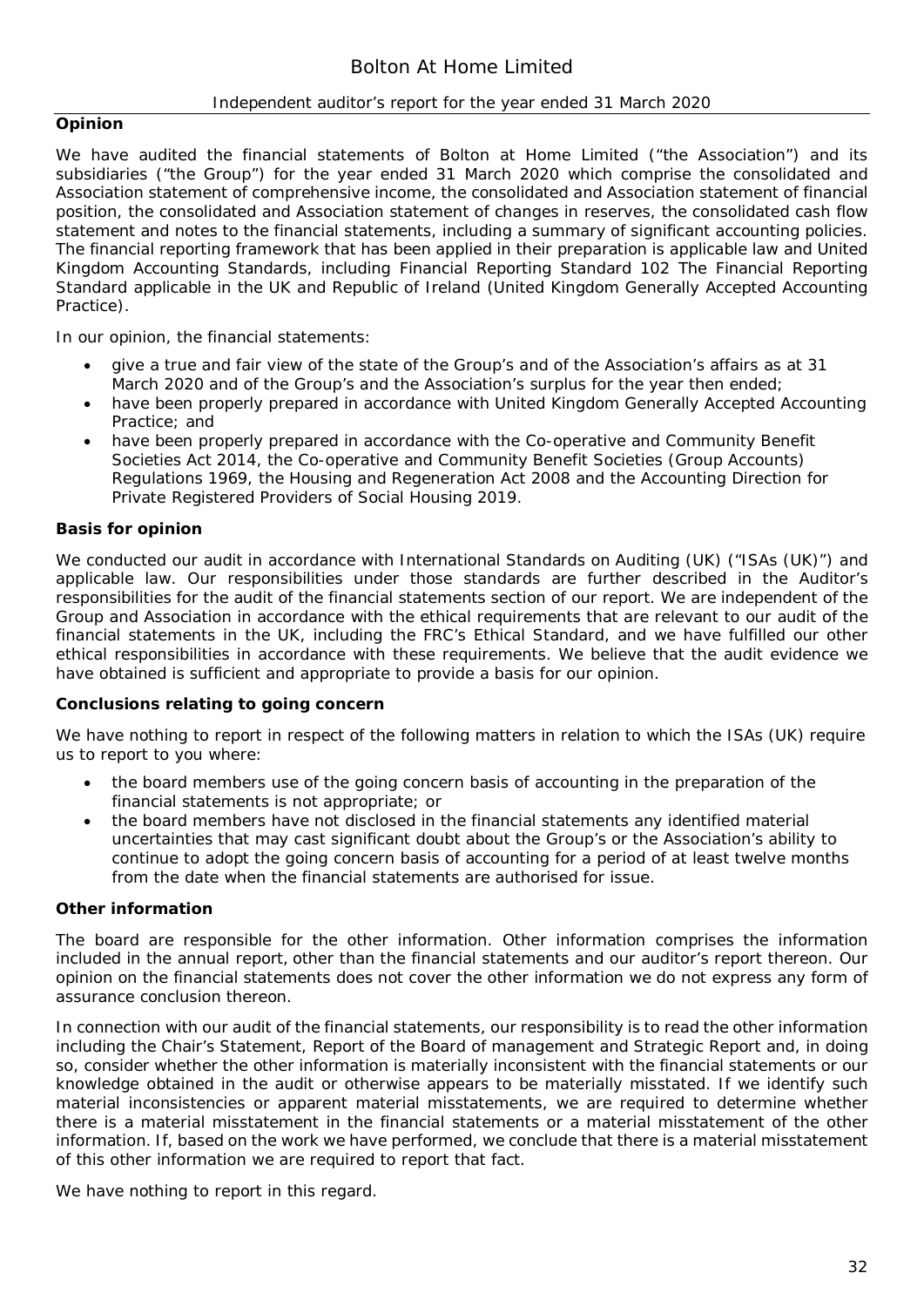#### Independent auditor's report for the year ended 31 March 2020

#### **Matters on which we are required to report by exception**

We have nothing to report in respect of the following matters where we are required by the Co-operative and Community Benefit Societies Act 2014 or the Housing and Regeneration Act 2008 to report to you if, in our opinion:

- · the information given in the Report of the Board for the financial year for which the financial statements are prepared is not consistent with the financial statements;
- adequate accounting records have not been kept by the parent Association; or
- · a satisfactory system of control has not been maintained over transactions; or
- · the parent Association financial statements are not in agreement with the accounting records and returns; or
- we have not received all the information and explanations we require for our audit.

#### **Responsibilities of the board**

As explained more fully in the Statement of Board's Responsibilities set out on page 4, the board is responsible for the preparation of the financial statements and for being satisfied that they give a true and fair view, and for such internal control as the board members determine is necessary to enable the preparation of financial statements that are free from material misstatement, whether due to fraud or error.

In preparing the financial statements, the board are responsible for assessing the Group and the Association's ability to continue as a going concern, disclosing, as applicable, matters related to going concern and using the going concern basis of accounting unless the board either intend to liquidate the Group or the Association or to cease operations, or have no realistic alternative but to do so.

**Auditor's responsibilities for the audit of the financial statements**

Our objectives are to obtain reasonable assurance about whether the financial statements as a whole are free from material misstatement, whether due to fraud or error, and to issue an auditor's report that includes our opinion. Reasonable assurance is a high level of assurance, but is not a guarantee that an audit conducted in accordance with ISAs (UK) will always detect a material misstatement when it exists.

Misstatements can arise from fraud or error and are considered material if, individually or in the aggregate, they could reasonably be expected to influence the economic decisions of users taken on the basis of these financial statements.

A further description of our responsibilities for the audit of the financial statements is located on the Financial Reporting Council's website at: www.frc.org.uk/auditorsresponsibilities. This description forms part of our auditor's report.

#### **Use of our report**

This report is made solely to the members of the Association, as a body, in accordance with in accordance with the Housing and Regeneration Act 2008 and the Co-operative and Community Benefit Societies Act 2014. Our audit work has been undertaken so that we might state to the Association's members those matters we are required to state to them in an auditor's report and for no other purpose. To the fullest extent permitted by law, we do not accept or assume responsibility to anyone other than the Association and the members as a body, for our audit work, for this report, or for the opinions we have formed.

# BDO Whp

BDO LLP

Statutory Auditor

**Manchester** 

Date: 14 October 2020

BDO LLP is a limited liability partnership registered in England and Wales (with registered number OC305127).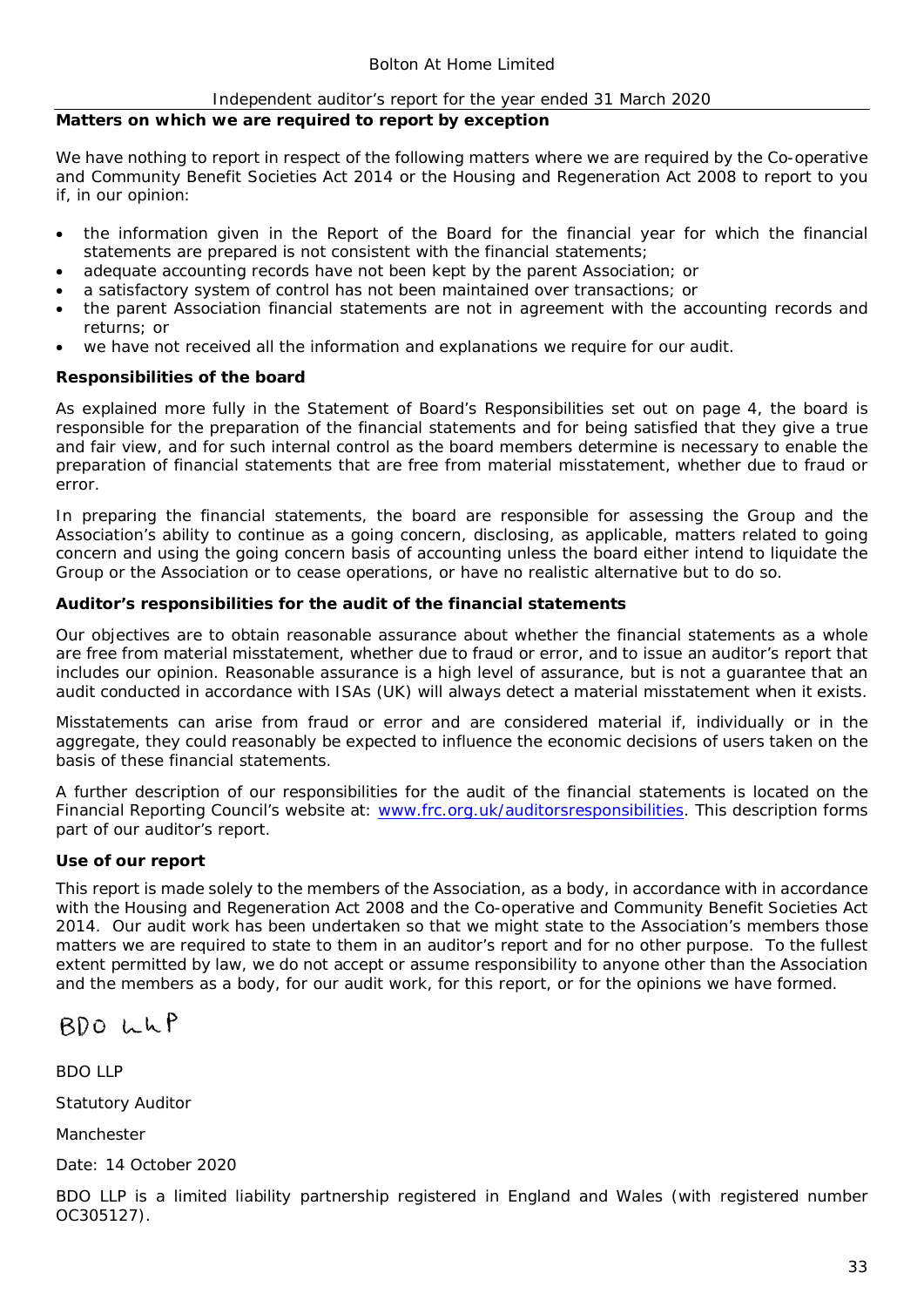## Bolton At Home Limited

| Consolidated statement of comprehensive income for the year ended 31 March 2020 |  |  |  |  |
|---------------------------------------------------------------------------------|--|--|--|--|
|---------------------------------------------------------------------------------|--|--|--|--|

|                                                                 |              | 2020      | 2019      |
|-----------------------------------------------------------------|--------------|-----------|-----------|
|                                                                 | <b>NOTES</b> | £000      | £000      |
| Turnover                                                        | 3            | 91,266    | 83,093    |
| Cost of Sales                                                   | 3            | (246)     |           |
| Operating costs                                                 | 3            | (82, 951) | (76, 995) |
| Surplus on disposal of fixed assets                             | 5            | 3,817     | 3,946     |
| Operating surplus                                               | 3            | 11,886    | 10,044    |
| Interest receivable                                             | 11           | 138       | 147       |
| Interest and financing costs                                    | 12           | (5, 324)  | (4,086)   |
| Fair value on business acquisition                              | 33           | 19,943    |           |
| Surplus before tax                                              |              | 26,643    | 6,105     |
| Taxation                                                        | 9            | (12)      | (5)       |
| Surplus for the year                                            |              | 26,631    | 6,100     |
| Actuarial gain/(loss) on defined benefit pension<br>scheme      | 29           | 36,135    | (15, 309) |
| (loss) on investment properties at<br>Unrealised<br>revaluation | 16           | (875)     | (803)     |
| Total comprehensive income/(loss) for the<br>year               |              | 61,891    | (10, 012) |

All activities relate to continuing operations.

The financial statements were authorised and approved by the Board on 14 October 2020.

Jillian Cin

……………………... …………………….. ……………………..

 $V.$  Ce

**Ian Munro William Gill Katrina Cunliffe** Director **Director** Director Company Secretary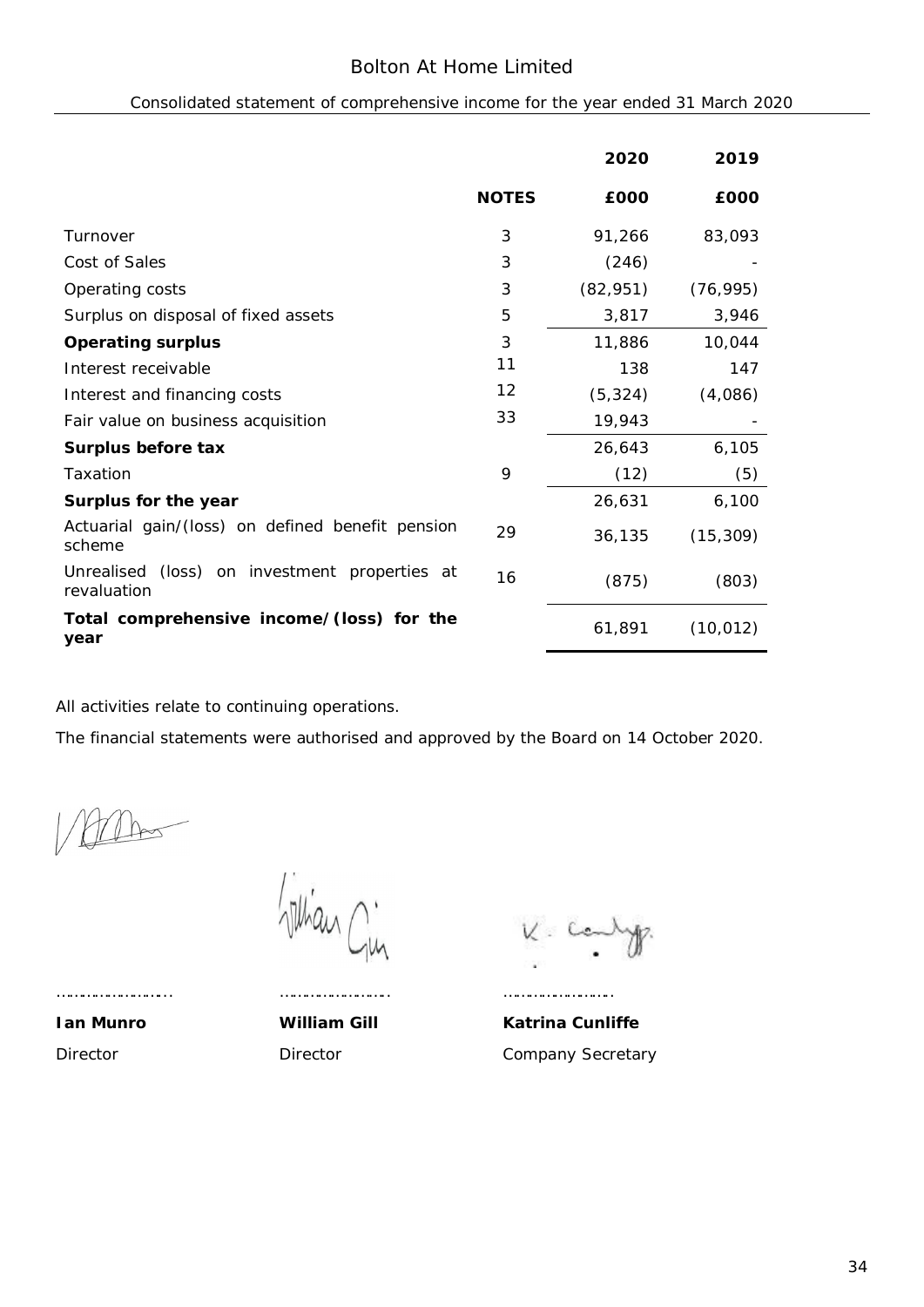## Bolton At Home Limited

|                                                            |              | 2020      | 2019      |
|------------------------------------------------------------|--------------|-----------|-----------|
|                                                            | <b>NOTES</b> | £000      | £000      |
| Turnover                                                   | 3            | 83,393    | 82,147    |
| Cost of Sales                                              | 3            |           |           |
| Operating costs                                            | 3            | (77, 323) | (76, 269) |
| Surplus on disposal of fixed assets                        | 5            | 3,781     | 3,946     |
| Operating surplus                                          | 3            | 9,851     | 9,824     |
| Interest receivable                                        | 11           | 587       | 277       |
| Interest and financing costs                               | 12           | (4, 328)  | (4,085)   |
| Surplus before tax                                         |              | 6,110     | 6,016     |
| Taxation                                                   | 9            |           |           |
| Surplus for the year                                       |              | 6,110     | 6,016     |
| Actuarial gain/(loss) on defined benefit pension<br>scheme | 29           | 36,135    | (15, 309) |
| Total comprehensive income/(loss) for the<br>year          |              | 42,245    | (9, 293)  |

#### Association statement of comprehensive income for the year ended 31 March 2020

The association's results relate wholly to continuing activities. The accompanying notes form part of these financial statements.

The financial statements were authorised and approved by the Board on 14 October 2020.

Julian Gin

V. .

**Ian Munro William Gill Katrina Cunliffe** Director **Director** Director Company Secretary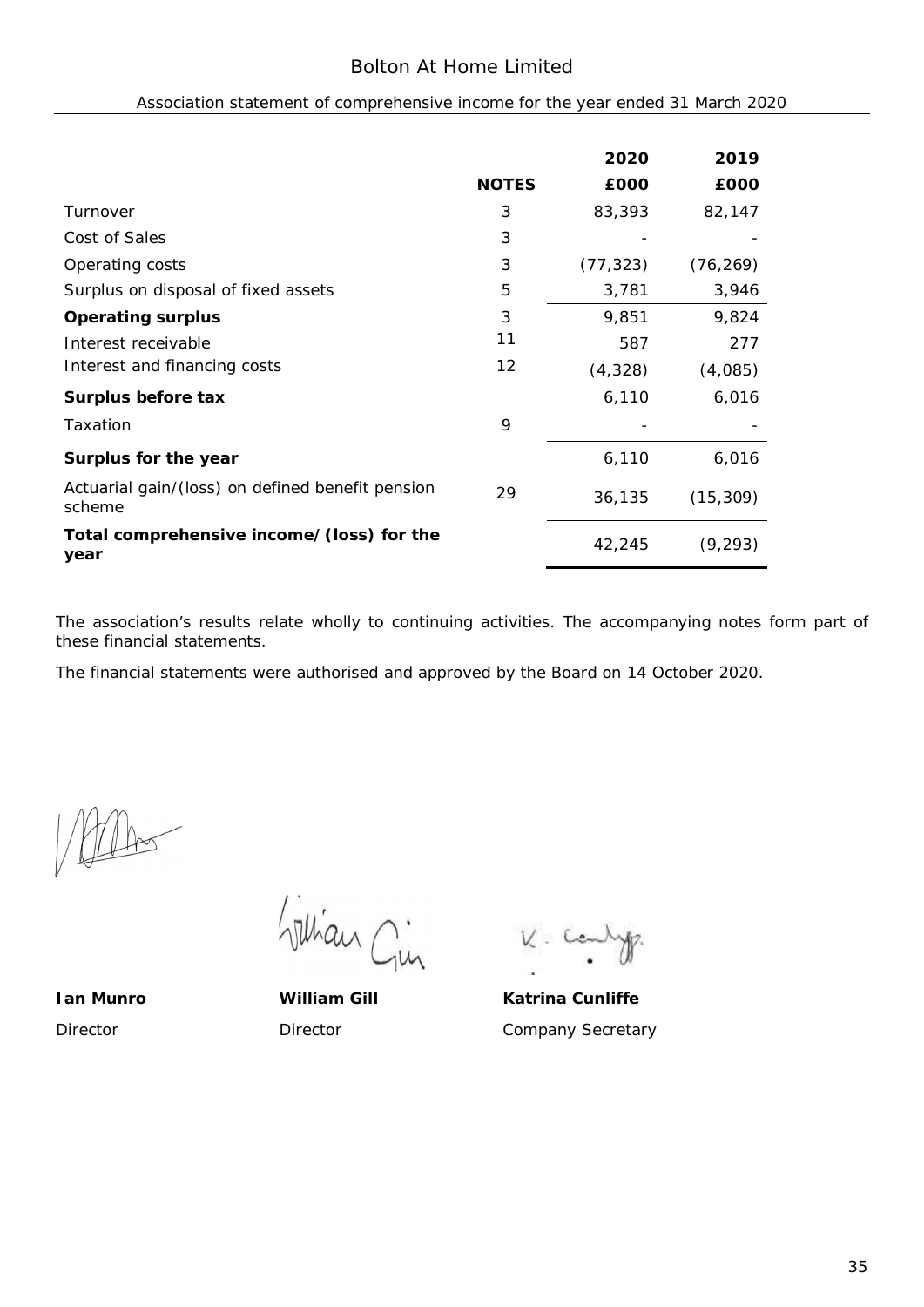# Consolidated statement of changes in reserves for the year ended 31 March 2020

|                                                           | Revenue<br>Reserve | Total     |
|-----------------------------------------------------------|--------------------|-----------|
|                                                           | £000               | £000      |
| Balance as at 1 April 2018                                | 58,104             | 58,104    |
|                                                           |                    |           |
| Surplus for the year                                      | 6,100              | 6,100     |
| Unrealised (loss) on investment properties at revaluation | (803)              | (803)     |
| Actuarial losses on defined benefit pension scheme        | (15, 309)          | (15, 309) |
| Balance at 31 March 2019                                  | 48,092             | 48,092    |
|                                                           |                    |           |
| Surplus for the year                                      | 26,631             | 26,631    |
| Unrealised (loss) on investment properties at revaluation | (875)              | (875)     |
| Actuarial gains on defined benefit pension scheme         | 36,135             | 36,135    |
| Balance at 31 March 2020                                  | 109,983            | 109,983   |

The accompanying notes form part of these financial statements.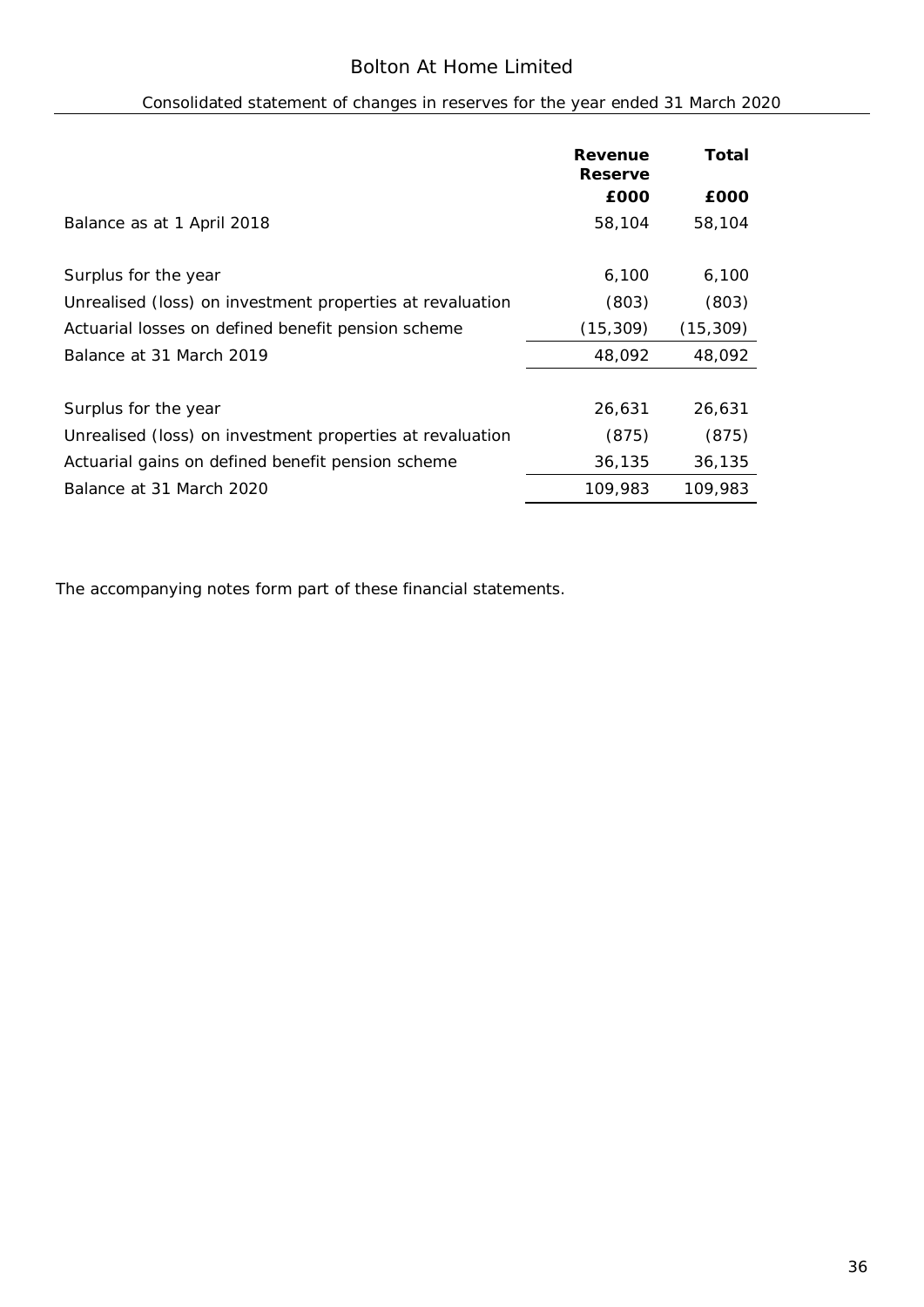# Association statement of changes in reserves for the year ended 31 March 2020

|                                                    | Revenue<br>Reserve | Total     |
|----------------------------------------------------|--------------------|-----------|
|                                                    | £000               | £000      |
| Balance as at 1 April 2018                         | 57,416             | 57,416    |
| Surplus for the year                               | 6,016              | 6.016     |
| Actuarial losses on defined benefit pension scheme | (15,309)           | (15, 309) |
| Balance at 31 March 2019                           | 48,123             | 48,123    |
| Surplus for the year                               | 6,110              | 6,110     |
| Actuarial gains on defined benefit pension scheme  | 36,135             | 36,135    |
| Balance at 31 March 2020                           | 90,368             | 90.368    |

The accompanying notes form part of these financial statements.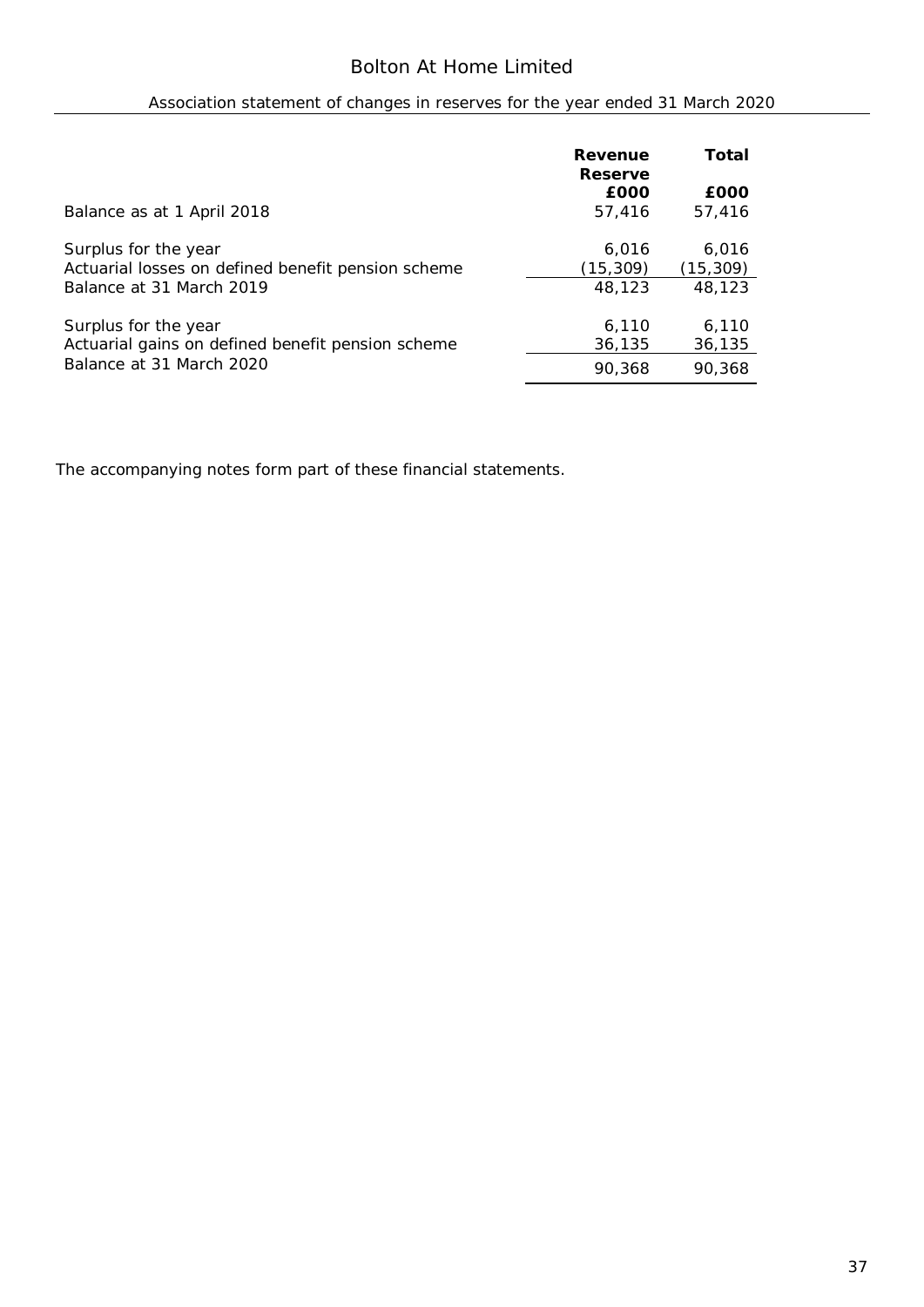## Bolton At Home Limited

## Consolidated and Association balance sheet for the year ended 31 March 2020

|                                                         |             | Group     |           |           | Association |
|---------------------------------------------------------|-------------|-----------|-----------|-----------|-------------|
|                                                         |             |           | Restated  |           | Restated    |
|                                                         | <b>NOTE</b> | 2020      | 2019      | 2020      | 2019        |
|                                                         |             | £000      | £000      | £000      | £000        |
| <b>Fixed Assets</b>                                     |             |           |           |           |             |
| Tangible fixed assets - Housing properties              | 13          | 222,498   | 142,941   | 168,076   | 142,941     |
| Intangible fixed assets                                 | 15          | 280       | 315       |           |             |
| Other tangible fixed assets                             | 14          | 5,770     | 5,045     | 5,370     | 5,031       |
| Investment properties                                   | 16          | 11,960    | 7,880     |           |             |
| Investment in subsidiaries                              | 17          |           |           | 3,816     | 2,166       |
| Share of net assets of jointly controlled<br>entity     | 18          | 107       | 50        |           |             |
|                                                         |             | 240,615   | 156,231   | 177,262   | 150,138     |
| Current assets                                          |             |           |           |           |             |
| Properties held for sale                                | 20          | 429       | 933       | 160       | 933         |
| <b>Stocks</b>                                           | 19          | 582       | 473       | 582       | 457         |
| Debtors - receivable within one year                    | 21          | 24,382    | 19,554    | 30,481    | 25,839      |
| Debtors - receivable after one year                     | 21          | 68,195    | 83,991    | 68,195    | 83,991      |
| Cash and cash equivalents                               |             | 15,770    | 17,840    | 8,947     | 17,572      |
|                                                         |             | 109,358   | 122,791   | 108,365   | 128,792     |
| Creditors: amounts falling due within<br>one year       | 22          | (21, 934) | (15, 417) | (19,697)  | (15, 294)   |
| Net current assets                                      |             | 87,424    | 107,374   | 88,668    | 113,498     |
| Total assets less current liabilities                   |             | 328,039   | 263,605   | 265,930   | 263,636     |
| Creditors: amounts falling due in<br>more than one year | 23          | (83, 370) | (40, 292) | (40, 876) | (40, 292)   |
| Provisions for liabilities                              |             |           |           |           |             |
| Other provisions                                        | 25          | (83,991)  | (96, 732) | (83,991)  | (96, 732)   |
| Pension provision                                       | 29          | (50, 695) | (78, 489) | (50, 695) | (78, 489)   |
| Total net assets                                        |             | 109,983   | 48,092    | 90,368    | 48,123      |
| Capital and reserves                                    |             |           |           |           |             |
| Revenue reserves                                        | 28          | 109,983   | 48,092    | 90,368    | 48,123      |
| Total reserves                                          |             | 109,983   | 48,092    | 90,368    | 48,123      |

The accompanying notes form part of these financial statements.

The financial statements were authorised and approved by the Board on 14 October 2020.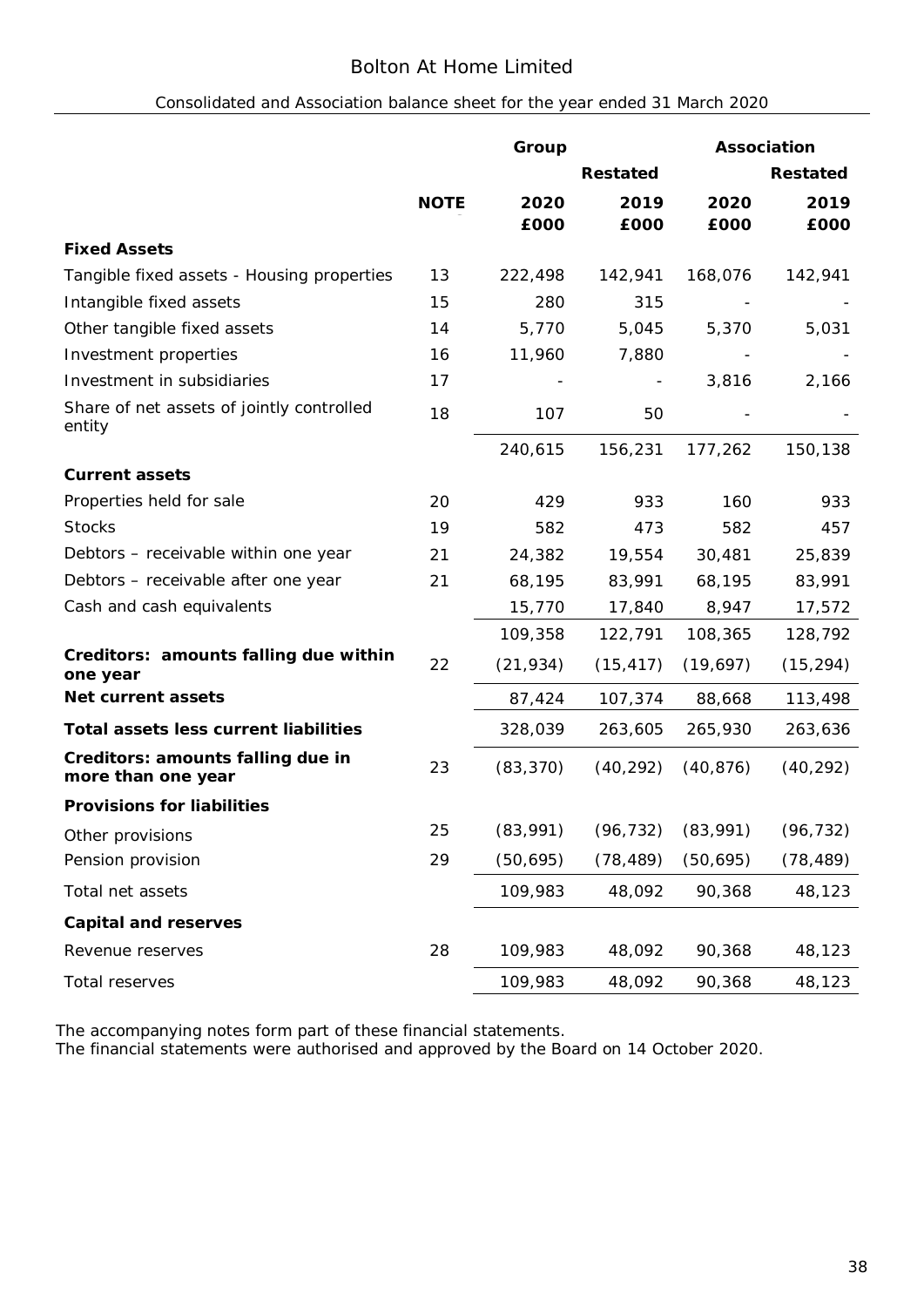$\sim$ 

Julian Gin

 $V$ . Co.

**Ian Munro William Gill Katrina Cunliffe** Director **Director** Director **Company Secretary**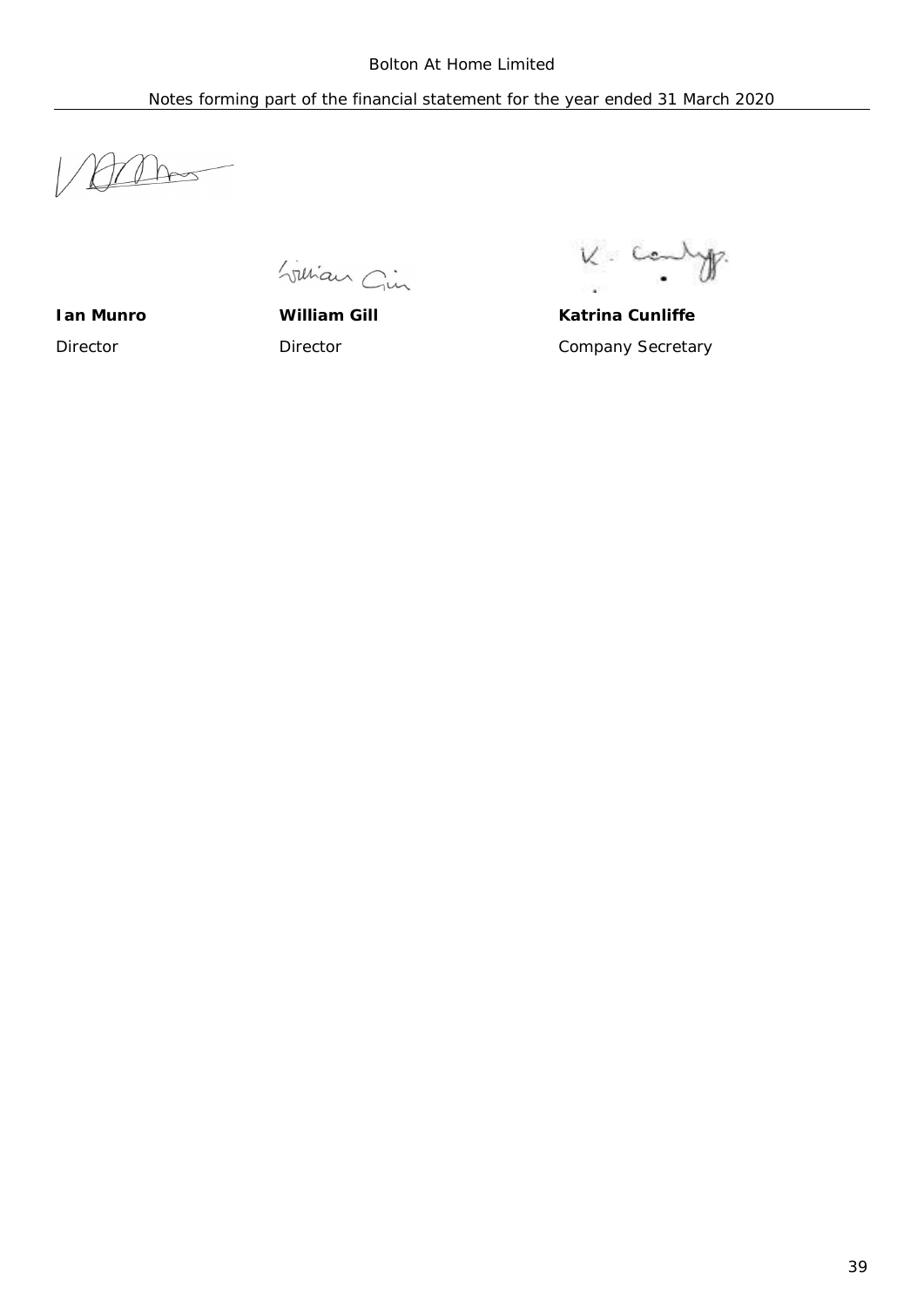# Consolidated statement of cash flows for the year ended 31 March 2020

# Bolton at Home

# Consolidated Statement of Cash flows

**Year ended 31 March 2020**

|                                                    | <b>NOTES</b> | 2020      | 2019      |
|----------------------------------------------------|--------------|-----------|-----------|
|                                                    |              | £000      | £000      |
| Net cash generated from operating activities       | 31           | 25,814    | 16,276    |
| Cash flow from investing activities                |              |           |           |
| Purchase of tangible fixed assets                  |              | (36, 870) | (19, 703) |
| Purchase of investment properties                  |              | (2, 351)  | (6, 044)  |
| Proceeds from sale of tangible fixed assets        |              | 5,468     | 4,796     |
| Purchase of other tangible fixed assets            |              | (800)     | (1, 352)  |
| Grants received                                    |              | 1,264     | 2,016     |
| Interest received                                  |              | 138       | 147       |
| Investment in Joint Venture                        | 18           | (57)      | (50)      |
| Cash from business acquisition                     |              | 8,768     |           |
| Net cash used in investing activities              |              | (24, 440) | (20, 190) |
| Cash flow from financing activities                |              |           |           |
| Interest paid                                      |              | (3, 361)  | (2, 528)  |
| Repayments of borrowings                           |              | (83)      |           |
| Net cash used in investing activities              |              | (3, 444)  | (2, 528)  |
| Net change in cash and cash equivalents            |              | (2,070)   | (6, 442)  |
| Cash and cash equivalents at beginning of the year |              | 17,840    | 24,282    |
| Cash and cash equivalents at end of the year       |              | 15,770    | 17,840    |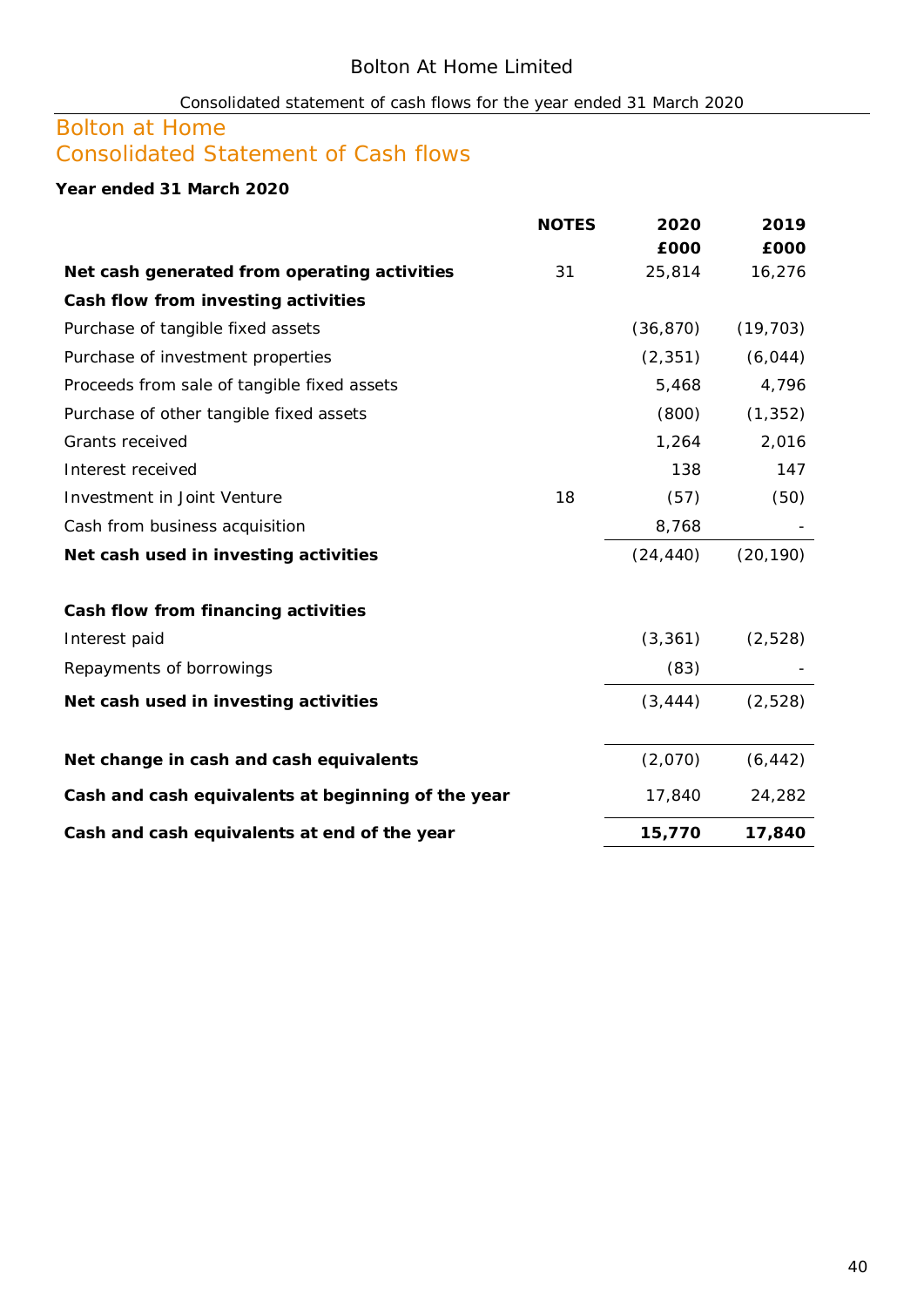# INDEX OF NOTES

## General notes

- Statement of accounting policies
- Significant Judgements and Estimations

## SOCI related notes

- Particulars of turnover, cost of sales, operating costs and operating surplus Continued. Particulars of income and expenditure from social housing lettings
- Operating surplus/(deficit)
- Surplus of disposal of fixed asset
- Employees
- Directors' and senior executive remuneration
- Board members
- Tax on surplus/(deficit) on ordinary activities
- Accommodation in management and development
- Interest receivable
- Interest payable and similar charges

## Balance sheet related notes

- Tangible fixed assets housing properties
- 14 Other tangible fixed assets
- Other intangible fixed assets
- Investment properties non-social housing properties held for letting
- Investment in subsidiaries
- Investment in joint venture
- Stock
- Properties for sale
- Debtors
- Creditors: amounts falling due within one year
- Creditors: amounts falling due after more than one year
- Deferred capital grants
- Provision for liabilities and charges
- Capital commitments
- Operating leases
- Revenue reserves
- Pensions
- Related party disclosures
- Cashflow from operating activities
- Financial assets and liabilities
- Business acquisition
- Net debt reconciliation
- Prior year adjustment
- Post balance sheet event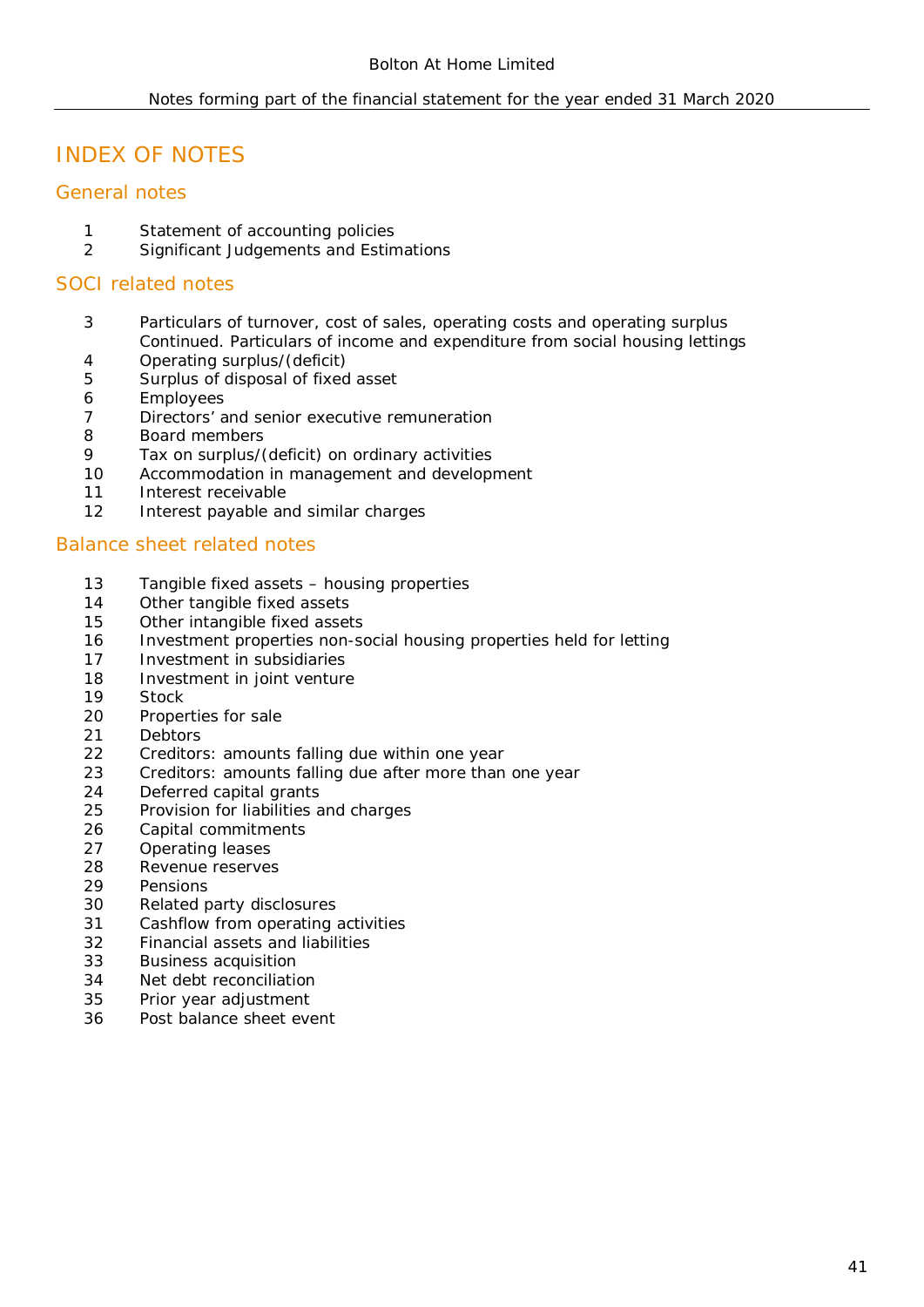## Notes to the financial statements

## 1. Statement of accounting policies

## **Legal status**

The association is registered in England with the Financial Conduct Authority under the Cooperative and Community Benefits Society Act 2014 and is registered with Homes England as a registered provider of social housing. The registered office is 98 Waters Meeting Road, Bolton, BL1 8SW.

### **Basis of accounting**

The financial statements are prepared in accordance with UK Generally Accepted Accounting Practice (UK GAAP) which for Bolton at Home Limited includes the Cooperative and Community Benefit Societies Act 2014 (and related group accounts regulations) including Financial Reporting Standard 102 (FRS 102) and the Housing SORP 2018: Statement of Recommended Practice for Registered Social Housing Providers and comply with the Accounting Direction for Private Registered Providers of Social Housing 2019.

Bolton at Home Limited is a public benefit entity in accordance with FRS 102.

The financial statements are presented in Sterling (£) in 000s.

The individual accounts of the Association have adopted the disclosure exemptions per FRS102 from the requirement to present a statement of cashflow and related notes.

#### **Basis of consolidation**

The group accounts consolidate the accounts of the association and all its subsidiaries at 31 March 2020 using the purchase method.

The consolidated financial statements incorporate the financial statements of the association and entities controlled by the group. Control is achieved where the group has the power to govern the financial and operating polities of an entity so as to obtain benefits from its activities. The results of subsidiaries are included in the consolidated statement of comprehensive income from the date of incorporation or acquisition. Subsidiaries acquired during the year are consolidated using the acquisition method. Intragroup balances, transactions, income and expenses are eliminated on consolidation.

#### **Going concern**

Our business activities, our current financial position and factors likely to affect our future development are set out within the Strategic Report. We have in place long term debt facilities which provide adequate resources to finance committed reinvestment and development programmes, along with our day to day operations not less than 12 months after the date on which the annual report and financial statements are signed. The Board is satisfied that the business plan has sufficient funding and is sufficiently robust to ensure that there will be no financial covenant breaches not less than 12 months after the date on which the annual report and financial statements are signed. The implications of the Covid-19 pandemic have been included in the Strategic Report. The length of the Covid-19 outbreak and the measures taken by the Government to contain this are not known and outside of our control but we have put processes in place to manage cashflow and review financial stability as matters progress.

Therefore our Board has a reasonable expectation that we have adequate resources to continue in operational existence for the foreseeable future, being a period of twelve months after the date on which the report and financial statements are signed. For this reason, we continue to adopt the going concern basis in the financial statements.

#### **Turnover**

Turnover comprises rental and service charge income receivable, certain revenue grants from local authorities and Homes England, together with other income from third parties.

Rental income is recognised from the point when properties net of any voids under development reach practical completion or otherwise become available for letting.

Service charge income is recognised in the period to which it relates net of losses from voids.

Income from first tranche sales and sales of properties built for sale is recognised at the point of legal completion of the sale.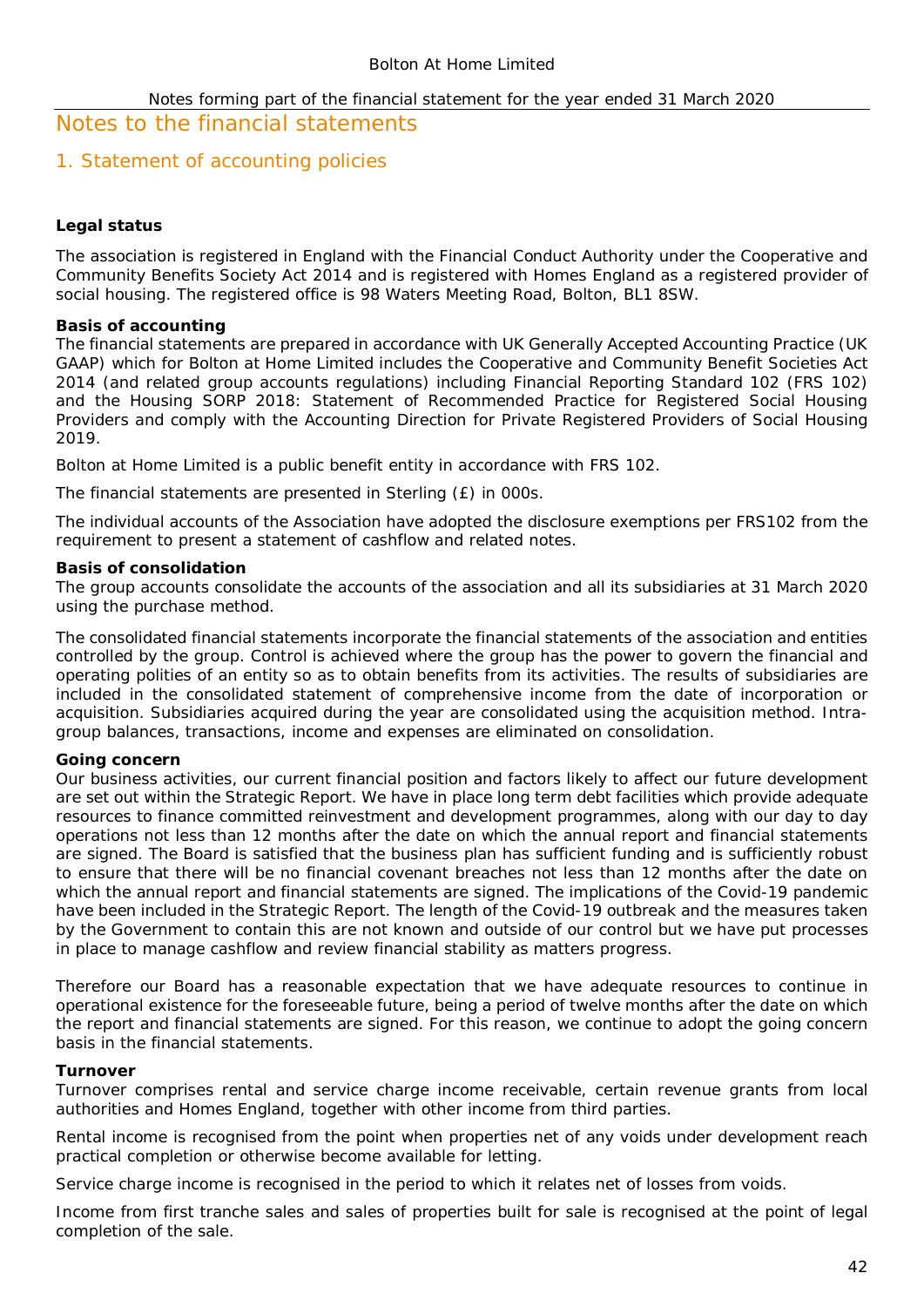Revenue grants are recognised when the conditions for receipt of agreed grant funding have been met.

Charges for support services funded under Supporting People are recognised as they fall due under the contractual arrangements with Administering Authorities.

## **Current and deferred taxation**

The tax expense for the period comprises current and deferred tax. Tax is recognised in profit or loss except that a change attributable to an item of income or expense recognised as other comprehensive income or to an item recognised directly in equity is also recognised in other comprehensive income or directly in equity respectively.

The current income tax charge is calculated on the basis of tax rates and laws that have been enacted or substantively enacted by the reporting date in the countries where the company's subsidiaries operate and generate taxable income.

Deferred balances are recognised in respect of all timing differences that have originated but not reversed by the statement of financial position date, except:

- the recognition of deferred tax assets is limited to the extent that it is probable that they will be recovered against the reversal of deferred tax liabilities or other future taxable profits
- any deferred tax balances are reversed if and when all conditions for retaining associated tax allowances have been met
- · Where timing differences relate to interests in subsidiaries, associates, branches and joint ventures and the Group can control their reversal and such reversal is not considered probable in the foreseeable future.

Deferred tax balances are not recognised in respect of permanent differences except in respect of business combinations, when deferred tax is recognised on the differences between the fair values of assets acquired and the future tax deductions available for them and the differences between the fair values of liabilities acquired and the amount that will be assessed for tax.

Deferred Income Tax is determined using tax rates and laws that have been enacted or substantively enacted by the reporting date.

## **Value added tax**

As the majority of its turnover is exempt from VAT, the group is only able to recover part of the VAT incurred on expenditure. Any VAT payable that cannot be recovered is included in costs or assets as appropriate.

The group can recover VAT on certain qualifying improvement works to the homes that transferred from Bolton Council. Any VAT recoverable or payable at the year-end is included in the Statement of Financial Position.

Bolton at Home have an approved VAT Shelter for 15 years post stock transfer and as a result VAT incurred on the Improvement Programme will be recovered. As part of the stock transfer agreement the initial first tranche of £5m will be retained by Bolton at Home. This sum was recovered within the year 2012/13 and subsequent VAT recovery has been shared under the 50/50 sharing agreement with Bolton Council.

## **Interest Payable**

Interest payable is charged to the statement of comprehensive income in the year.

## **Financial Instruments**

Financial instruments which meet the criteria of a basic financial instrument as depending on section 11 of FRS 102 are accounted for under an amortised historic cost model. Management has reviewed the group's loan agreements and has deemed these to be basic financial instruments.

The group has assessed its bank loans as basic using the criteria in Section 11 of FRS 102, although the loan agreement contains two-way breakage clauses. The group's interpretation of the Financial Reporting Standard is that the clauses do not prevent the loans from being accounted for as basic.

#### **Stocks**

Stocks are stated at the lower of cost and net realisable value. Net realisable value is based on estimated selling price, less further costs expected to be incurred to completion and disposal. Provision is made for obsolete, slow-moving or defective items where appropriate.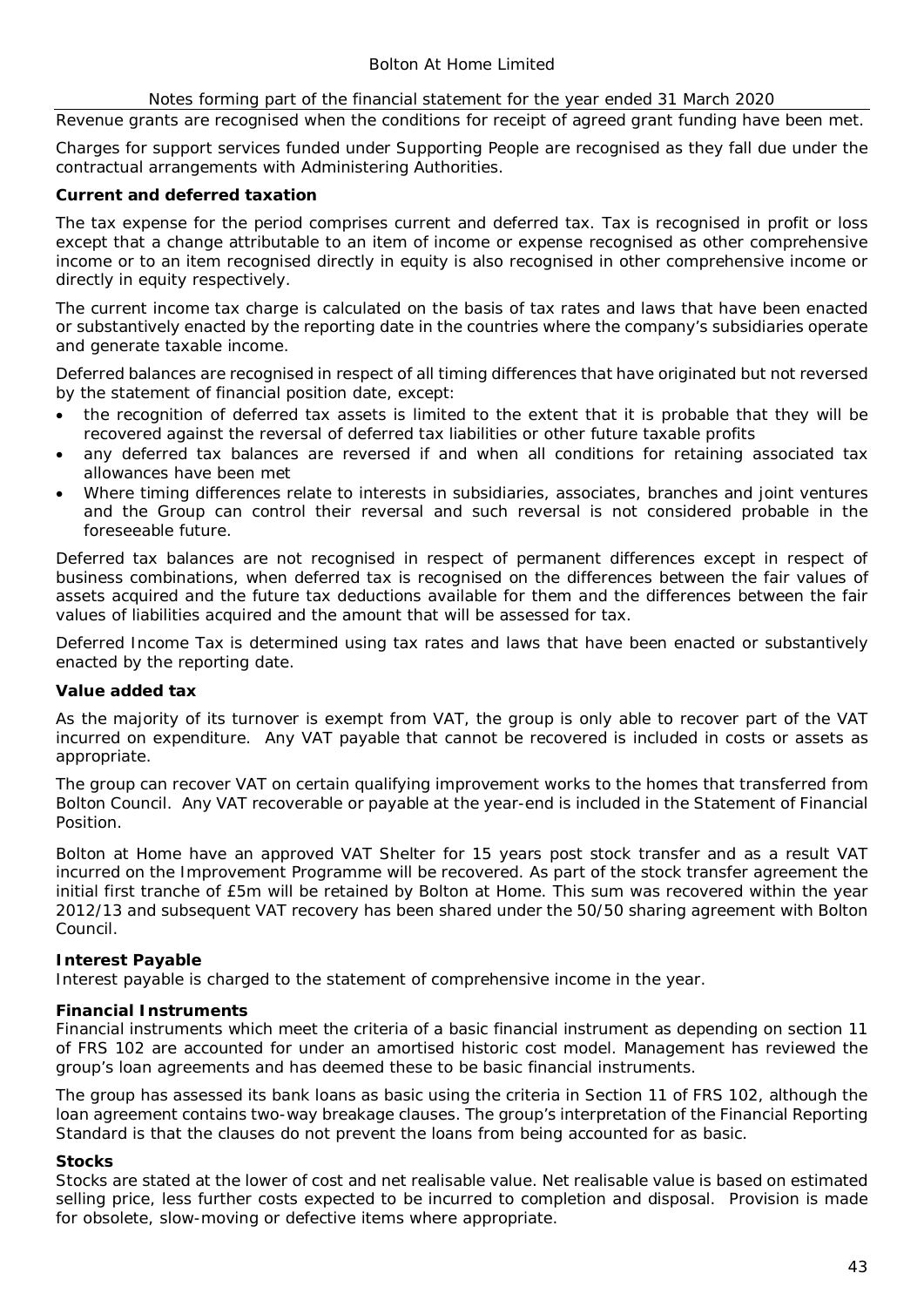### **Debtors**

Short term debtors are measured at transaction price, less any impairment. Where deferral of payment terms have been agreed at below market rate, and where material, the balance is shown at the present value, discounted at a market rate.

### **Creditors**

Short term creditors are measured at the transaction price. Other financial liabilities, including bank loans, are measured initially at fair value, net of transaction costs, and are measured subsequently at amortised cost using the effective interest method.

### **Cash and cash equivalents**

Cash and cash equivalents in the Group's consolidated statement of financial position consist of cash at bank, in hand, deposits and short term investments with an original maturity of three months or less.

The Group has also identified some investments, which meet the definition of cash and cash equivalents but are restricted in their use; these investments have been classified as restricted cash equivalents.

#### **Employee Benefits**

Short term employee benefits and contributions to defined benefit schemes are recognised as an expense in the period in which they are incurred.

Termination benefits are payable when employment is terminated by the Group before the normal retirement date, or whenever an employee accepts voluntary redundancy in exchange for these benefits.

#### **Pensions**

The Group participates in the Greater Manchester Pension Fund, a funded defined benefit scheme.

The assets of the scheme are measured at fair values. Scheme liabilities are measured on an actuarial basis using the projected unit credit method and are discounted at appropriate high quality corporate bond rates. The net surplus or deficit is presented separately from other net assets on the statement of financial position. A net surplus is recognised only to the extent that it is recoverable by reduced contributions or through refunds from the plan.

The current service cost and costs from settlements and curtailments are charged against operating surplus. Past service costs are recognised in the current reporting period. Interest is calculated on the net defined benefit liability. Remeasurements are reported in other comprehensive income.

#### **Leases**

Rentals under operating leases are charged on a straight line basis over the lease term, even if the payments are not made on such a basis. Benefits received and receivable as an incentive to sign an operating lease are similarly spread on a straight line basis over the lease term, except where the period to the review date on which the rent is first expected to be adjusted to the prevailing market rate is shorter than the full lease term, in which case the shorter period is used.

#### **Housing properties and depreciation**

Housing properties are properties held for the provision of social housing or to otherwise provide social benefit. Housing properties are principally properties available for rent and are stated at cost less accumulated depreciation and any provision for impairment. The cost of housing land and properties comprises purchase price together with incidental costs of acquisition and improvements, including related administration charges. The cost includes the cost of acquiring land and buildings and development costs.

Depreciation is charged on a straight line basis over the expected useful economic lives of the assets at the following rates:

- · Housing properties over 80 years
- · Kitchens and bathrooms over 20 years
- Electrical rewiring over 30 years
- Central heating over 15 years
- External refurbishment and composite doors
	- o Flats over 30 years
	- o Houses over 40 years

Costs of improvement works to existing properties are only capitalised when there is demonstrable enhancement of the economic benefits of the assets.

Donated land is included at its valuation on donation, with this being treated as a capital grant.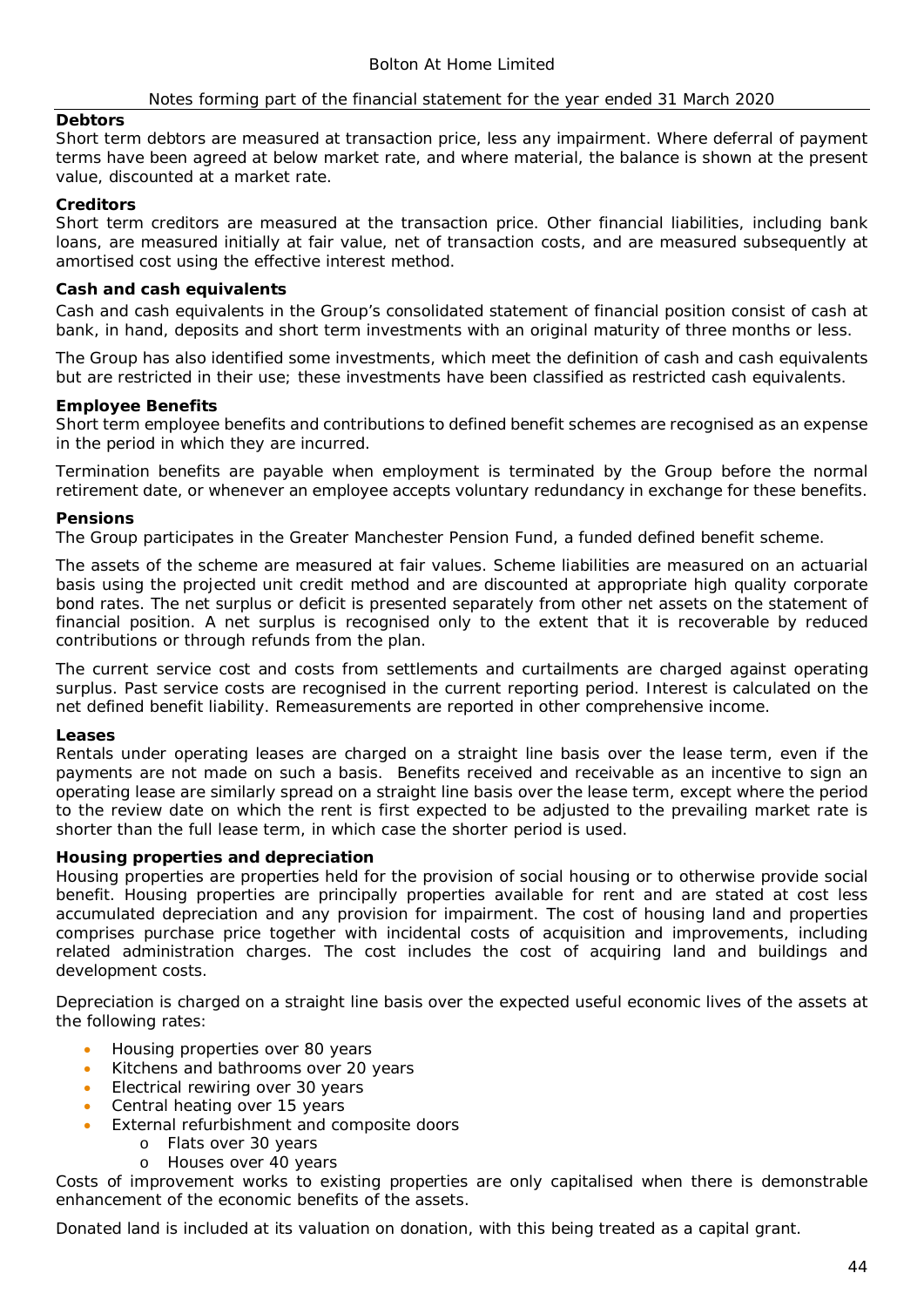## **Impairment**

*Impairment review performed at the asset level:*

Annually housing properties are assessed for impairment indicators. Where indicators are identified an assessment for impairment is undertaken comparing the scheme's carrying amount to its recoverable amount. Where the carrying amount of a scheme is deemed to exceed its recoverable amount, the scheme is written down to its recoverable amount. Where a scheme is currently deemed not to be providing service potential to the association, its recoverable amount is its fair value less costs to sell.

### **Other tangible fixed assets**

Other tangible fixed assets are measured at cost less accumulated depreciation and any accumulated impairment losses.

Depreciation is provided evenly on the cost of other tangible fixed assets to write them down to their estimated residual values over their expected useful lives. No depreciation is provided on freehold land. The principal annual rates used for other assets are:

- Furniture and equipment over 5 years
- Leasehold improvements over 80 years

## **Investment properties**

Investment properties consist of other properties not held for the social benefit or for use in the business. Investment properties are measured at cost on initial recognition and subsequently at fair value as at the year end, with changes in fair value recognised in income and expenditure.

## **Government grants**

Government grants include grants receivable from Homes England, local authorities, and other government organisations. Government grants received for housing properties are recognised in income over the useful life of the housing property structure.

Grants relating to revenue are recognised in income and expenditure over the same period as the expenditure to which they relate once reasonable assurance has been gained that the entity will comply with the conditions and that the funds will be received.

Grants due from government organisations or received in advance are included as current assets or liabilities.

Government grants received for housing properties are subordinated to the repayment of loans by agreement with Homes England. Government grants released on sale of a property may be repayable but are normally available to be recycled and are credited to a Recycled Capital Grant Fund and included in the statement of financial position in creditors.

If there is no requirement to recycle or repay the grant on disposal of the asset, any unamortised grant remaining within creditors is released and recognised as income in income and expenditure.

Where individual components are disposed of and this does not create a relevant event for recycling purposes, any grant which has been allocated to the component is released to income and expenditure. Upon disposal of the associated property, the company is required to recycle these proceeds and recognise them as a liability.

#### **Other Grants**

Grants received from non-government sources are recognised using the performance model. A grant which does not impose specified future performance conditions is recognised as revenue when the grant proceeds are received or receivable. A grant that imposes specified future performance-related conditions on the association is recognised only when these conditions are met. A grant received before the revenue recognition criteria are satisfied is recognised as a liability.

#### **Sales of housing properties**

As part of the transfer agreement, Bolton at Home agreed to share a proportion of the receipts from Right to buy sales with Bolton Council. The agreement is structured such that Bolton at Home retains a share of the receipts which allows for a neutral impact on the business plan. After deduction of a further sum to cover administration costs, the balance is due to Bolton Council.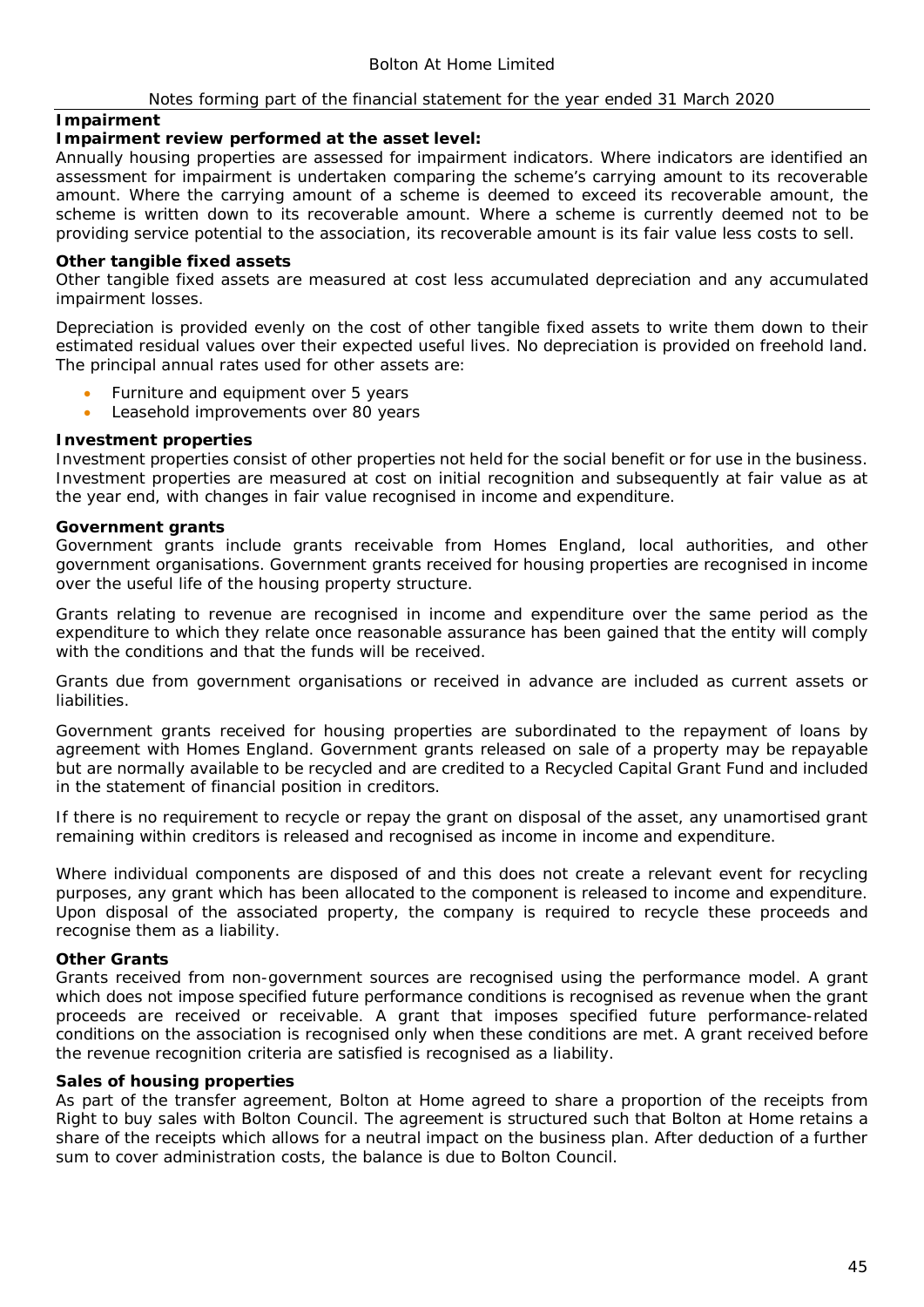### **Provision for liabilities**

Provisions are recognised when the group has a present obligation (legal or constructive) as a result of a past event, it is probable that the company will be required to settle the obligation, and a reliable estimate can be made of the amount of the obligation.

## 2. Significant Judgements and Estimations

The preparation of the financial statements requires management to make judgements, estimates and assumptions that affect the application of policies and reported amounts of assets and liabilities, income and expenses. The estimates and associated assumptions are based on historical experience and various other factors that are believed to be reasonable under the circumstances, the results of which form the basis of making the judgements about carrying values of assets and liabilities that are not readily apparent from other sources. Actual results may differ from these estimates.

Estimates and underlying assumptions are reviewed on an ongoing basis. Revisions to accounts estimates are recognised in the period in which the estimate is revised and in any future periods affected.

#### **Significant Management Judgements**

The following are the significant management judgements made in applying the accounting policies of the group that have the most significant effect on the financial statements.

#### Estimation Uncertainty

The group makes estimates and assumptions concerning the future. The resulting accounting estimates will, by definition, seldom equal the related actual results. The estimates and assumptions that have a significant risk of causing a material adjustment to the carrying amounts of assets and liabilities within the next financial year.

#### Useful lives of depreciable assets

Management reviews its estimate of the useful lives of depreciable lives of depreciable assets at each reporting date based on the expected utility of the assets including any components. Uncertainties in these estimates relate to technological obsolescence that may change the utility of certain software and IT equipment and changes to decent homes standards which may require more frequent replacement of key components. Accumulated depreciation of housing properties as at 31 March 2020 was £49,079,000. The carrying amount of the housing properties was £222,087,000 at the year ended 31 March 2020.

#### Defined benefit obligation (DBO)

Management's estimate is based on a number of critical underlying assumptions such as standard rates of inflation, mortality, discount rate and anticipation of future salary increases. Variation in these assumptions may significantly impact the DBO amount and the annual defined benefit expenses (as analysed in Note 28). The liability at 31 March 2020 was £50,695,000.

#### Fair Value measurement

Fair value measurements were applied to investment properties in the year. Refer to note 16.

#### Impairment

As part of the group's continuous review of the performance of their assets, management identify any homes, or schemes that have increasing void losses, are impacted by policy changes or where the decision has been made to dispose of the properties. These factors are considered to be an indication of impairment.

Where there is evidence of impairment, the fixed assets are written down to the recoverable amount and any impairment losses are charged to operating surpluses.

As a result, we estimated the recoverable amount of the housing properties as follows:

- a) Determined the level at which the recoverable amount is to be assessed (ie, the asset level or cashgenerating unity (CGU) level). The CGU level was determined to be an individual scheme
- b) Estimated the recoverable amount of cash-generating unit
- c) Calculated the carrying amount of the cash- generating unit
- d) Compared the carrying amount to the recoverable amount to determine if an impairment loss has occurred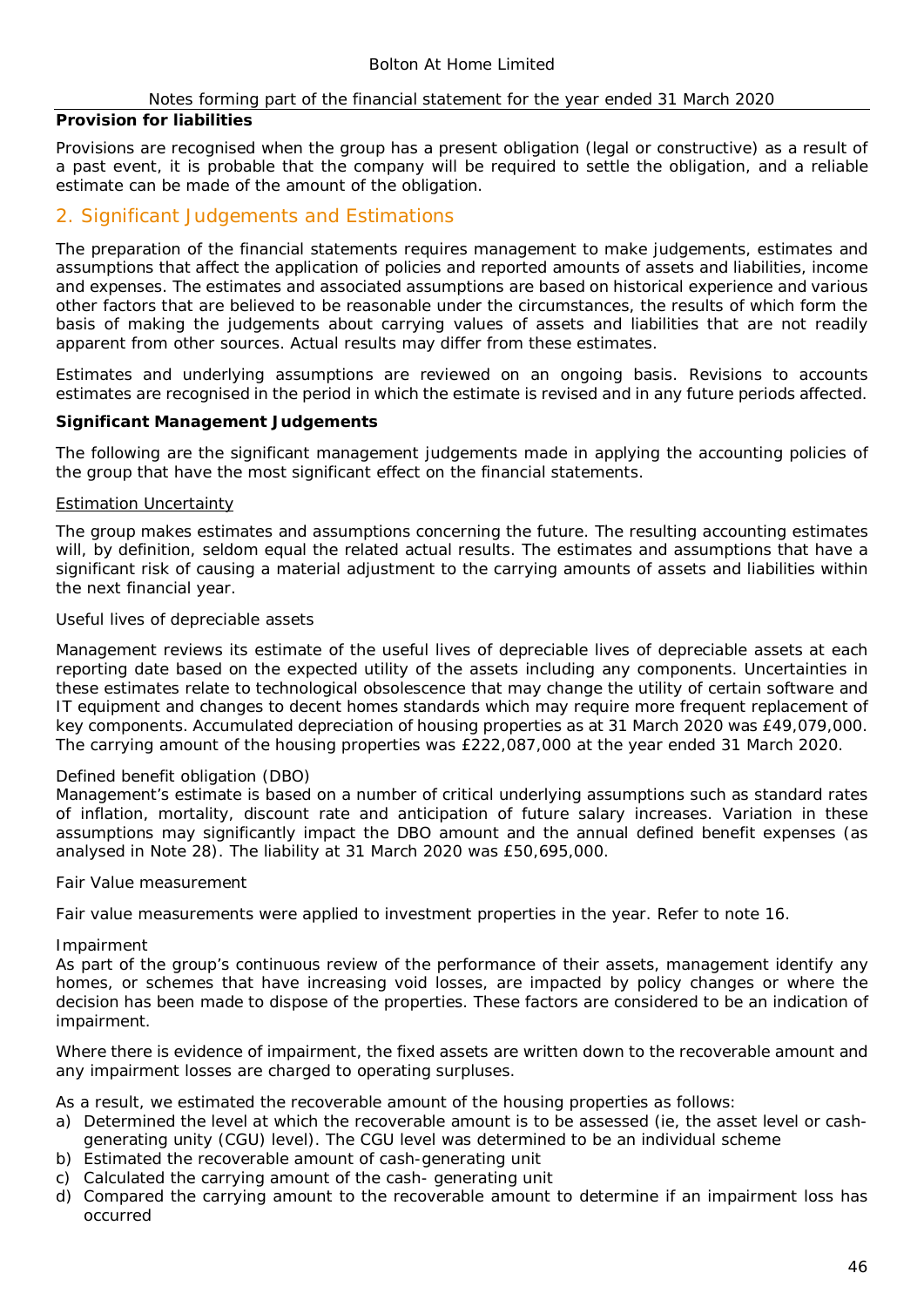### Bolton At Home Limited

#### Notes forming part of the financial statement for the year ended 31 March 2020

Based on this assessment, we calculated the Depreciated Replacement Cost (DRC) of each social housing property scheme to be the recoverable amount, using appropriate construction costs and land prices. Where the DRC is greater than the carrying amount, an impairment is taken to reduce the carrying amount to the DRC. An impairment charge of £0 (2019: £112,000) was recognised during the year.

#### **Judgements**

#### Classification of loans as basic

The Association has a number of loans which have a 'two-way break clause' which is applicable where the loan is repaid early and could result in a break cost or a break gain. The loans in question are fixed rate loans. In a prepayment scenario that results in a break gain, the loan agreement provides for the repayment of the capital at par. Any break gain payable by the lender would be in relation to future interest periods only.

Management have considered the terms of the loan agreements and concluded that they do meet the definition of a basic financial instrument.

#### Supporting people

Management judgement is applied in determining the extent to which the risks and benefits are transferred to the association when considering the income to be recognised.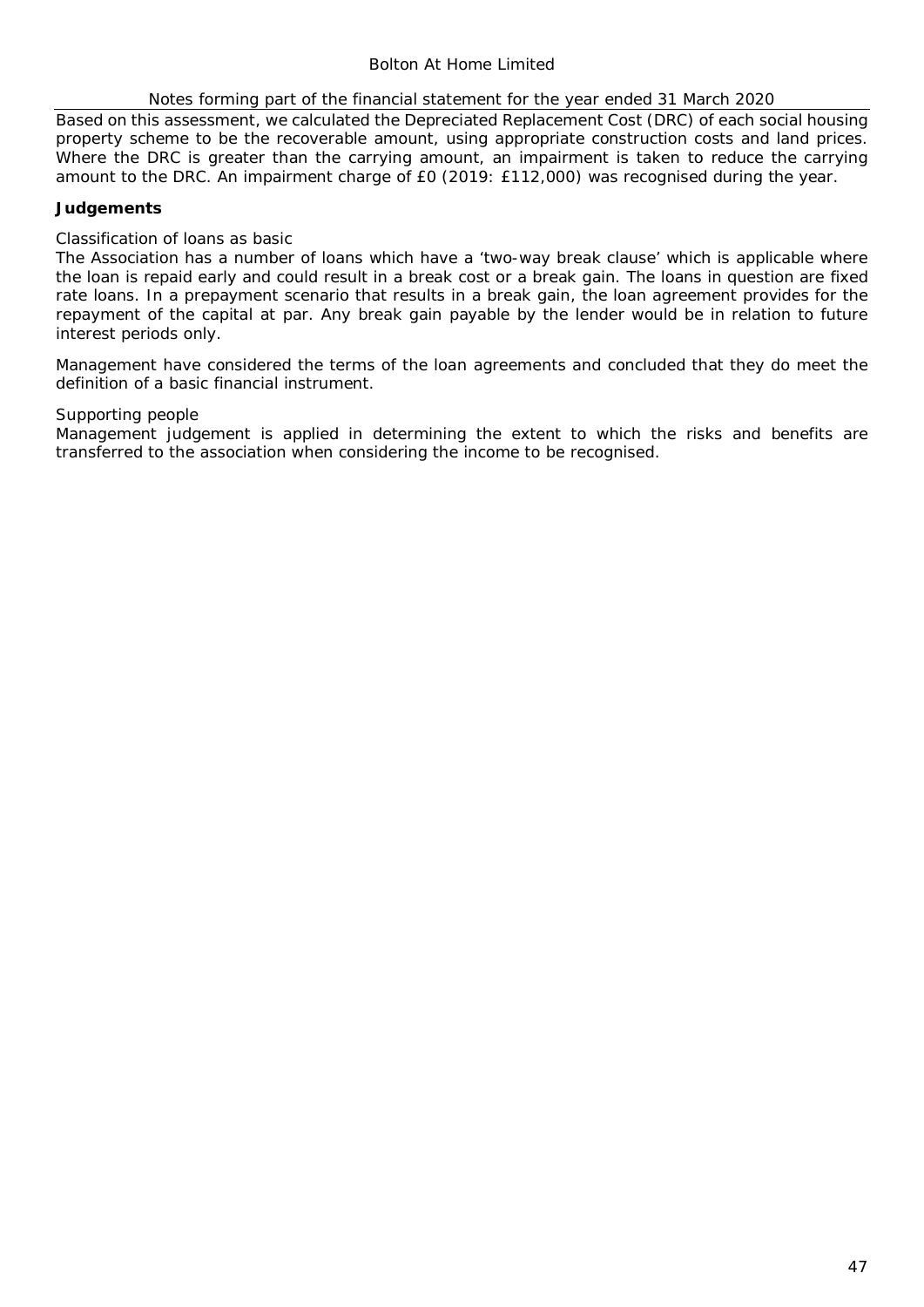3. Particulars of turnover, cost of sales, operating costs and operating surplus/(deficit)

# **Group**

| Analysis of turnover and operating costs<br>2020 | Turnover | Operating<br>costs | Cost of<br>Sales         | Operating<br>surplus/<br>(deficit) |
|--------------------------------------------------|----------|--------------------|--------------------------|------------------------------------|
|                                                  | 2020     | 2020               | 2020                     | 2020                               |
|                                                  | £000     | £000               | £000                     | £000                               |
| Social housing lettings                          | 78,411   | 66,657             |                          | 11,754                             |
| Other social housing activities                  |          |                    |                          |                                    |
| Charges for support services                     | 1,606    | 3,290              | $\overline{\phantom{a}}$ | (1,684)                            |
| First tranche low cost home ownership sales      | 1,856    | 1,166              | 246                      | 444                                |
| Development                                      | 100      | 262                |                          | (162)                              |
| <b>VAT Shelter</b>                               |          | 736                |                          | (736)                              |
| Community Support                                | 1,387    | 2,947              |                          | (1,560)                            |
|                                                  | 4,949    | 8,401              | 246                      | (3,698)                            |
| Non-social housing                               |          |                    |                          |                                    |
| Commercial and garage rents                      | 897      |                    |                          | 897                                |
| Projects delivered for partners                  | 4,114    | 4,114              |                          |                                    |
| Market Rent                                      | 910      | 415                |                          | 495                                |
| Other                                            | 1,985    | 3,364              |                          | (1, 379)                           |
|                                                  | 7,906    | 7,893              |                          | 13                                 |
| Gain on disposal of housing properties           |          |                    |                          | 3,817                              |
|                                                  | 91,266   | 82,951             | 246                      | 11,886                             |
| Analysis of turnover and operating costs<br>2019 | Turnover | Operating<br>costs | Cost of<br>Sales         | Operating<br>surplus/<br>(deficit) |
|                                                  | 2019     | 2019               | 2019                     | 2019                               |
|                                                  | £000     | £000               | £000                     | £000                               |
| Social housing lettings                          | 72,026   | 62,565             |                          | 9,461                              |
| Other social housing activities                  |          |                    |                          |                                    |
| First tranche low cost home ownership sales      | 437      | 334                |                          | 103                                |
| Charges for support services                     | 291      | 2,953              |                          | (2,662)                            |
| <b>Community Support</b>                         | 2,801    | 4,360              |                          | (1, 559)                           |
|                                                  | 3,529    | 7,647              |                          | (4, 118)                           |
| Non-social housing                               |          |                    |                          |                                    |
| Commercial and garage rents                      | 821      |                    |                          | 821                                |
| Projects delivered for partners                  | 4,990    | 4,889              |                          | 101                                |
| Market Rent                                      | 277      | 115                |                          | 162                                |
| Other                                            | 1,450    | 1,779              |                          | (329)                              |
|                                                  | 7,538    | 6,783              |                          | 755                                |
| Gain on disposal of housing properties           |          |                    |                          | 3,946                              |
|                                                  | 83,093   | 76,995             | $\overline{\phantom{a}}$ | 10,044                             |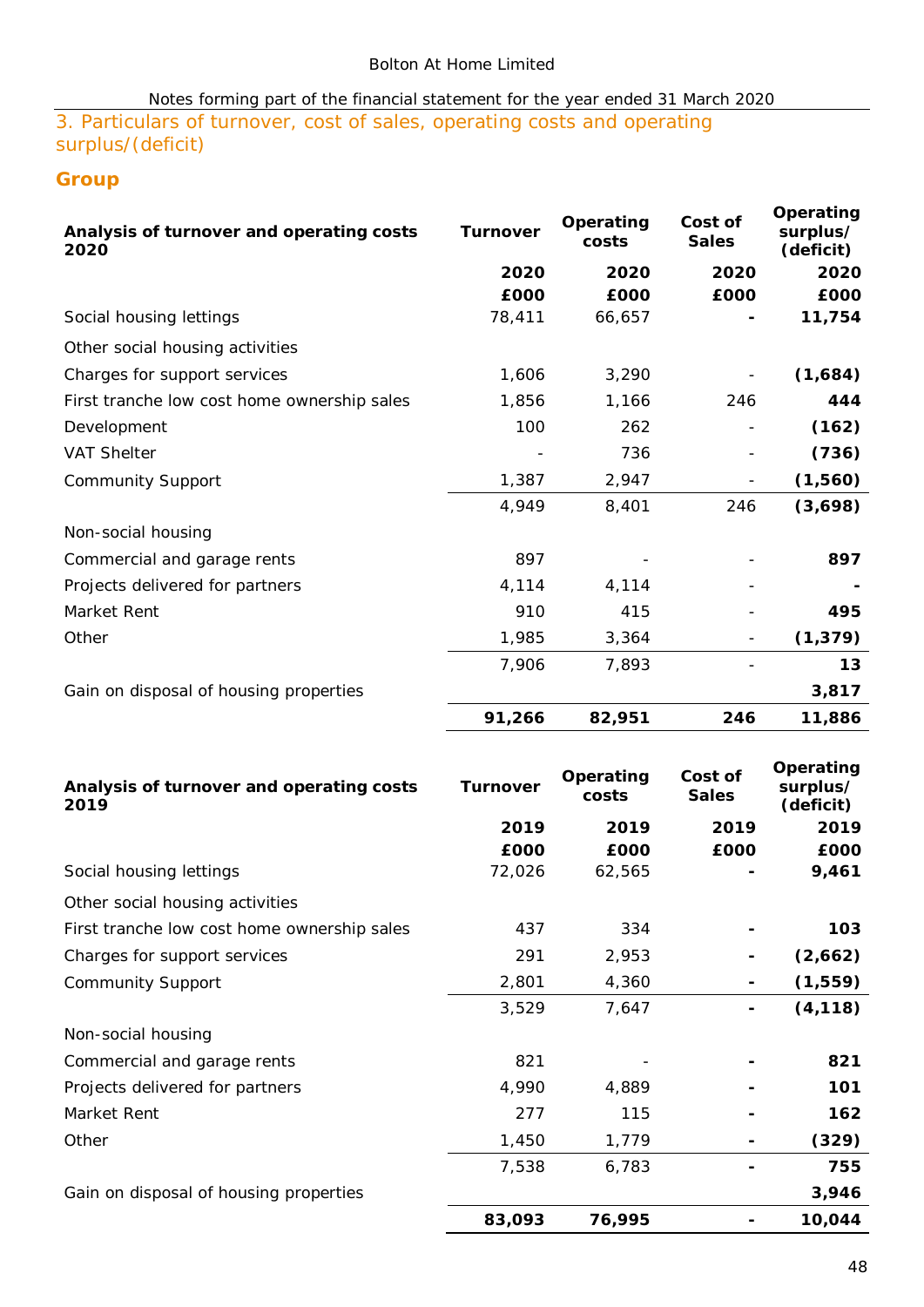# **Association – continuing activities**

| Analysis of turnover and operating costs<br>2020 | Turnover | Operating<br>costs | Cost of<br>Sales | Operating<br>surplus/<br>(deficit) |
|--------------------------------------------------|----------|--------------------|------------------|------------------------------------|
|                                                  | 2020     | 2020               | 2020             | 2020                               |
|                                                  | £000     | £000               | £000             | £000                               |
| Social housing lettings                          | 72,545   | 62,986             |                  | 9,559                              |
| Other social housing activities                  |          |                    |                  |                                    |
| Charges for support services                     | 1,606    | 3,290              |                  | (1,684)                            |
| First tranche low cost home ownership sales      | 1,414    | 1,167              |                  | 247                                |
| <b>VAT Shelter</b>                               |          | 736                |                  | (736)                              |
| <b>Community Support</b>                         | 1,387    | 3,366              |                  | (1, 979)                           |
|                                                  | 4,407    | 8,559              |                  | (4, 152)                           |
| Non-social housing                               |          |                    |                  |                                    |
| Commercial and garage rents                      | 897      |                    |                  | 897                                |
| Projects delivered for partners                  | 4,114    | 4,114              |                  |                                    |
| Market Rent                                      | 1,430    | 1,664              |                  | (234)                              |
|                                                  | 6,441    | 5,778              |                  | 663                                |
| Gain on disposal of housing properties           |          |                    |                  | 3,781                              |
|                                                  | 83,393   | 77,323             |                  | 9,851                              |

| Analysis of turnover and operating costs<br>2019 | Turnover | Operating<br>costs | Cost of<br>Sales | Operating<br>surplus/<br>(deficit) |
|--------------------------------------------------|----------|--------------------|------------------|------------------------------------|
|                                                  | 2019     | 2019               | 2019             | 2019                               |
|                                                  | £000     | £000               | £000             | £000                               |
| Social housing lettings                          | 72,026   | 62,565             |                  | 9,461                              |
| Other social housing activities                  |          |                    |                  |                                    |
| Charges for support services                     | 2,075    | 2,953              |                  | (878)                              |
| First tranche low cost home ownership sales      | 437      | 334                |                  | 103                                |
| Vat Shelter                                      |          | 1,249              |                  | (1, 249)                           |
| Community Support                                | 1,017    | 3,111              |                  | (2,094)                            |
|                                                  | 3,529    | 7,647              |                  | (4, 118)                           |
| Non-social housing                               |          |                    |                  |                                    |
| Commercial and garage rents                      | 821      |                    |                  | 821                                |
| Projects delivered for partners                  | 4,185    | 4,185              |                  |                                    |
| Other                                            | 1,586    | 1,872              |                  | (286)                              |
|                                                  | 6,592    | 6,057              |                  | 535                                |
| Gain on disposal of housing properties           |          |                    |                  | 3,946                              |
|                                                  | 82,147   | 76,269             |                  | 9,824                              |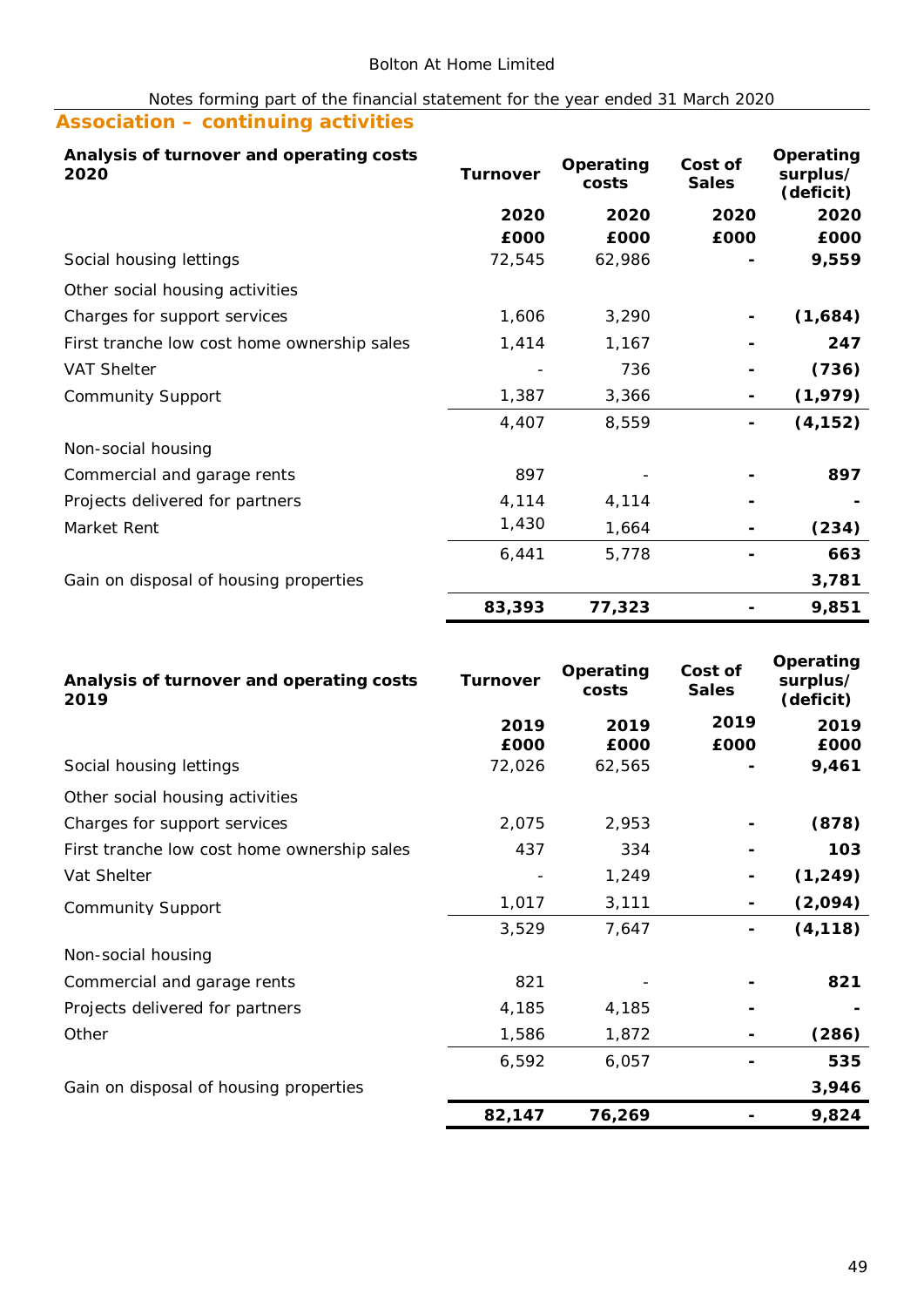# Bolton At Home Limited

## Notes forming part of the financial statement for the year ended 31 March 2020

# 3 Continued. Particulars of income and expenditure from social housing lettings

**Group**

|                                                     | General<br>needs | Supported<br>Housing | Low Cost<br>Home<br>Ownership | Total<br>2020 | Total<br>2019 |
|-----------------------------------------------------|------------------|----------------------|-------------------------------|---------------|---------------|
|                                                     | £000             | £000                 | £000                          | £000          | £000          |
| Rent receivable net of identifiable service charges | 74,006           | 206                  | 216                           | 74,428        | 68,978        |
| Service charge income                               | 3,370            | 28                   | 9                             | 3,407         | 2,916         |
| Amortised government grants                         | 567              | 2                    | 7                             | 576           | 132           |
| Turnover from social housing lettings               | 77,943           | 236                  | 232                           | 78,411        | 72,026        |
| Management                                          | 29,959           | 81                   | 10                            | 30,050        | 30,203        |
| Services                                            | 4,264            | 28                   | 15                            | 4,307         | 3,367         |
| Routine Maintenance                                 | 17,717           | 45                   | 15                            | 17,777        | 16,511        |
| <b>Planned Maintenance</b>                          | 5,751            | 28                   | 6                             | 5,785         | 6,091         |
| Major repairs expenditure                           | 379              | 5                    | 9                             | 393           |               |
| <b>Bad Debts</b>                                    | 962              |                      |                               | 962           | 741           |
| Depreciation of housing properties                  | 7,267            | 46                   | 31                            | 7,344         | 5,540         |
| Impairment of housing properties                    |                  |                      |                               |               | 112           |
| Other costs                                         | 36               |                      | 2                             | 39            |               |
| Operating costs on social housing lettings          | 66,335           | 234                  | 88                            | 66,657        | 62,565        |
| Operating surplus on social housing lettings        | 11,608           | $\overline{2}$       | 144                           | 11,754        | 9,461         |
| Void losses                                         |                  |                      |                               | 1,237         | 919           |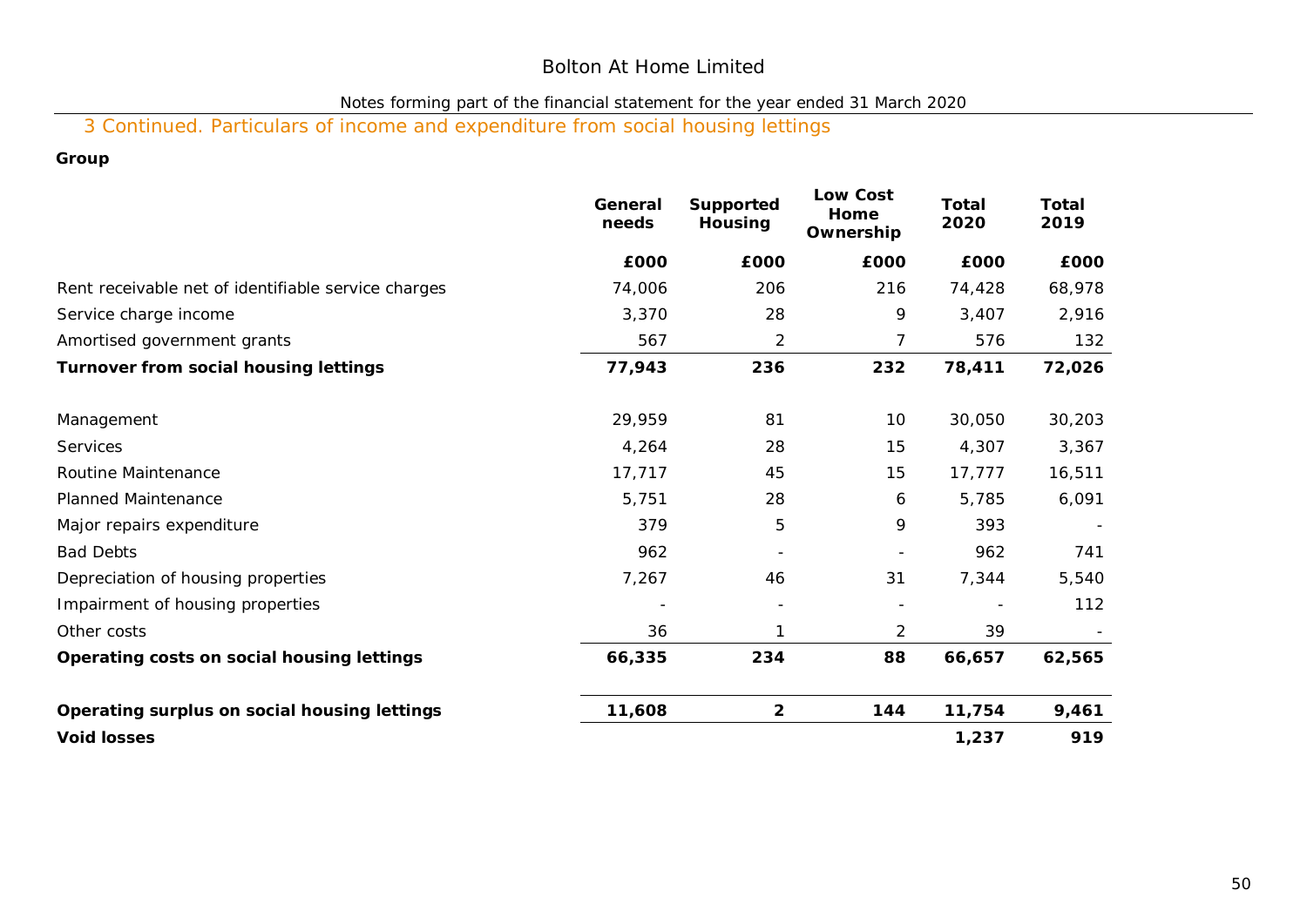## **Bolton at Home**

|                                                     | General<br>needs | Low Cost<br>Home<br>Ownership | Total<br>2020 | Total<br>2019 |
|-----------------------------------------------------|------------------|-------------------------------|---------------|---------------|
|                                                     | £000             | £000                          | £000          | £000          |
| Rent receivable net of identifiable service charges | 69,179           | 51                            | 69,230        | 68,978        |
| Service charge income                               | 3,168            |                               | 3,168         | 2,916         |
| Amortised government grants                         | 147              |                               | 147           | 132           |
| Turnover from social housing lettings               | 72,494           | 51                            | 72,545        | 72,026        |
| Management                                          | 29,544           | $\overline{\phantom{a}}$      | 29,544        | 30,203        |
| Services                                            | 4,004            |                               | 4,004         | 3,367         |
| Routine Maintenance                                 | 17,074           |                               | 17,074        | 16,511        |
| Planned Maintenance                                 | 5,339            |                               | 5,339         | 6,091         |
| <b>Bad Debts</b>                                    | 906              |                               | 906           | 741           |
| Depreciation of housing properties                  | 6,119            |                               | 6,119         | 5,540         |
| Impairment of housing properties                    |                  |                               |               | 112           |
| Operating costs on social housing lettings          | 62,986           | $\overline{\phantom{a}}$      | 62,986        | 62,565        |
| Operating surplus on social housing lettings        | 9,508            | 51                            | 9,559         | 9,461         |
| Void losses                                         |                  |                               | 1,211         | 919           |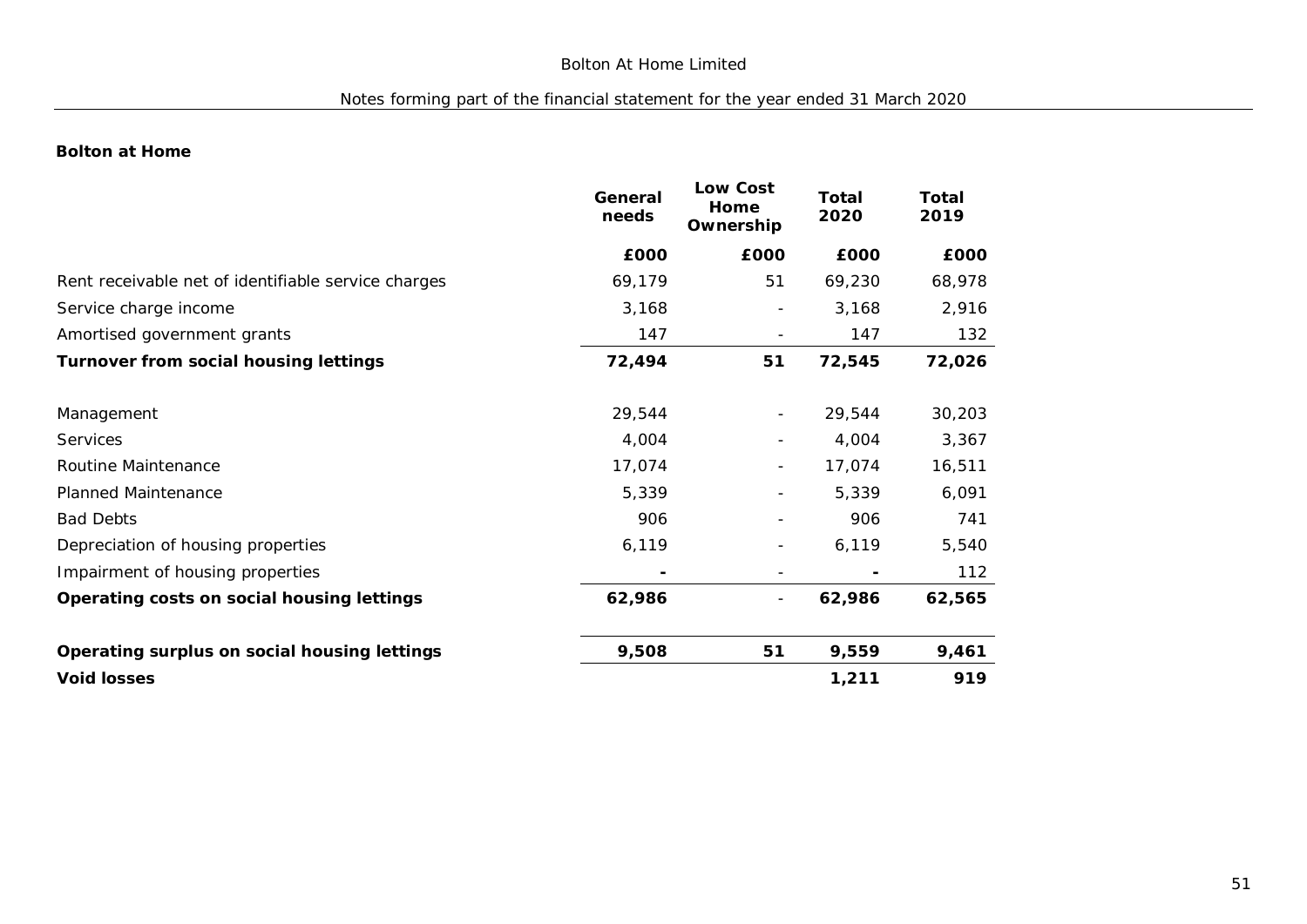# 4. Operating surplus/(deficit)

Turnover and surplus on ordinary activities all arose in the United Kingdom and are attributable to the principal activity of the business.

|                                                                                                                | Group                    |       | Association              |       |
|----------------------------------------------------------------------------------------------------------------|--------------------------|-------|--------------------------|-------|
|                                                                                                                | 2020                     | 2019  | 2020                     | 2019  |
|                                                                                                                | £000                     | £000  | £000                     | £000  |
| Operating surplus and surplus on ordinary activities before<br>taxation is stated after charging /(crediting): |                          |       |                          |       |
| Depreciation of housing properties                                                                             | 7,346                    | 5,540 | 6119                     | 5,540 |
| Impairment of housing properties                                                                               | $\overline{\phantom{a}}$ | 112   | $\overline{\phantom{a}}$ | 112   |
| Depreciation of other tangible fixed assets                                                                    | 508                      | 179   | 379                      | 179   |
| Surplus on disposal of fixed assets                                                                            | 3,736                    | 3,946 | 3,781                    | 3,946 |
| Operating lease rentals :                                                                                      |                          |       |                          |       |
| Equipment                                                                                                      | 6                        |       | 6                        |       |
| <b>Buildings</b>                                                                                               | 825                      | 849   | 707                      | 835   |
| Vehicles                                                                                                       | 517                      | 229   | 517                      | 229   |
|                                                                                                                |                          |       |                          |       |
|                                                                                                                | Group                    |       | Association              |       |
|                                                                                                                | 2020                     | 2019  | 2020                     | 2019  |
|                                                                                                                | £000                     | £000  | £000                     | £000  |

Auditor's remuneration (excluding VAT)

| Fees payable to the Association's auditors for the audit of<br>the parent group financial statements | 25 | 23 | 25 | 23 |
|------------------------------------------------------------------------------------------------------|----|----|----|----|
| Audit of the accounts of subsidiaries                                                                | 15 | 15 | 15 | 15 |
| Fees payable to the Associations auditors for non-audit<br>services :                                |    |    |    |    |
| Tax compliance services                                                                              | 10 | 9  | 10 | 9  |
| All other taxation advisory services<br>$ \,$                                                        | 10 | 27 | 10 | 27 |
| Total amount payable to Association's auditors                                                       | 60 | 74 | 60 | 74 |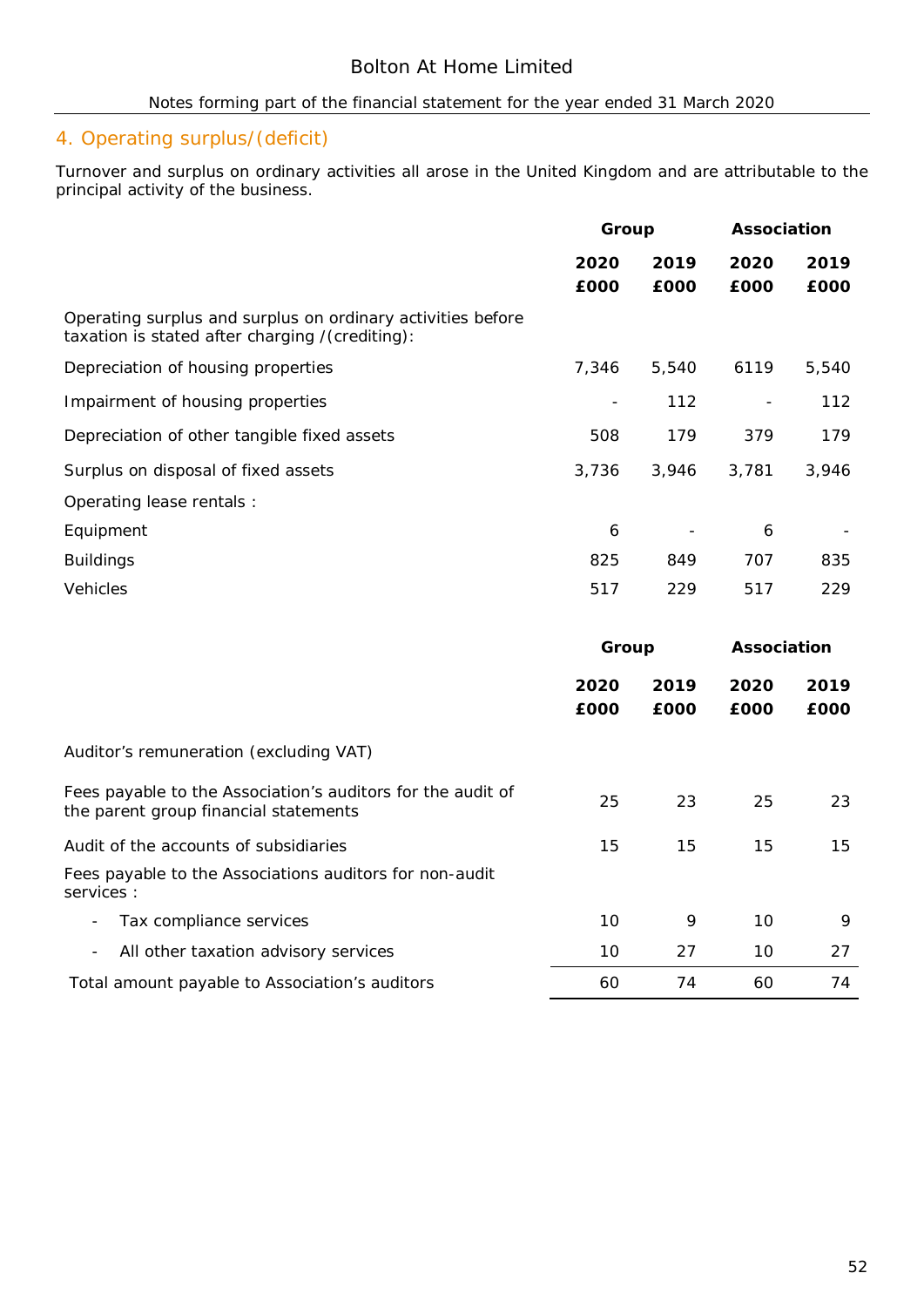## 5. Surplus on disposal of fixed assets

|                                        | Group   |          | Association |          |  |
|----------------------------------------|---------|----------|-------------|----------|--|
|                                        | 2020    | 2019     |             | 2019     |  |
|                                        | £000    | £000     | £000        | £000     |  |
| Sale proceeds from property sales      | 7,252   | 7,094    | 6,937       | 7,094    |  |
| Sales proceeds from land sales         | 19      | 58       | 19          | 58       |  |
| Cost of sales                          | (1,651) | (1,064)  | (1, 372)    | (1,064)  |  |
| RTB Sharing agreement (Bolton Council) | (1,803) | (2, 142) | (1,803)     | (2, 142) |  |
| Surplus on sale of fixed assets        | 3,817   | 3,946    | 3,781       | 3,946    |  |

Proceeds for property sales were realised from 145 (2019: 164) sales through Right to Buy and Right to Acquire schemes for Bolton at Home. Arcon sold 1 property under Right to Buy in 2020.

## 6. Employees

The average number of employees (including Executive Management Team) expressed as full time equivalents (calculated based on a standard working week of 36 hours) during the year was as follow:

|                            | Group  |        | Association |        |  |
|----------------------------|--------|--------|-------------|--------|--|
|                            | 2020   | 2019   | 2020        | 2019   |  |
|                            | No.    | No.    | No.         | No.    |  |
| Administration             | 4      | 4      | 4           | 4      |  |
| Development                | 68     | 65     | 68          | 65     |  |
| Housing, support and care  | 895    | 914    | 820         | 877    |  |
|                            | 967    | 983    | 892         | 946    |  |
|                            | Group  |        | Association |        |  |
|                            | 2020   | 2019   | 2020        | 2019   |  |
| Employee costs:            | £000   | £000   | £000        | £000   |  |
| Wages and salaries         | 30,414 | 27,738 | 28,347      | 26,904 |  |
| Severance Payments         | 224    | 229    | 171         | 229    |  |
| Social security costs      | 2,957  | 2,685  | 2,770       | 2,615  |  |
| Other pension costs        | 10,608 | 9,390  | 10,462      | 9,363  |  |
| Pension past service costs | 47     | 2,873  | 47          | 2,873  |  |
|                            | 44,250 | 42,915 | 41,797      | 41,984 |  |

The costs include severance, where applicable.

The Association's employees are members of the Greater Manchester Pension Fund (GMPF).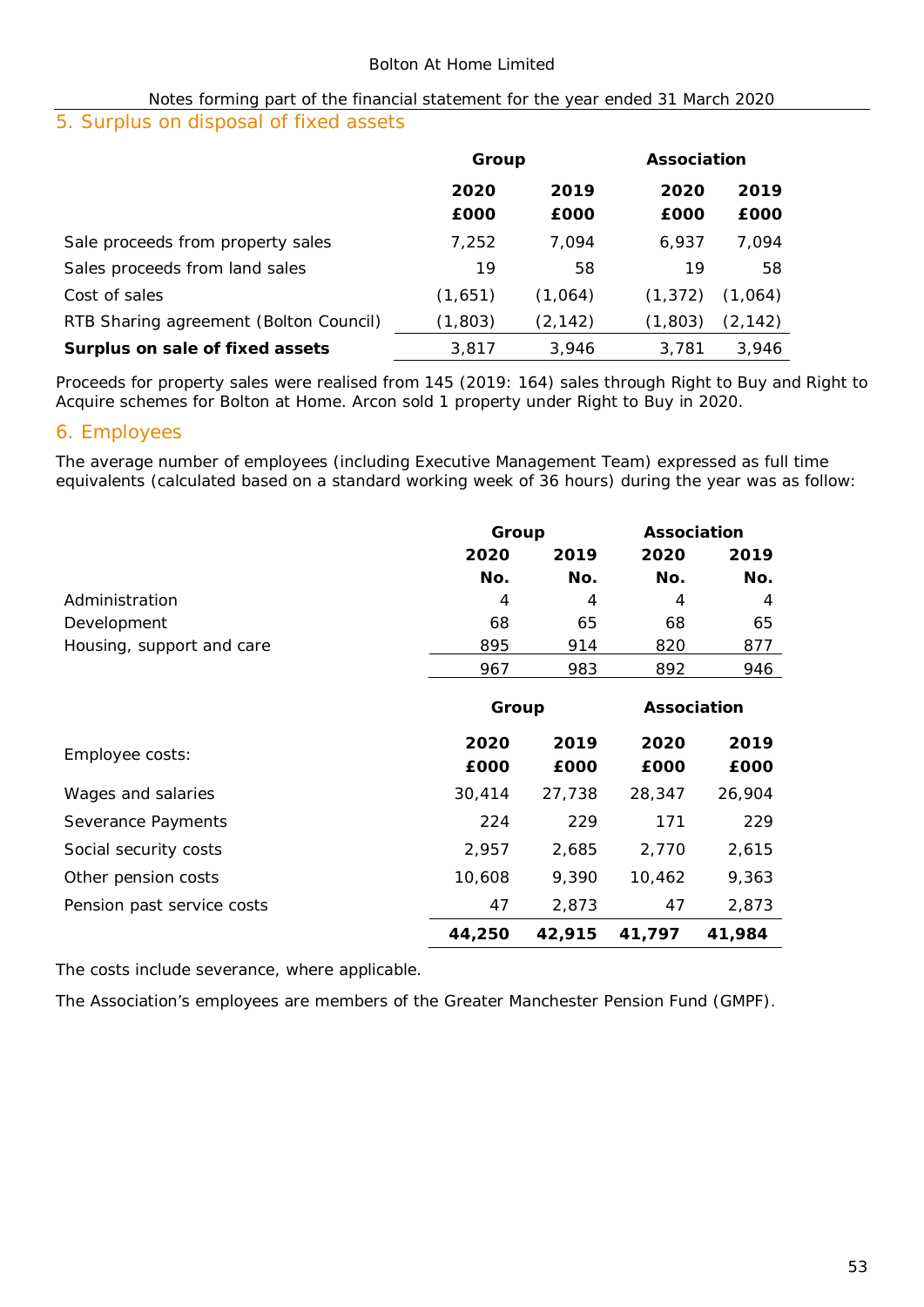## 7. Directors' and senior executive remuneration

The directors are defined as the members of the Board of Management, the Chief Executive and the Executive Management Team disclosed on page 2

|                                 | Group        | Association  |               |               |
|---------------------------------|--------------|--------------|---------------|---------------|
|                                 | 2020<br>£000 | 2019<br>£000 | 2020<br>£'000 | 2019<br>£'000 |
| Basic salary                    | 940          | 632          | 526           | 516           |
| Benefits in kind                | 36           | 24           | 24            | 24            |
| Employers NIC                   | 117          | 81           | 70            | 69            |
| Pension contributions           | 100          | 65           | 62            | 61            |
| Compensation for loss of office |              |              |               |               |
|                                 | 1,193        | 802          | 682           | 670           |

The total amount payable to the Chief Executive, who was the highest paid director in respect of emoluments, excluding pension contributions, were £171,750 (2019: £163,200).

As a member of the Greater Manchester pension scheme, the pension entitlement of the Chief Executive is identical to those of the other members.

There were 3 directors in the group's defined contribution pensions scheme (2019 - 3).

The remuneration paid to staff (including Executive Management Team) earning over £60,000 upwards:

|                      |      | Group | Association |      |  |
|----------------------|------|-------|-------------|------|--|
|                      | 2020 | 2019  | 2020        | 2019 |  |
|                      | No.  | No.   | No.         | No.  |  |
| £60,000 to £69,999   | 2    |       |             |      |  |
| £70,000 to £79,999   | 2    | 2     |             | 2    |  |
| £80,000 to £89,999   | 8    | 5     | 7           | 5    |  |
| £90,000 to £99,999   |      |       |             |      |  |
| £100,000 to £109,999 |      |       |             |      |  |
| £110,000 to £119,999 | 2    | 2     | 2           | 2    |  |
| £120,000 to £129,999 | 1    |       |             | 1    |  |
| £130,000 to £139,999 |      |       |             |      |  |
| £140,000 to £149,999 |      |       |             |      |  |
| £150,000 to £159,999 |      |       |             |      |  |
| £160,000 to £169,999 |      |       |             |      |  |
| £170,000 to £179,999 |      |       |             |      |  |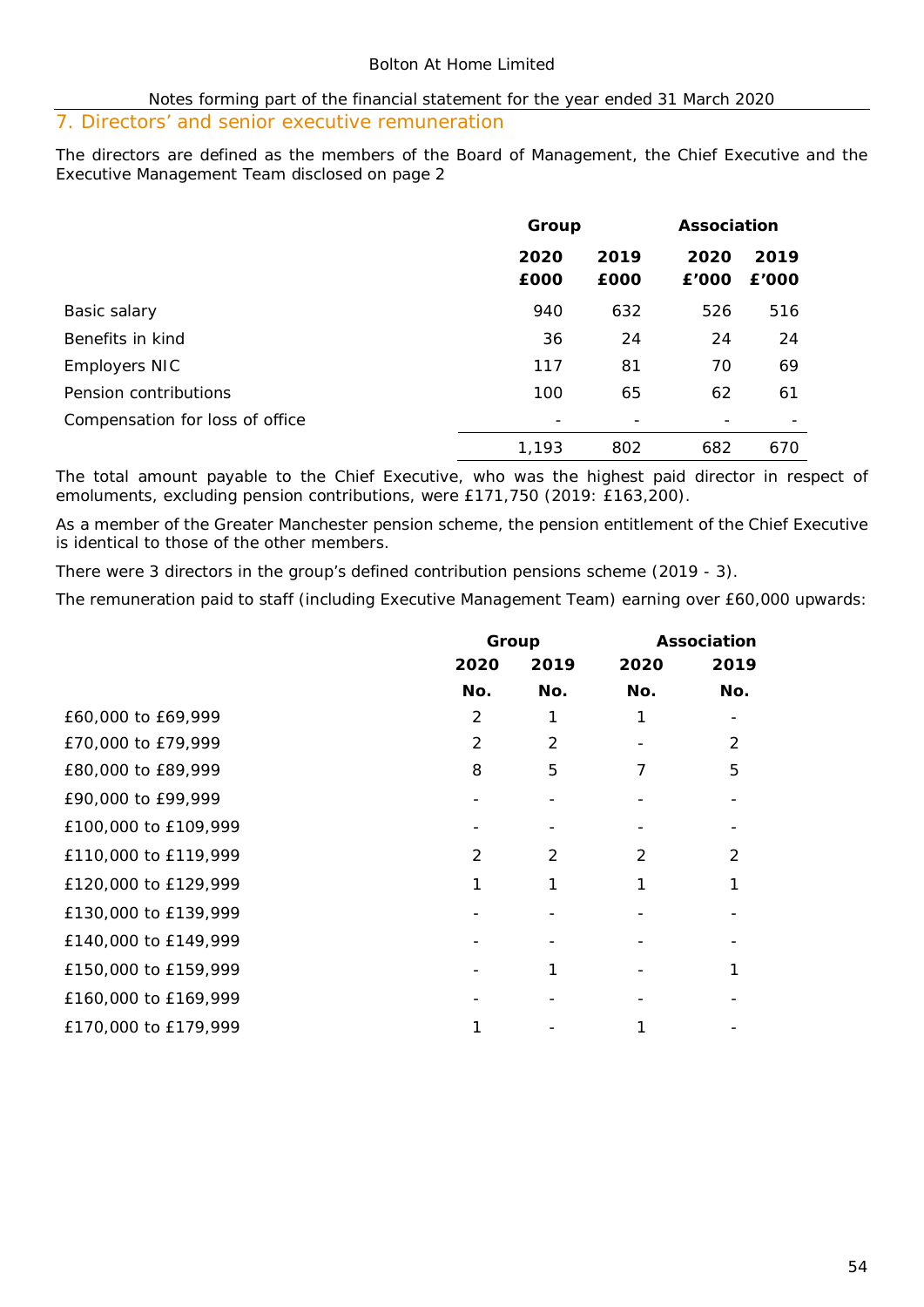## 8. Board members

| <b>Board Member</b>                 | Remuneration | Member of:<br>Audit<br>Committee | Group Board  |
|-------------------------------------|--------------|----------------------------------|--------------|
|                                     | £000         |                                  |              |
| I Munro (Group Board Chair)         | 9.3          |                                  | $\checkmark$ |
| I Ismail (Group Board Deputy Chair) | 7.1          |                                  |              |
| <b>B</b> Gill                       | 6.5          | ✓                                |              |
| P Styche                            | 6.5          |                                  | $\checkmark$ |
| C Owston                            | 6.5          |                                  | $\checkmark$ |
| B Allen (retired 01.08.20)          | 4.7          | ✓                                |              |
| K McKeon                            | 6.9          |                                  | $\checkmark$ |
| A Moat                              | 1.5          |                                  | $\checkmark$ |
| M Corfield                          | 1.7          |                                  | ✓            |
| M Roberts                           | 4.5          | ✓                                |              |
| S Atcha (Co-Optee)                  | 1.0          |                                  | $\checkmark$ |
| L Dalton                            | 3.1          | $\checkmark$                     |              |
| T Woods (retired 30.09.19)          | 6.0          |                                  |              |
| C Neill (retired 21.10.19)          | 1.6          |                                  |              |
| B Ismail (retired 23.05.19)         | 0.9          |                                  |              |
|                                     | 67.8         |                                  |              |

# 9. Tax on surplus on ordinary activities

| <b>Current Tax</b>                             | Group    |         | Association |          |
|------------------------------------------------|----------|---------|-------------|----------|
|                                                | 2020     | 2019    | 2020        | 2019     |
|                                                | £000     | £000    | £000        | £000     |
| UK corporation tax on surplus for the year     | 12       | 5       |             |          |
| Total current tax                              | 12       | 5       |             |          |
|                                                |          |         |             |          |
| Total tax reconciliation                       | Group    |         | Association |          |
|                                                | 2020     | 2019    | 2020        | 2019     |
|                                                | £000     | £000    | £000        | £000     |
| Surplus on ordinary activities before tax      | 6,778    | 5,337   | 6,110       | 6,016    |
|                                                |          |         |             |          |
| Theoretical tax at UK corporation tax rate 20% | 1,356    | 1,067   | 1,222       | 1,203    |
| Income not taxable for tax purposes            | (1, 344) | (1,062) | (1, 222)    | (1, 203) |
| Total tax charge                               | 12       | 5       |             |          |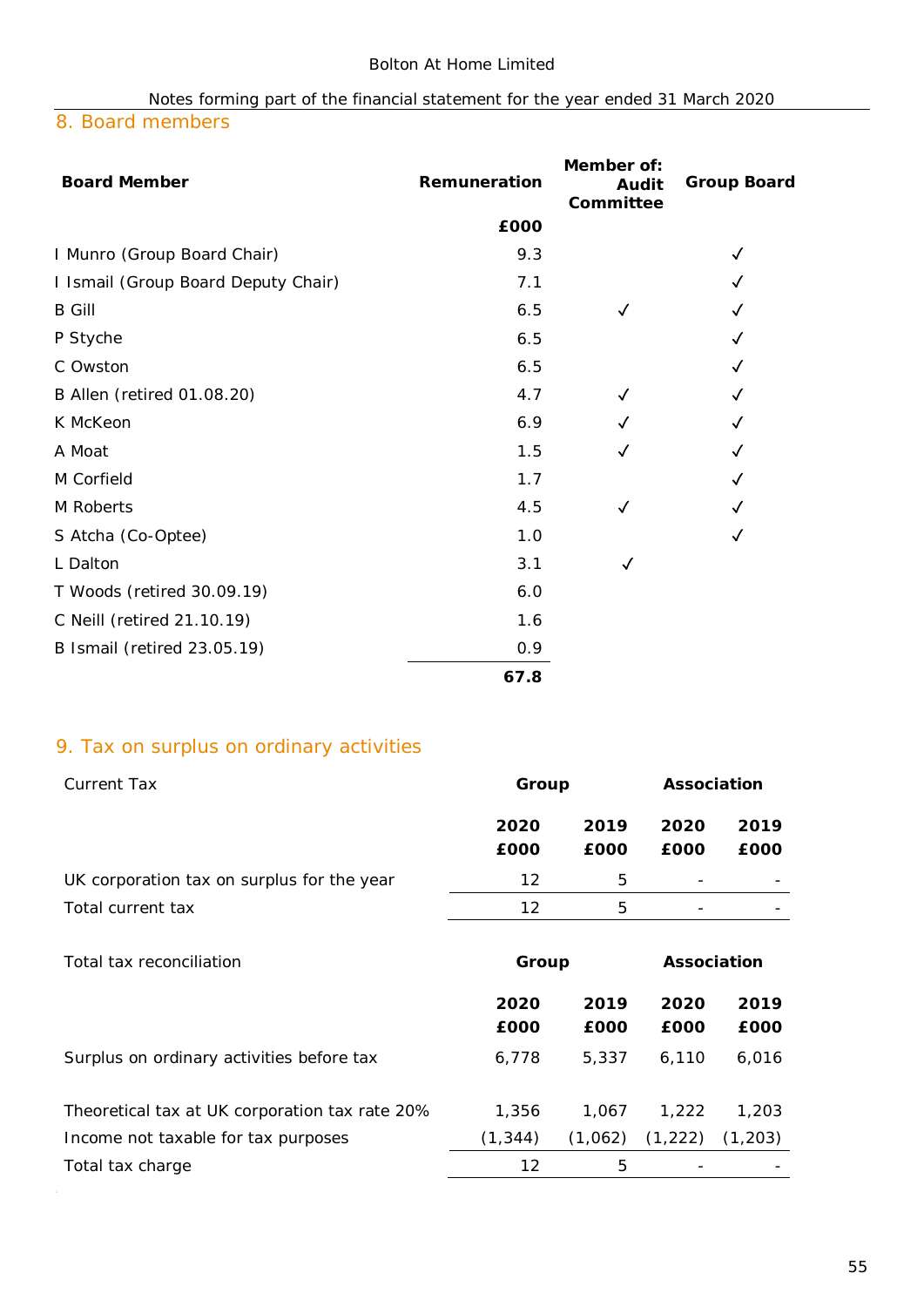## Bolton At Home Limited

## Notes forming part of the financial statement for the year ended 31 March 2020

# 10. Accommodation in management and development

At the end of the year the number of units in management for each class of accommodation was as follows:

## Group (registered providers)

|                                      | Managed<br>not<br>owned | Owned<br>and<br>Managed | 2020 Total<br>Owned and<br>Managed | 2019 Total<br>Owned and<br>Managed |
|--------------------------------------|-------------------------|-------------------------|------------------------------------|------------------------------------|
| General Need - social rent           | 59                      | 12,934                  | 12,993                             | 12,072                             |
| General Needs - affordable rent      |                         | 2,795                   | 2,795                              | 2,634                              |
| Low Cost Home Ownership              |                         | 84                      | 84                                 | 21                                 |
| <b>Supported Housing</b>             |                         | 138                     | 138                                | 110                                |
| Supported - Housing for older people |                         | 2,534                   | 2,534                              | 2,556                              |
| Intermediate rent                    |                         | 250                     | 250                                | 187                                |
| Non social leased                    | 346                     |                         | 346                                | 332                                |
| Total                                | 405                     | 18,735                  | 19,140                             | 17,912                             |
|                                      |                         |                         |                                    |                                    |

Accommodation in development at year end
<br>
272
112

| Reconciliation of unit<br>numbers: | General<br>Needs -<br>social<br>rent | General<br>Needs -<br>affordable<br>rent | Low Cost<br>Home<br>Ownership | Supported<br>Housing | Intermediate<br>rent | Other | Total          |
|------------------------------------|--------------------------------------|------------------------------------------|-------------------------------|----------------------|----------------------|-------|----------------|
| Opening unit numbers               | 12,072                               | 2,634                                    | 21                            | 2,666                | 187                  | 332   | 17,912         |
| New stock acquired                 |                                      | 81                                       | 6                             |                      |                      |       | 87             |
| Acquisition of Arcon               | 1,004                                | 95                                       | 57                            | 42                   | 70                   |       | 1,268          |
| New stock into<br>management       |                                      |                                          |                               |                      | $\overline{4}$       |       | $\overline{4}$ |
| Other gains                        | 39                                   | 6                                        |                               |                      |                      | 14    | 59             |
| Sales to tenants<br>freehold       | (98)                                 | (22)                                     |                               |                      |                      |       | (120)          |
| Sales to tenants<br>leasehold      | (24)                                 | (1)                                      |                               |                      |                      |       | (25)           |
| Demolition                         | (1)                                  |                                          |                               | (21)                 |                      |       | (22)           |
| Other losses                       | (1)                                  | (1)                                      |                               | (14)                 | (7)                  |       | (23)           |
| Movement within<br>categories      | $\overline{2}$                       | 3                                        |                               | (1)                  | (4)                  |       |                |
| Net change in stock                | 921                                  | 161                                      | 63                            | 6                    | 63                   | 14    | 1,228          |
| Closing stock                      | 12,993                               | 2,795                                    | 84                            | 2,672                | 250                  | 346   | 19,140         |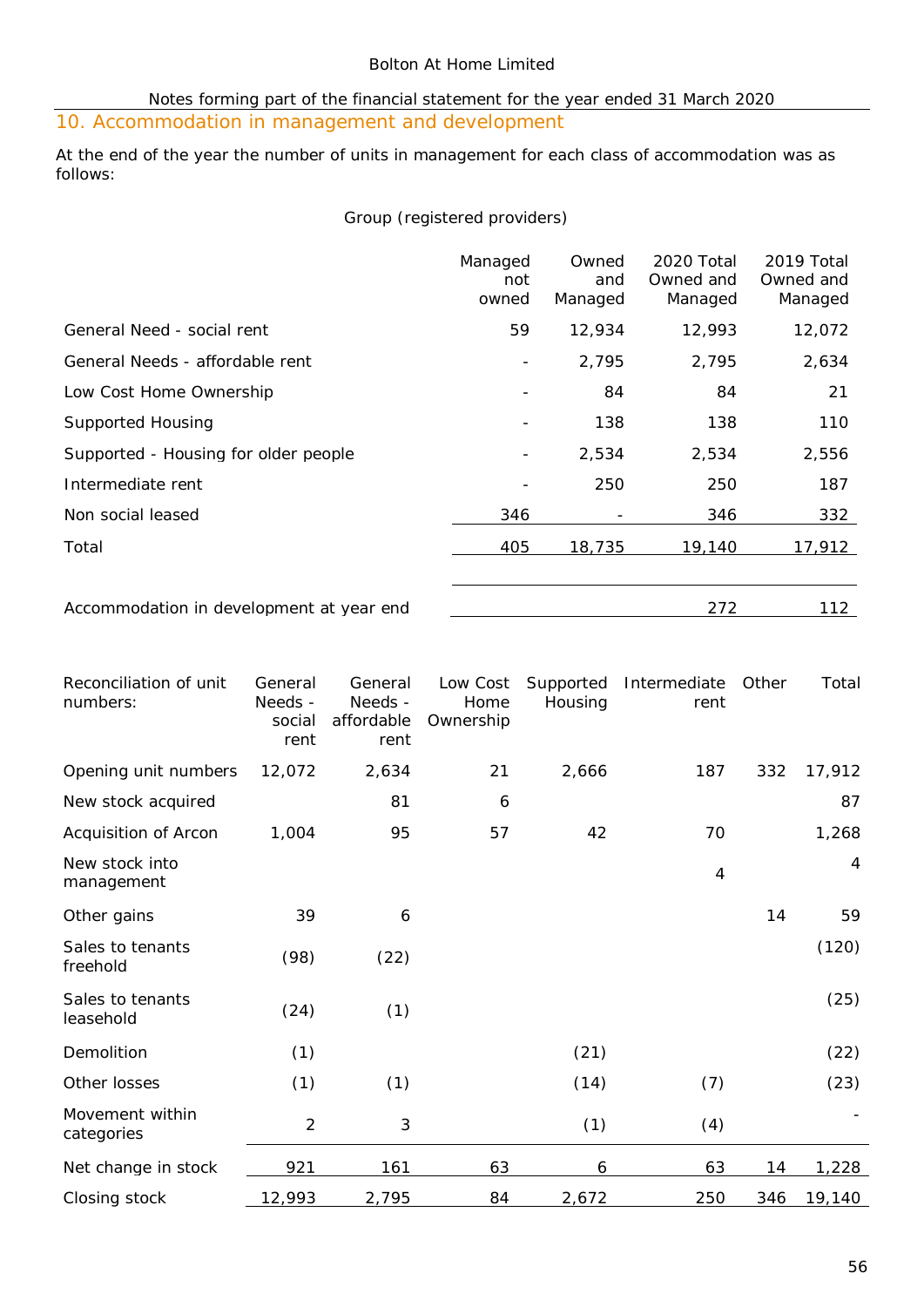# 11. Interest receivable

|                                           | Group                    |                          | Association |      |
|-------------------------------------------|--------------------------|--------------------------|-------------|------|
|                                           | 2020                     | 2019                     | 2020        | 2019 |
|                                           | £000                     | £000                     | £000        | £000 |
| Interest received                         | 138                      | 147                      | 122         | 147  |
| Interest received from group undertakings | $\overline{\phantom{a}}$ | $\overline{\phantom{a}}$ | 465         | 130  |
|                                           | 138                      | 147                      | 587         | 277  |

# 12. Interest payable and similar charges

|                                               | Group    |          |          | Association |
|-----------------------------------------------|----------|----------|----------|-------------|
|                                               | 2020     | 2019     | 2020     | 2019        |
|                                               | £000     | £000     | £000     | £000        |
| Interest payable on bank loans and overdrafts | (2, 772) | (1,961)  | (1, 840) | (1,960)     |
| Loan issue costs                              | (174)    | (132)    | (110)    | (132)       |
| Facility non utilisation fees                 | (414)    | (435)    | (414)    | (435)       |
| Net interest payable from pensions (note 29)  | (1,964)  | (1, 558) | (1,964)  | (1,558)     |
|                                               | (5, 324) | (4,086)  | (4,328)  | (4,085)     |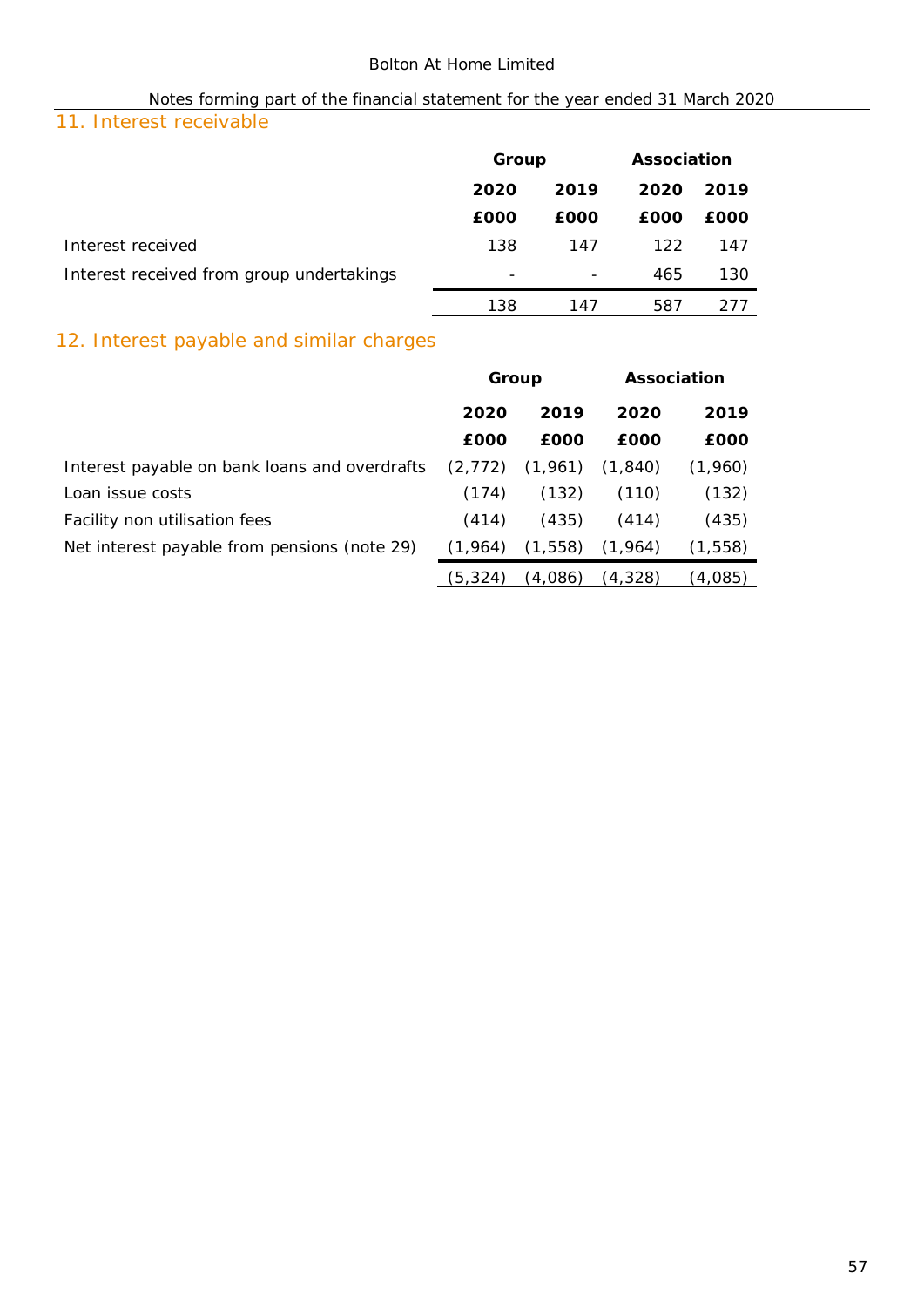## Bolton At Home Limited

## Notes forming part of the financial statement for the year ended 31 March 2020

# 13. Tangible fixed assets – housing properties

## Group – housing properties

|                                      | Social<br>housing<br>properties<br>held for<br>letting | Housing<br>properties<br>under<br>construction | Completed<br>Shared<br>Ownership<br>Properties | Affordable<br>rent<br>properties | Specialist<br>housing<br>properties | Intermediate<br>rent<br>properties | Total<br>housing<br>properties |
|--------------------------------------|--------------------------------------------------------|------------------------------------------------|------------------------------------------------|----------------------------------|-------------------------------------|------------------------------------|--------------------------------|
| Cost                                 | £000                                                   | £000                                           | £000                                           | £000                             | £000                                | £000                               | £000                           |
| At 1 April 2019                      | 163,539                                                | 2,692                                          | 1,457                                          |                                  |                                     |                                    | 167,688                        |
| Transfer on business acquisition     | 40,753                                                 | 174                                            | 4,800                                          | 11,509                           | 2,999                               | 9,172                              | 69,407                         |
| Works to existing properties         | 13,939                                                 |                                                |                                                |                                  |                                     |                                    | 13,939                         |
| Additions                            | 8,017                                                  | 14,338                                         | 736                                            |                                  |                                     | 30                                 | 23,121                         |
| Disposals                            | (1, 587)                                               |                                                | (429)                                          |                                  | (3)                                 | (36)                               | (2,055)                        |
| Schemes completed                    | 2,730                                                  | (3,992)                                        | 697                                            | 565                              |                                     |                                    |                                |
| Transfer to properties held for sale |                                                        | (363)                                          | (160)                                          |                                  |                                     |                                    | (523)                          |
| At 31 March 2020                     | 227,391                                                | 12,849                                         | 7,101                                          | 12,074                           | 2,996                               | 9,166                              | 271,577                        |
| Depreciation and impairment          |                                                        |                                                |                                                |                                  |                                     |                                    |                                |
| At 1 April 2019                      | (24, 747)                                              |                                                |                                                |                                  |                                     |                                    | (24, 747)                      |
| Transfer on business acquisition     | (15, 132)                                              |                                                | (252)                                          | (682)                            | (717)                               | (940)                              | (17, 723)                      |
| Depreciation charged in year         | (6,962)                                                |                                                | (34)                                           | (166)                            | (45)                                | (139)                              | (7, 346)                       |
| Impairment charged in year           |                                                        |                                                |                                                |                                  |                                     |                                    |                                |
| Released on disposals                | 686                                                    |                                                | 12                                             |                                  | S.                                  | 36                                 | 737                            |
| At 31 March 2020                     | (46, 155)                                              | $\blacksquare$                                 | (274)                                          | (848)                            | (759)                               | (1,043)                            | (49, 079)                      |
| Net book value                       |                                                        |                                                |                                                |                                  |                                     |                                    |                                |
| At 31 March 2020                     | 181,236                                                | 12,849                                         | 6,827                                          | 11,226                           | 2,237                               | 8,123                              | 222,498                        |
| At 31 March 2019                     | 138,792                                                | 2,692                                          | 1,457                                          |                                  |                                     |                                    | 142,941                        |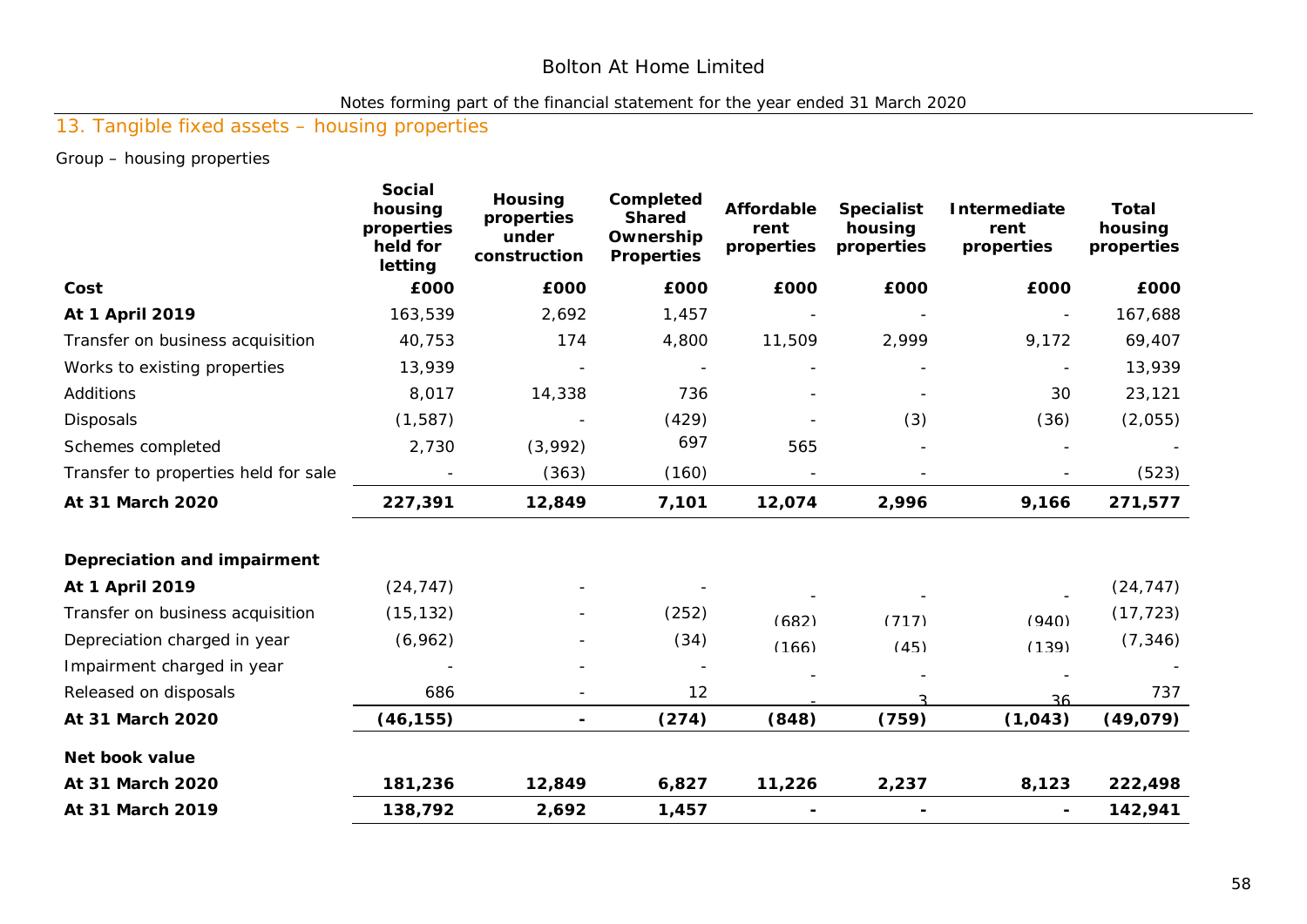## Bolton at Home – housing properties

|                                      | Social housing<br>properties held<br>for letting | Housing<br>properties<br>under<br>construction | Completed<br>Shared<br>Ownership<br>Properties | Total<br>housing<br>properties |
|--------------------------------------|--------------------------------------------------|------------------------------------------------|------------------------------------------------|--------------------------------|
| Cost                                 | £000                                             | £000                                           | £000                                           | £000                           |
| At 1 April 2019                      | 163,539                                          | 2,692                                          | 1,457                                          | 167,688                        |
| Works to existing properties         | 13,939                                           |                                                |                                                | 13,939                         |
| Additions                            | 7,487                                            | 10,366                                         | 736                                            | 18,589                         |
| Disposals                            | (1, 277)                                         |                                                | (232)                                          | (1, 509)                       |
| Schemes completed                    | 2,108                                            | (2, 108)                                       |                                                |                                |
| Transfer to properties held for sale |                                                  |                                                | (160)                                          | (160)                          |
| At 31 March 2020                     | 185,796                                          | 10,950                                         | 1,801                                          | 198,547                        |
| Depreciation and impairment          |                                                  |                                                |                                                |                                |
| At 1 April 2019                      | (24, 747)                                        |                                                |                                                | (24, 747)                      |
| Depreciation charged in year         | (6, 119)                                         |                                                |                                                | (6, 119)                       |
| Impairment charged in year           |                                                  |                                                |                                                |                                |
| Released on disposals                | 395                                              |                                                |                                                | 395                            |
| At 31 March 2020                     | (30, 471)                                        |                                                | $\overline{\phantom{a}}$                       | (30, 471)                      |
| Net book value                       |                                                  |                                                |                                                |                                |
| At 31 March 2020                     | 155,325                                          | 10,950                                         | 1,801                                          | 168,076                        |
| At 31 March 2019                     | 138,792                                          | 2,692                                          | 1,457                                          | 142,941                        |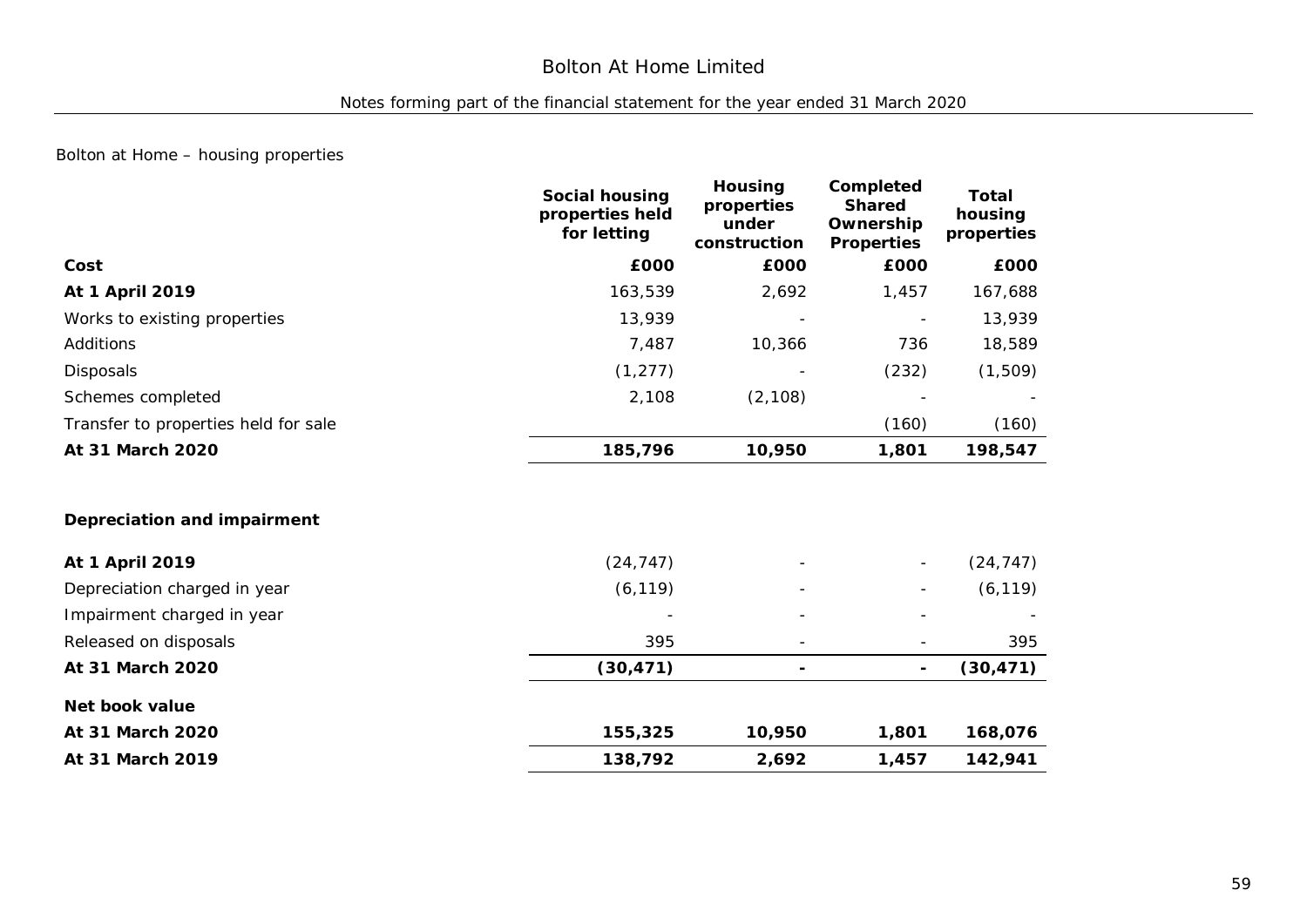## Housing properties continued

|                                              | Group  |        | Association |        |
|----------------------------------------------|--------|--------|-------------|--------|
| Expenditure on works to existing properties: | 2020   | 2019   | 2020        | 2019   |
|                                              | £000   | £000   | £000        | £000   |
| Improvement works capitalised                | 13,301 | 13,074 | 12,741      | 13,074 |
| Work in progress                             | 2.341  | 2.029  | 2.341       | 2,029  |
| Amounts charged to income and expenditure    | 5.694  | 6.067  | 5,301       | 6,067  |
|                                              | 21,336 | 21,170 | 20,383      | 21,170 |

All housing properties are held on a freehold basis.

| Social Housing Grant                            | Group  |               | Association   |        |
|-------------------------------------------------|--------|---------------|---------------|--------|
| Total accumulated social housing grant received | 2020   | 2019          | 2020          | 2019   |
| or receivable at 31 March:                      | FOOO   | FOOO          | FOOO          | £000   |
| Capital grant held as deferred income           | 29.827 | 10,511        | 11.023        | 10.511 |
| Revenue grant                                   | 1.083  | 759           | 1.083         | 759    |
| At 31 March                                     |        | 30.910 11.270 | 12,106 11,270 |        |

# 14. Other tangible fixed assets

Group

|                                  | Leasehold<br>improvements | Furniture &<br>equipment | Total    |
|----------------------------------|---------------------------|--------------------------|----------|
|                                  | £000                      | £000                     | £000     |
| Cost                             |                           |                          |          |
| At 1 April 2019                  | 3,821                     | 1,823                    | 5,644    |
| Transfer on business acquisition |                           | 639                      | 639      |
| Additions                        | 436                       | 363                      | 799      |
| Disposals                        |                           | (155)                    | (155)    |
| At 31 March 2020                 | 4,257                     | 2,670                    | 6,927    |
|                                  |                           |                          |          |
| Depreciation                     |                           |                          |          |
| At 1 April 2019                  | (272)                     | (327)                    | (599)    |
| Transfer on business acquisition |                           | (200)                    | (200)    |
| Charge for the year              | (47)                      | (466)                    | (513)    |
| Released on disposal             |                           | 155                      | 155      |
| At 31 March 2020                 | (319)                     | (838)                    | (1, 157) |
|                                  |                           |                          |          |
| Net book value                   |                           |                          |          |
| At 31 March 2020                 | 3,938                     | 1,832                    | 5,770    |
| At 31 March 2019                 | 3,549                     | 1,496                    | 5,045    |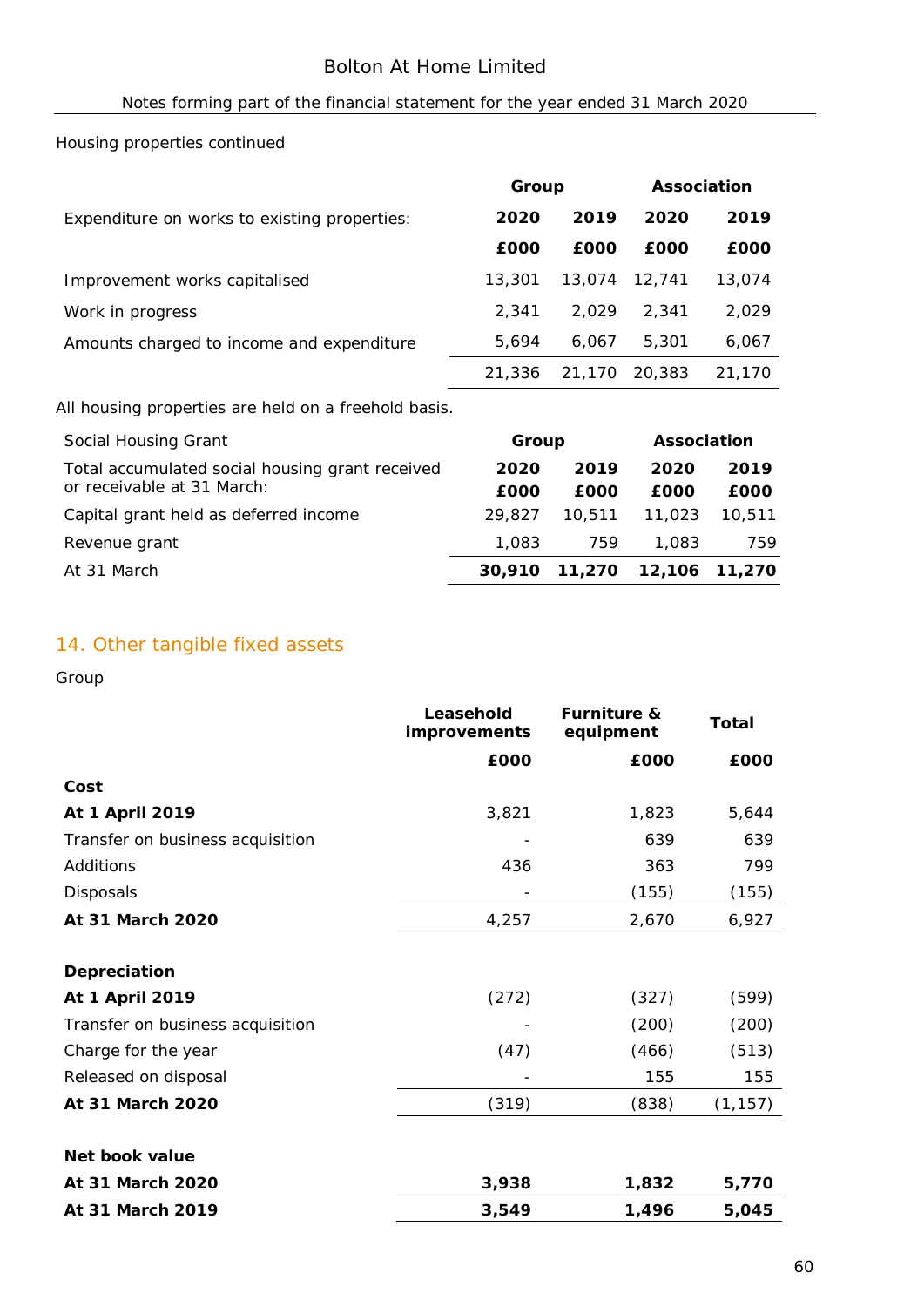## Association

|                      | Leasehold<br>improvements | Furniture &<br>equipment | Total |
|----------------------|---------------------------|--------------------------|-------|
|                      | £000                      | £000                     | £000  |
| Cost                 |                           |                          |       |
| At 1 April 2019      | 3,819                     | 1,810                    | 5,629 |
| Additions            | 438                       | 279                      | 717   |
| Disposals            |                           | (155)                    | (155) |
| At 31 March 2020     | 4,257                     | 1,934                    | 6,191 |
|                      |                           |                          |       |
| Depreciation         |                           |                          |       |
| At 1 April 2019      | (271)                     | (327)                    | (598) |
| Charge for the year  | (48)                      | (330)                    | (378) |
| Released on disposal |                           | 155                      | 155   |
| At 31 March 2020     | (319)                     | (502)                    | (821) |
|                      |                           |                          |       |
| Net book value       |                           |                          |       |
| At 31 March 2020     | 3,938                     | 1,432                    | 5,370 |
| At 31 March 2019     | 3,548                     | 1,483                    | 5,031 |

# 15. Other intangible fixed assets

Group

|                                   | Goodwill | Total |
|-----------------------------------|----------|-------|
|                                   | £000     | £000  |
| Cost                              |          |       |
| At 1 April 2019 and 31 March 2020 | 350      | 350   |
|                                   |          |       |
| Amortisation                      |          |       |
| At 1 April 2019                   | 35       | 35    |
| Charge for the year               | 35       | 35    |
| At 31 March 2020                  | 70       | 70    |
|                                   |          |       |
| Net book value                    |          |       |
| At 31 March 2020                  | 280      | 280   |
| At 31 March 2019                  | 315      | 315   |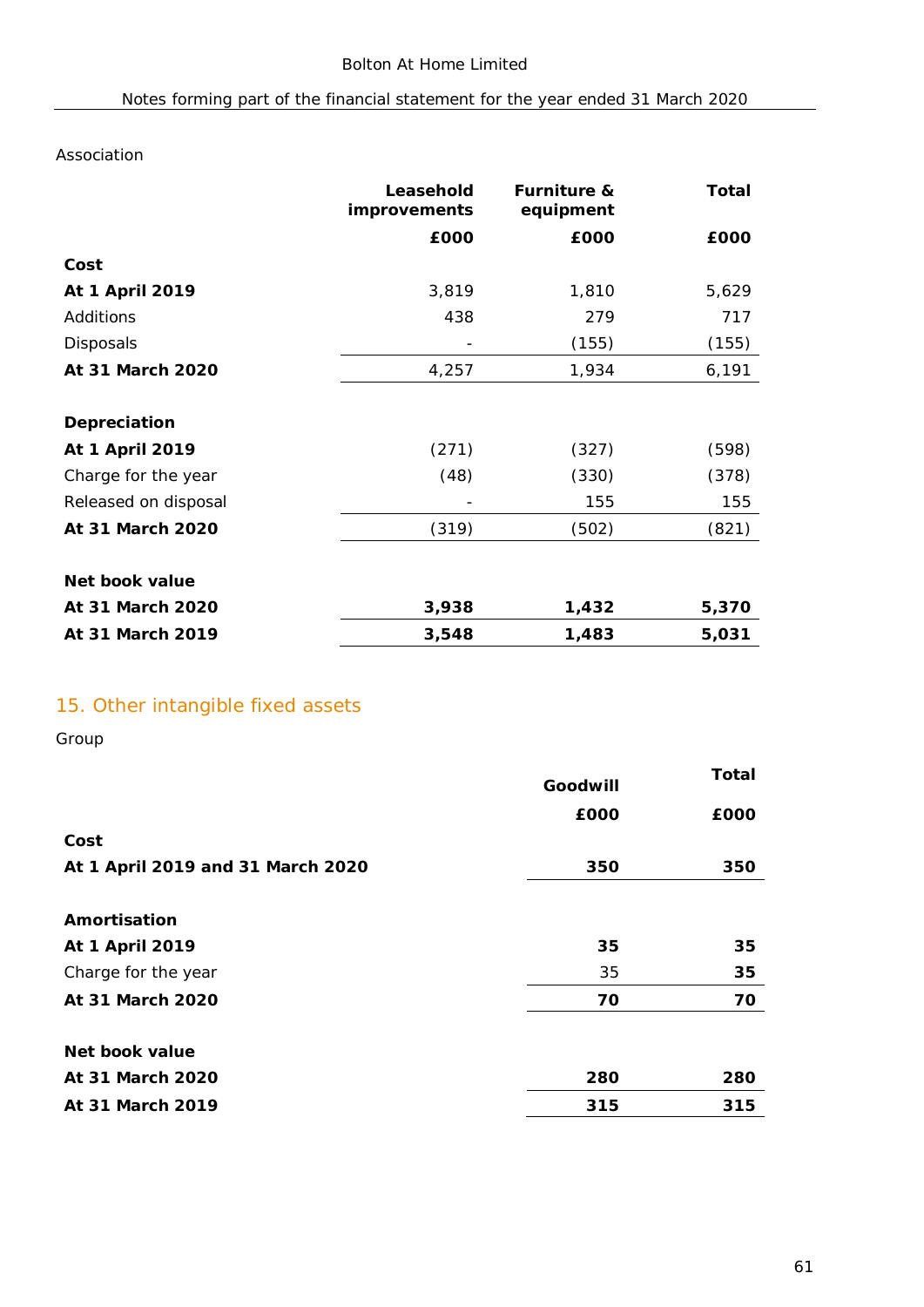| Notes forming part of the financial statement for the year ended 31 March 2020 |  |
|--------------------------------------------------------------------------------|--|
| 16. Investment properties non-social housing properties held for letting       |  |

|                                  | 2020   | 2019  |
|----------------------------------|--------|-------|
| Group                            | £000   | £000  |
| At 1 April                       | 7,880  | 2,639 |
| Transfer on business acquisition | 2,604  |       |
| Additions                        | 2,423  | 6,044 |
| <b>Revaluations</b>              | (875)  | (803) |
| Disposal                         | (72)   |       |
| At 31 March                      | 11,960 | 7,880 |

Investment properties were valued as at 31 March 2020.

The investment properties for R Haus Living Limited, have been valued at £9,375,000 by Savills plc, professional external valuers. The full valuation of properties was undertaken in accordance with the Appraisal and Valuation Manual of the Royal Institute of Chartered Surveyors. The total historic cost of the Investment Properties as at 31 March 2020 was £10.005m. The valuation is based on open market sale value subject to tenancy which results in a lower valuation but is consistent with how other members of the group value investment properties and will be adopted going forward.

The investment properties for Arcon Developments Ltd, have been valued at £2,585,000 by Cushman & Wakefield, professional external valuers. The open market value – vacant possession as at 31 March 2020 was £3.330m.

# 17. Investment in subsidiaries

|             | 2020  | 2019  |
|-------------|-------|-------|
| Association | £000  | £000  |
| At 1 April  | 2,166 | 2,116 |
| Additions   | 1,650 | 50    |
| At 31 March | 3,816 | 2,166 |

As required by statute, the financial statements consolidate the results of Bolton at Home Limited, Starts with You Limited, R-Haus Living Limited, Maxmedia Communications Limited, Stonecross Homes Limited, Arcon Housing Association Limited and Arcon Development Limited, which were wholly owned subsidiaries of the association at the end of the year. During the year ended 31 March 2020, Arcon Housing Association Limited joined the group on 1 April 2019, together with Arcon Development Limited. The association owns all the share capital and has the right to appoint members of the Boards of the subsidiaries and thereby exercises control over them. The subsidiaries are non-regulated companies.

# 18. Investment in joint venture

|             | 2020 | 2019 |
|-------------|------|------|
| Group       | £000 | £000 |
| At 1 April  | 50   | -    |
| Additions   | 57   | 50   |
| At 31 March | 107  | 50   |

The group holds an indirect interest of 10% within GMJV Fundco LLP. This investment is held by Stonecross Homes.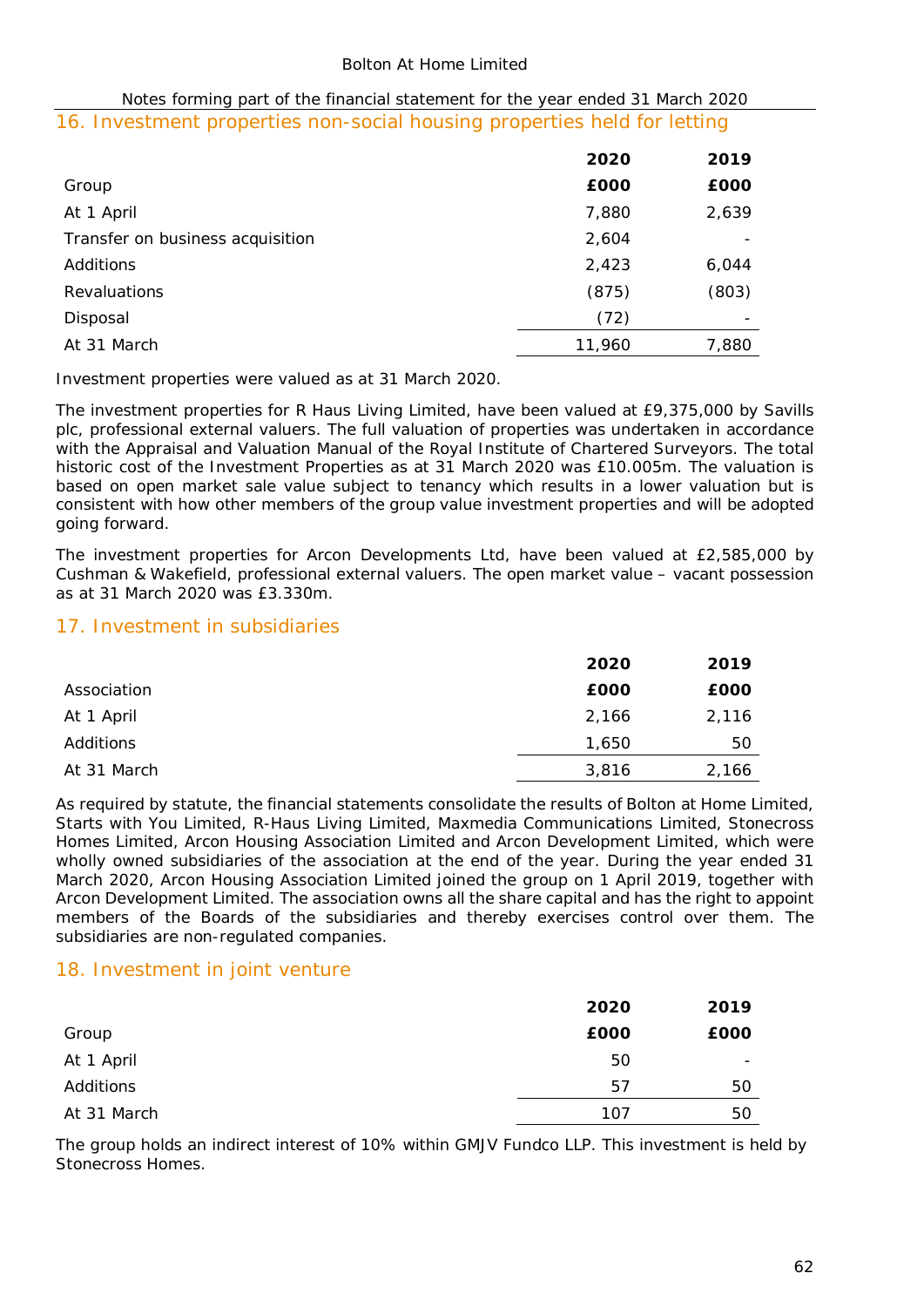### 19. Stocks

|                                            |          | Group    |         | Association |  |  |
|--------------------------------------------|----------|----------|---------|-------------|--|--|
|                                            | 2020     | 2019     | 2020    | 2019        |  |  |
|                                            | £000     | £000     | £000    | £000        |  |  |
| Raw materials and consumables              | 582      | 473      | 582     | 457         |  |  |
| 20. Properties for sale                    |          |          |         |             |  |  |
|                                            |          | Group    |         | Association |  |  |
|                                            | 2020     | 2019     | 2020    | 2019        |  |  |
| Shared ownership properties:               | £000     | £000     | £000    | £000        |  |  |
| Completed properties                       | 429      | 933      | 160     | 933         |  |  |
|                                            | 429      | 933      | 160     | 933         |  |  |
| 21. Debtors                                |          |          |         |             |  |  |
|                                            | Group    |          |         | Association |  |  |
|                                            |          | Restated |         | Restated    |  |  |
|                                            | 2020     | 2019     | 2020    | 2019        |  |  |
|                                            | £000     | £000     | £000    | £000        |  |  |
| Due within one year                        |          |          |         |             |  |  |
| Rental and service charge receivable       | 6,032    | 4,397    | 5,833   | 4,397       |  |  |
| Less: Provision for bad and doubtful debts | (2, 955) | (2,614)  | (2,858) | (2,614)     |  |  |
|                                            | 3,077    | 1,783    | 2,975   | 1,783       |  |  |
| Other debtors                              | 19,874   | 17,252   | 19,185  | 17,116      |  |  |
| Amounts owed by group undertakings         |          |          | 7,234   | 6,442       |  |  |
| Other taxation and social security         | 389      | 62       | 165     | 62          |  |  |
| Prepayments and accrued income             | 1,042    | 457      | 922     | 436         |  |  |
| Total due within one year                  | 24,382   | 19,554   | 30,481  | 25,839      |  |  |
| Due after more than one year               | 68,195   | 83,991   | 68,195  | 83,991      |  |  |
| Total debtors                              | 92,577   | 103,545  | 98,676  | 109,830     |  |  |

The debtors due after more than one year represents £68,195,000 (2019: £83,991,000), obligation to have improvement work carried out to the properties transferred to Bolton at Home, net of £15,796,000 (2019: £12,741,000) budgeted to be spent in 2020/2021, shown within debtors due within one year. As part of the Stock Transfer Agreement, Bolton at Home was obliged to carry out enhancement works to its housing stock valued at £447,798,000 excluding VAT. Bolton at Home contracted with Bolton Council to undertake this work over a 15-year period. Essentially the 'benefit' (commitment owed) to the Association under the contract has created a debtor which is effectively offset by the provision stated in note 25. The debtor will reduce as the Association completes the contracted work.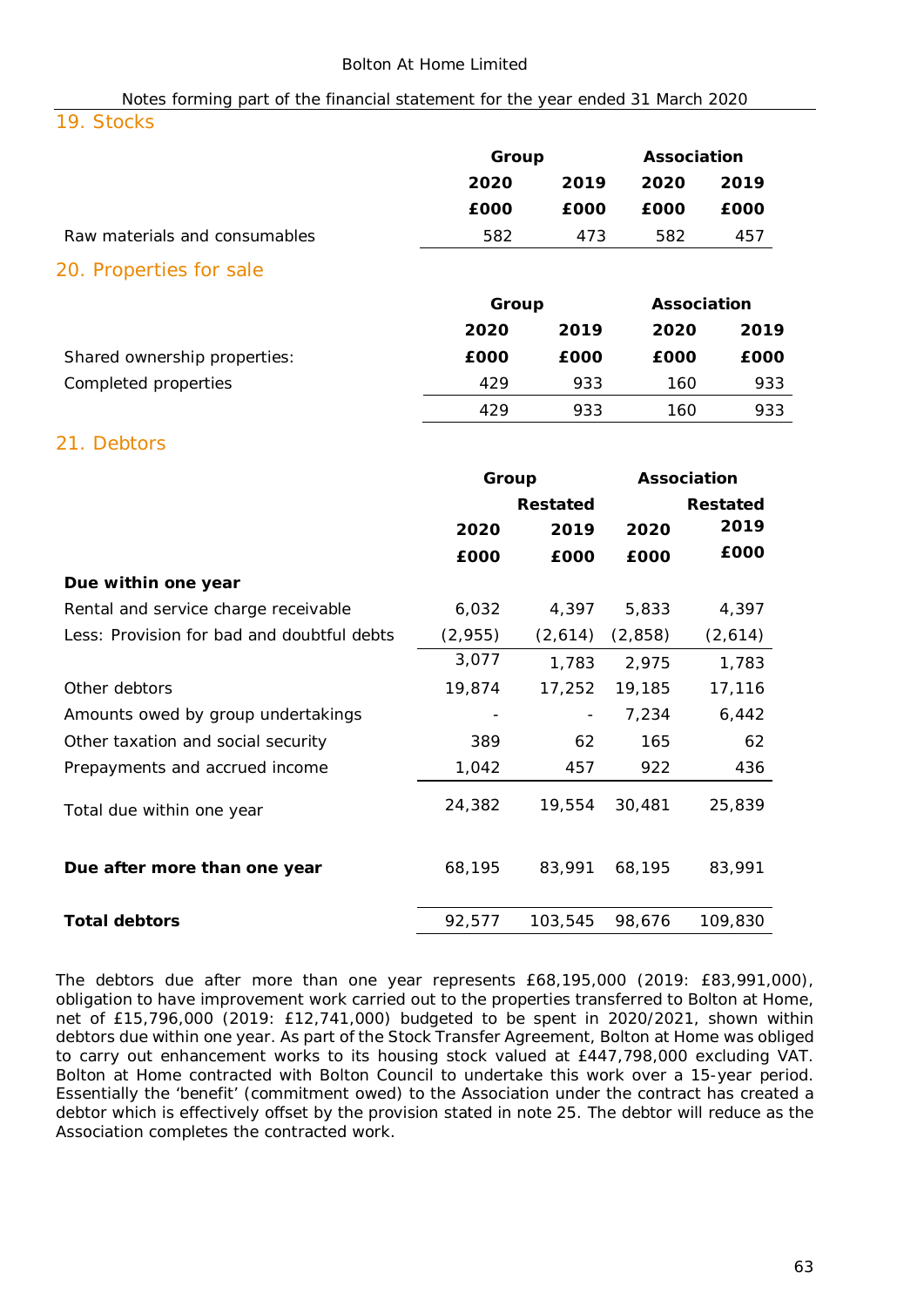22. Creditors: amounts falling due within one year

|                                               | Group        |        | Association |        |
|-----------------------------------------------|--------------|--------|-------------|--------|
|                                               | 2020<br>2019 |        | 2020        | 2019   |
|                                               | £000         | £000   | £000        | £000   |
| Loans and borrowings                          | 173          |        |             |        |
| Trade creditors                               | 6,538        | 7,194  | 6,040       | 6,966  |
| Rents and service charges received in advance | 1,852        | 1,306  | 1,608       | 1,306  |
| Accruals and deferred income                  | 1,944        | 1,231  | 886         | 1,229  |
| Amounts owed to group undertakings            |              |        | 256         | 107    |
| Amounts due to Bolton Council                 | 2,189        | 3.594  | 2,189       | 3,594  |
| Deferred capital grants                       | 1,173        | 605    | 752         | 605    |
| Other capital grants received in advance      | 8,065        | 1,487  | 7,966       | 1,487  |
|                                               | 21,934       | 15,417 | 19,697      | 15,294 |

# 23. Creditors: amounts falling due after more than one year

|                                   | Group        |        | Association |        |
|-----------------------------------|--------------|--------|-------------|--------|
|                                   | 2020<br>2019 |        | 2020        | 2019   |
|                                   | £000         | £000   | £000        | £000   |
| Loans and borrowings              | 54,367       | 30,000 | 30,000      | 30,000 |
| Less Ioan issue costs             | (274)        |        |             |        |
|                                   | 54,093       | 30,000 | 30,000      | 30,000 |
| Deferred capital grants (note 24) | 29,259       | 9,906  | 10,876      | 9,906  |
| Other long term liabilities       | 18           | 386    |             | 386    |
|                                   | 83,370       | 40,292 | 40.876      | 40,292 |

Loans from banks and other financial institutions are secured by specific charges on the Association's housing properties and interest payable at rates between 4.43% to 6.94%. This leaves an undrawn facility at 31 March 2020 of £73.5m, made up of a revolving facility of £40m and a variable facility of £33.5m.

The loans are repayable on an interest only basis. The principal is repayable at the end of the term as follows:

|                                | Group<br>2020<br>2019 |                          | Association |        |
|--------------------------------|-----------------------|--------------------------|-------------|--------|
|                                |                       |                          | 2020        | 2019   |
| Repayments are due as follows: | £000                  | £000                     | £000        | £000   |
|                                |                       |                          |             |        |
| In less than one year          | 173                   | $\overline{\phantom{a}}$ | -           |        |
| In one to two years            | 195                   |                          |             |        |
| In two to five years           | 2,236                 |                          |             |        |
| In five years or more          | 51,936                | 30,000                   | 30,000      | 30,000 |
|                                | 54,540                | 30,000                   | 30,000      | 30,000 |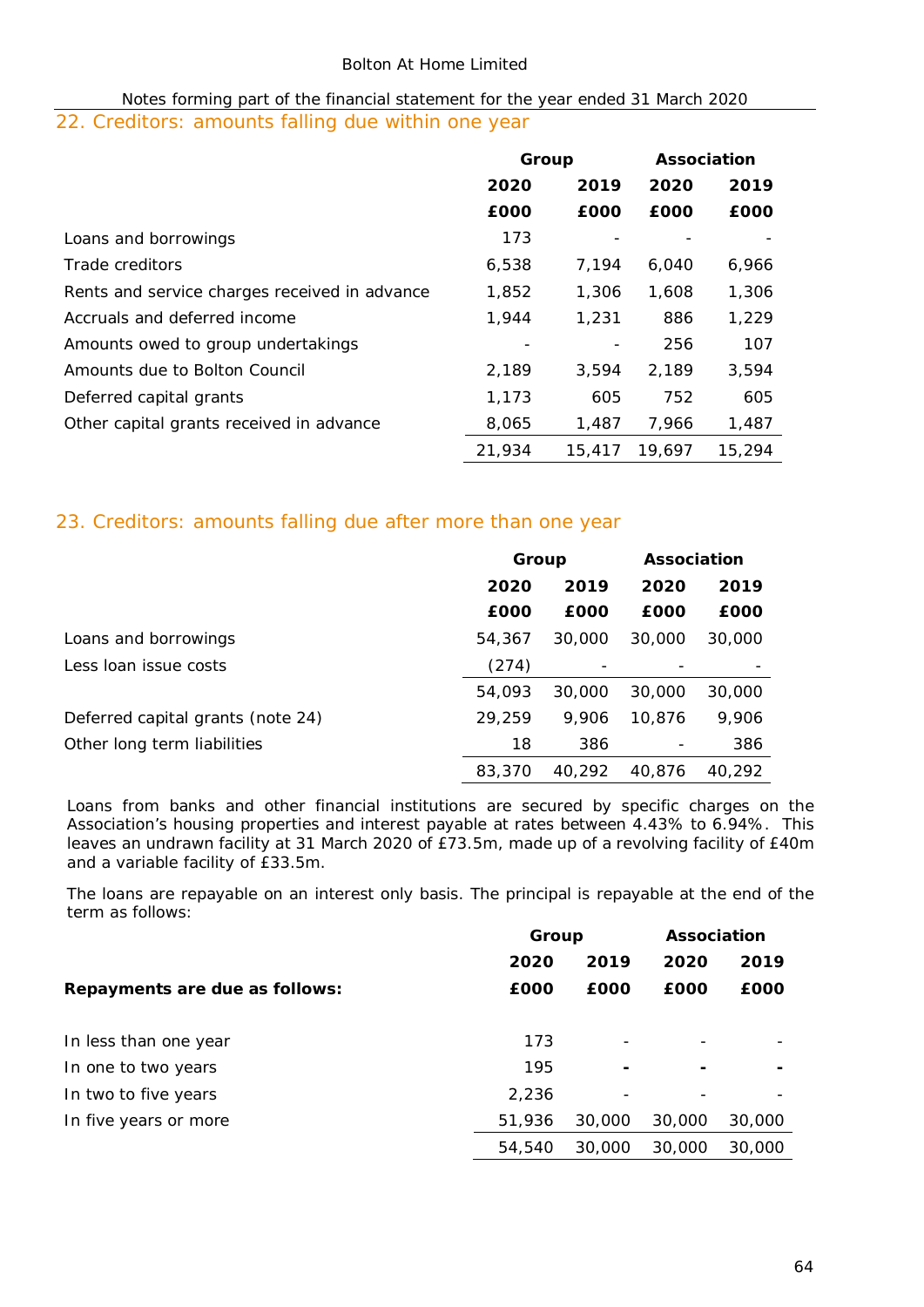| Notes forming part of the financial statement for the year ended 31 March 2020 |  |  |  |
|--------------------------------------------------------------------------------|--|--|--|
| 24 Deferred capital grant                                                      |  |  |  |

| zh. Doron eu caprtar grant                              |        |        |             |             |  |
|---------------------------------------------------------|--------|--------|-------------|-------------|--|
|                                                         |        | Group  |             | Association |  |
|                                                         | 2020   | 2019   | 2020        | 2019        |  |
|                                                         | £000   | £000   | £000        | £000        |  |
| At 1 April                                              | 10,511 | 8,627  | 10,511      | 8,627       |  |
| Transferred on acquisition of Arcon Housing Association | 19,183 |        |             |             |  |
| Grant received during in the year                       | 1,264  | 2,016  | 1,264       | 2,016       |  |
| Released to income in the year                          | (526)  | (132)  | (147)       | (132)       |  |
| At 31 March                                             | 30,432 | 10,511 | 11,628      | 10,511      |  |
|                                                         | Group  |        | Association |             |  |
|                                                         | 2020   | 2019   | 2020        | 2019        |  |
|                                                         | £000   | £000   | £000        | £000        |  |
| Amounts to be released within one year                  | 1,173  | 605    | 752         | 605         |  |
| Amounts to be released in more than one year            | 29,259 | 9,906  | 10,876      | 9,906       |  |
| At 31 March                                             | 30,432 | 10,511 | 11,628      | 10,511      |  |
|                                                         |        |        |             |             |  |

## 25. Provisions for liabilities and charges

Group and Association

|                              | 2020                    | 2019    |
|------------------------------|-------------------------|---------|
|                              | £000                    | £000    |
| At 1 April                   | 96.732                  | 109,806 |
| Less: Investment expenditure | $(12, 741)$ $(13, 074)$ |         |
| At 31 March                  | 83,991                  | 96.732  |

The provision represents the best estimate of the costs for the repair and improvements of transferred properties incurred under the Transfer Agreement. The provision will be utilised as the works are actually completed (see note 21 for further details).

# 26. Capital commitments

|                                                                | Group  |        | Association |        |
|----------------------------------------------------------------|--------|--------|-------------|--------|
|                                                                | 2020   | 2019   | 2020        | 2019   |
| Capital expenditure:                                           | £000   | £000   | £000        | £000   |
| Expenditure contracted for but not provided in the<br>accounts | 26.767 | 11,447 | 24,373      | 11.447 |
| Expenditure authorised by the Board, but not<br>contracted     | 72.409 | 31.236 | 69.985      | 31,236 |
|                                                                | 99.176 | 42,683 | 94,358      | 42,683 |

The above commitments will be financed primarily through borrowings, which are available for drawdown under existing loan arrangements, with the remainder funded through social housing grant and property sales.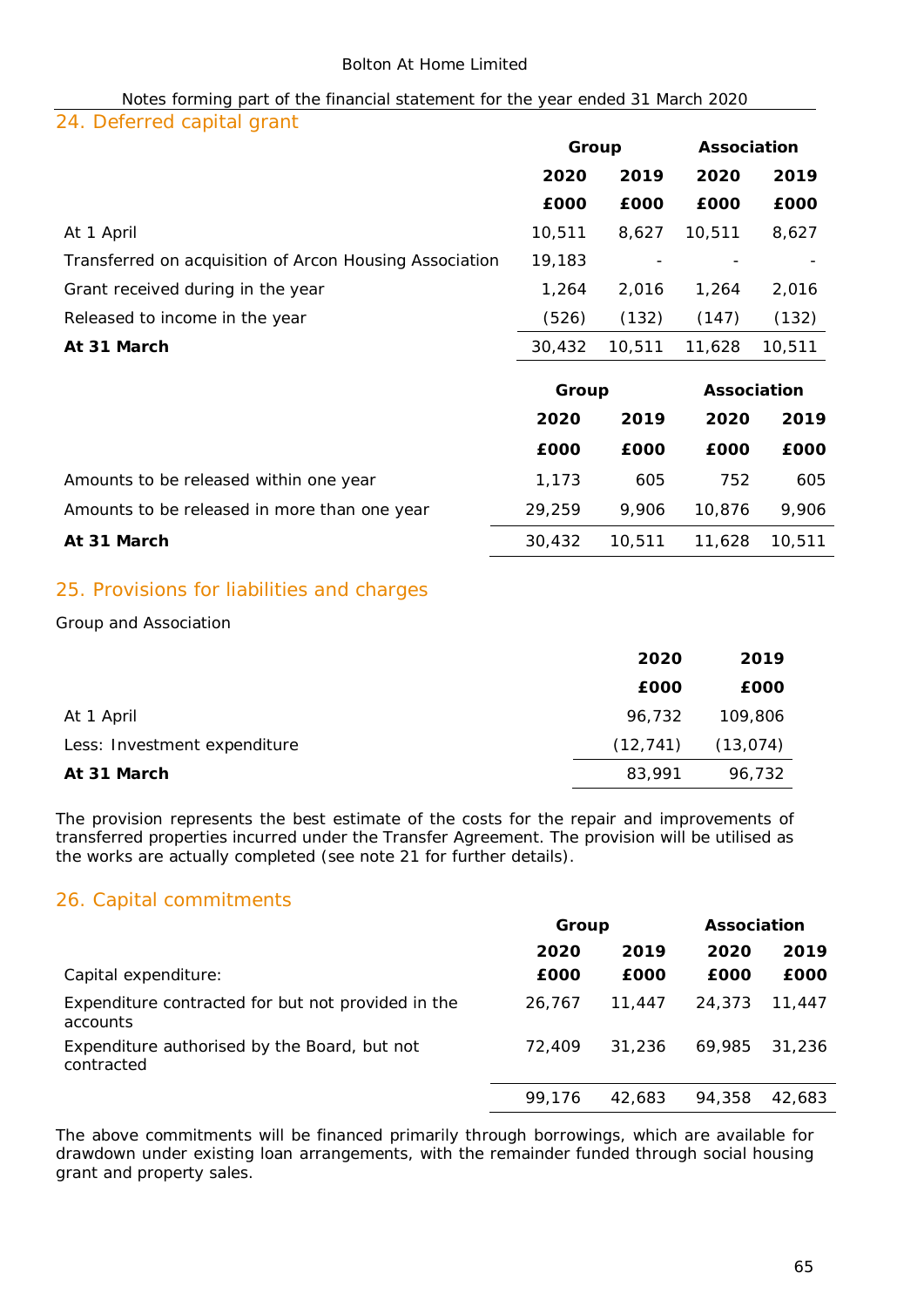#### 27. Operating lease

The Group and the association had minimum lease payments under non-cancellable operating leases as set out below:

|                                              | Group |       |       | Association |  |
|----------------------------------------------|-------|-------|-------|-------------|--|
|                                              | 2020  | 2019  | 2020  | 2019        |  |
| Amounts payable as lessee                    | £000  | £000  | £000  | £000        |  |
| Not later than 1 year                        | 1,348 | 1.078 | 1,231 | 1,064       |  |
| Later than 1 year and not later than 5 years | 3.141 | 2.366 | 2.591 | 2,217       |  |
| Later than 5 years                           | 327   | 339   | 210   | 339         |  |
| Total                                        | 4,816 | 3,783 | 4.032 | 3,620       |  |

## 28. Revenue reserve

Includes all current retained profits and losses.

## 29. Pensions

The Association participates in the Greater Manchester Pension Fund, a funded defined benefit scheme. The assets of the scheme are administered by trustees in a fund independent from those of Bolton at Home. The most recent formal actuarial valuation was completed as at 31 March 2019 and rolled forward, allowing for the different financial assumptions required under FRS 102, to 31 March 2020 by a qualified independent actuary.

At 31 March 2020, the market value of the Greater Manchester Pension Fund scheme's net assets was £23,886m.

The employer contributions for the year ended 31 March 2020 were £4,132,000 (2019: £4,540,000) at a contribution rate of 17.3% of pensionable salaries. Estimated employers' contributions during the accounting period commencing 1st April 2020 are £4,371,000 with a contribution rate set at 18.3%.

| Principal actuarial assumptions         | 31 March | 31 March |
|-----------------------------------------|----------|----------|
| <b>Financial Assumptions</b>            | 2020     | 2019     |
|                                         | $\%$     | $\%$     |
| Rate of increase in salaries            | 2.6      | 3.3      |
| Rate of increase in pensions in payment | 1.8      | 2.5      |
| Discount rate                           | 2.3      | 24       |

#### **Mortality Assumptions**

Vita Curves with improvements in line with the CMI 2018 model, an allowance for smoothing of recent mortality experience and long term rates of 1.5% p.a. for males and females. Based on these assumptions, the average future life expectancies at age 65 are summarised below:

|                    | 31 March 2020 |                           |                       | 31 March 2019 |
|--------------------|---------------|---------------------------|-----------------------|---------------|
|                    | Female        | Male                      | Female                | Male          |
| Current pensioners |               | 23.1 years 20.5 years     | 24.1 years 21.5 years |               |
| Future pensioners* |               | $25.0$ years $22.0$ years | 26.2 years 23.7 years |               |

\*Figures assume members aged 45 as at the last formal valuation date.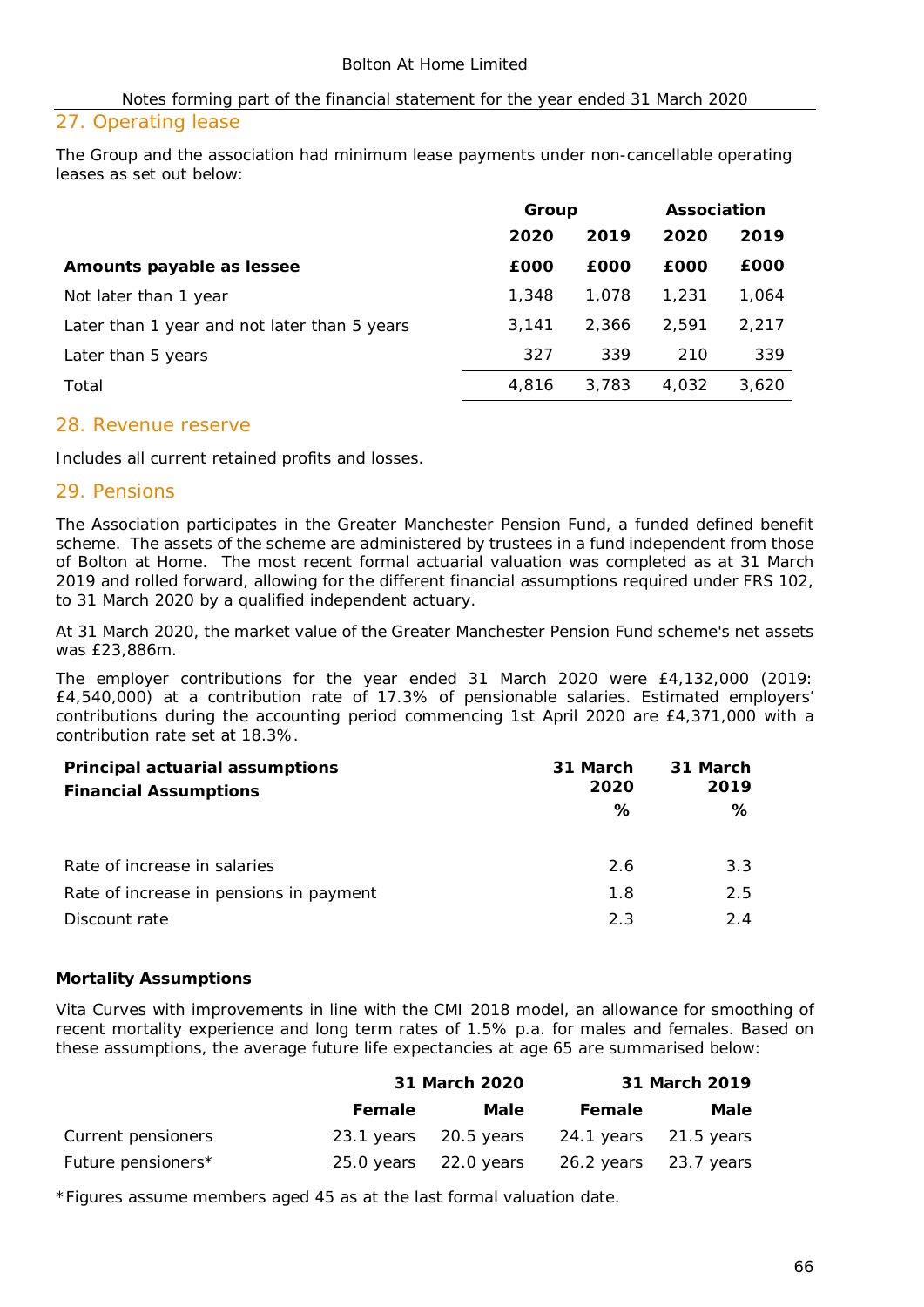## **Historic mortality**

Life expectancies for the prior year end are based on the Fund's VitaCurves. The allowance for future life expectancies is show below:

| Year Ended    | Prospective Pensioners                                            | <b>Pensioners</b>                                                 |
|---------------|-------------------------------------------------------------------|-------------------------------------------------------------------|
| 31 March 2020 | CMI 2013 model assuming the<br>current rate of improvements       | CMI 2013 model assuming the<br>current rate of improvements       |
|               | has peaked and will converge to<br>a long term rate of 1.25% p.a. | has peaked and will converge to<br>a long term rate of 1.25% p.a. |

Please note that the mortality assumptions used to value the Obligations in the Employer's Closing Position are different to those used to value the Obligations in the Employer's Opening Position.

#### **Commutation**

 An allowance is included for future retirements to elect to take 55% of the maximum additional tax-free cash up to HMRC limits for pre-April 2008 service and 60% of the maximum tax-free cash for post-April 2008 service.

| Amounts recognised in surplus or deficit | 2020    | 2019     |
|------------------------------------------|---------|----------|
|                                          | £000    | £000     |
| Current service cost                     | 10,462  | 9,363    |
| Past service costs                       | 47      | 2,873    |
| Amounts charged to operating costs       | 10,509  | 12,236   |
|                                          | 2020    | 2019     |
|                                          | £000    | £000     |
| Net interest                             | (1,964) | (1, 558) |
| Amounts charged to other finance costs   | (1,964) | (1, 558) |
|                                          |         |          |

**Reconciliation of opening and closing balances of the present value of scheme liabilities**

|                            | 2020       | 2019       |
|----------------------------|------------|------------|
|                            | £000       | £000       |
| Opening scheme liabilities | (253, 413) | (213, 205) |
| Current service cost       | (10, 462)  | (9, 363)   |
| Past service cost          | (47)       | (2, 873)   |
| Members contributions      | (1,581)    | (1, 553)   |
| Interest cost              | (6, 203)   | (5,905)    |
| <b>Remeasurements</b>      | 57,320     | (22, 932)  |
| Benefits paid              | 3,044      | 2,418      |
| Closing scheme liabilities | (211, 342) | (253, 413) |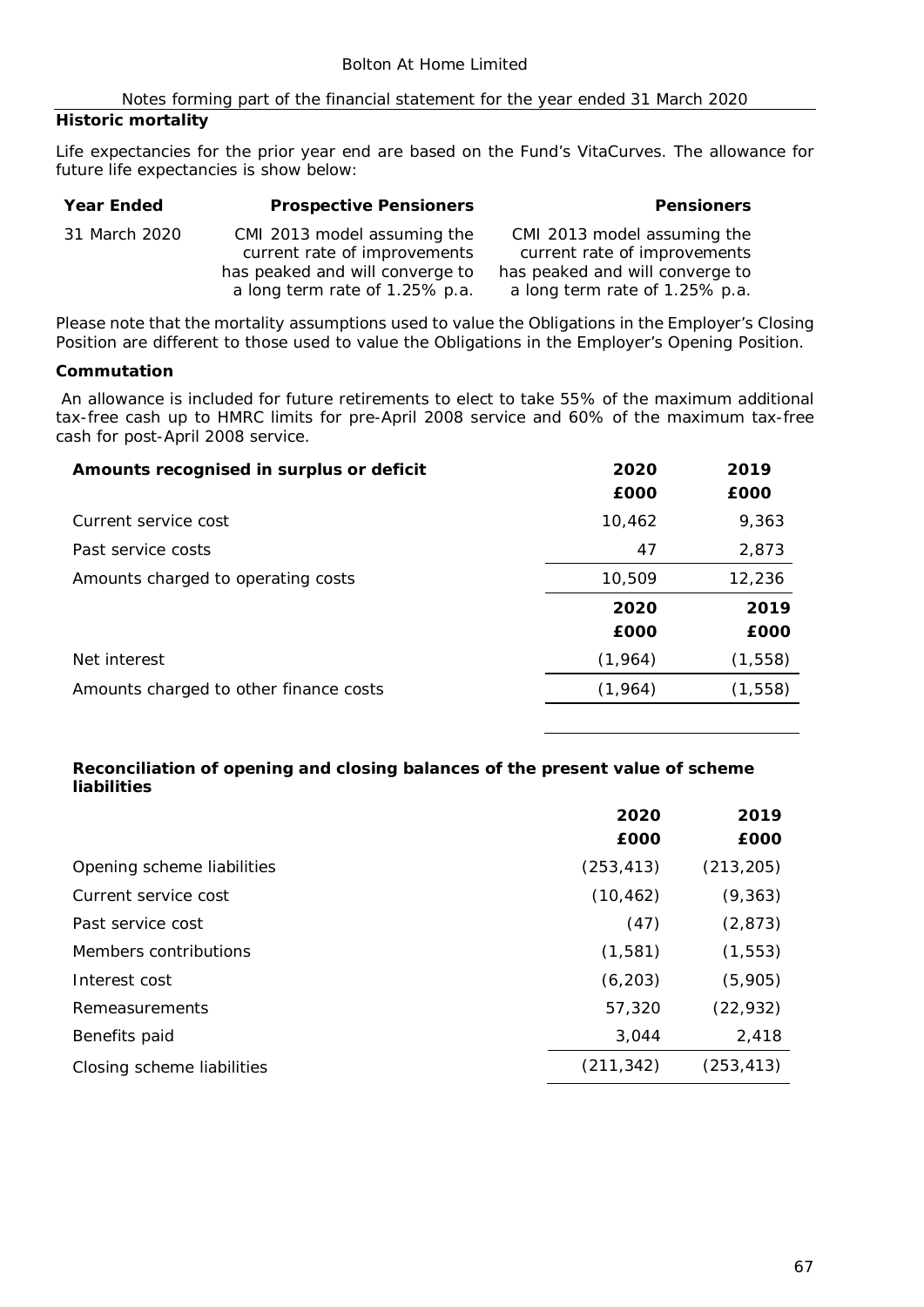## Bolton At Home Limited

| Notes forming part of the financial statement for the year ended 31 March 2020 |              |              |  |
|--------------------------------------------------------------------------------|--------------|--------------|--|
|                                                                                | 2020<br>£000 | 2019<br>£000 |  |
| Actual return on scheme assets                                                 | (21, 185)    | 7,623        |  |
|                                                                                |              |              |  |
| Amounts charged to other comprehensive income                                  | 2020<br>£000 | 2019<br>£000 |  |
| Remeasurements (assets and liabilities)                                        | 36,135       | (15, 309)    |  |

**Reconciliation of opening and closing balances of the fair value of plan assets**

|                                                      | 2020      | 2019     |
|------------------------------------------------------|-----------|----------|
|                                                      | £000      | £000     |
| Opening fair value of plan assets                    | 174,924   | 159,279  |
| Interest income                                      | 4,239     | 4,347    |
| Return on plan assets (in excess of interest income) | (21, 185) | 7,623    |
| Plan participants' contributions                     | 1,581     | 1,553    |
| Contributions by Employer                            | 4,132     | 4,540    |
| Benefits paid                                        | (3,044)   | (2, 418) |
| Closing fair value of plan assets                    | 160.647   | 174,924  |

**Reconciliation of opening and closing balances of the net liability**

|                                   | 2020<br>£000 | 2019<br>£000 |
|-----------------------------------|--------------|--------------|
| Closing scheme liabilities        | (211, 342)   | (253, 413)   |
| Closing fair value of plan assets | 160,647      | 174,924      |
| Closing scheme net liability      | (50, 695)    | (78, 489)    |

#### **Investment returns**

The return on the fund in market value terms for the year to 31 March 2020 is based on actual fund returns as provided by the Administering Authority and index returns where necessary.

Details are given below:

Total returns for period from 1 April 2019 to 31 March 2020 7.1%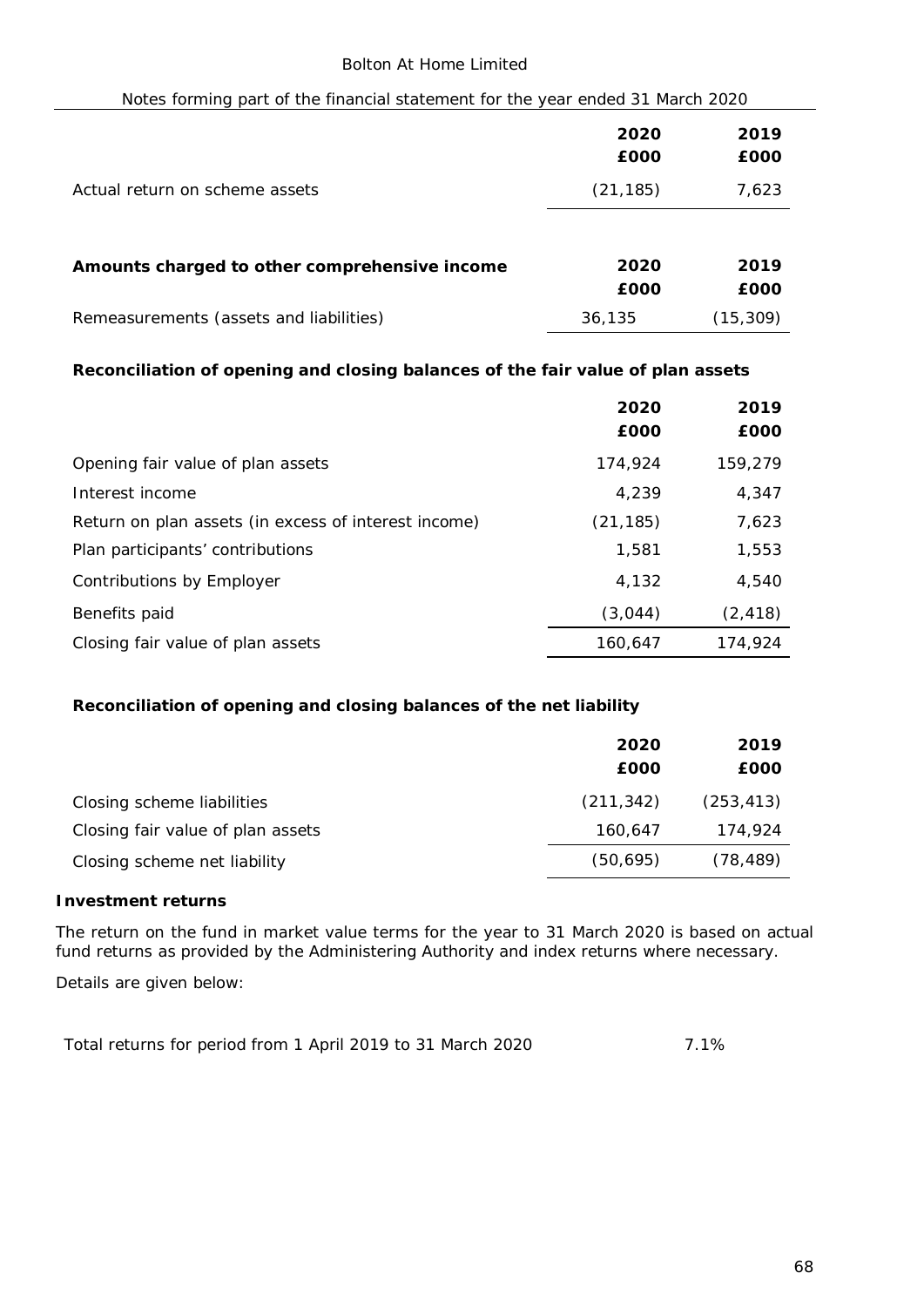## Bolton At Home Limited

### Notes forming part of the financial statement for the year ended 31 March 2020 **Major categories of plan assets as a percentage of total plan assets**

|              | 31 March 2020<br>% | Estimated split of assets at Estimated split of assets at<br>31 March 2019<br>% |
|--------------|--------------------|---------------------------------------------------------------------------------|
| Equities     | 69                 | 69                                                                              |
| <b>Bonds</b> | 15                 | 15                                                                              |
| Property     |                    | 8                                                                               |
| Cash         | 9                  | 8                                                                               |

## **Sensitivity Analysis**

Assumptions used to measure the scheme liabilities

|                                            | Approximate %<br>increase to<br><b>Employer Liability</b> | Approximate<br>monetary amount<br>£000 |  |
|--------------------------------------------|-----------------------------------------------------------|----------------------------------------|--|
| 0.5% decrease in Real Discount Rate        | 12                                                        | 25,600                                 |  |
| 0.5% increase in the Salary Increase Rate  | 2                                                         | 4.919                                  |  |
| 0.5% increase in the Pension Increase Rate | 10                                                        | 20,286                                 |  |

## 30. Related party transactions

We have two Board members who are Councillors for Bolton Council.

Disclosures in relation to key management personnel are included in note 7.

Bolton at Home provides management services, working capital and other services to its subsidiaries. Bolton at Home also receives charges from its subsidiaries. The quantum and basis of those charges is set out below:

Payable to Bolton at Home:

|                           | Working<br>Capital | Development<br>staff time | Management<br>staff time | Interest                 | Other  | Total |
|---------------------------|--------------------|---------------------------|--------------------------|--------------------------|--------|-------|
|                           | £000               | £000                      | £000                     | £000                     | £000   | £000  |
| Starts with you Limited   | 90                 |                           | 5                        | $\overline{\phantom{a}}$ | 39     | 134   |
| R-haus Living Limited     | 6,793              | 59                        | $\overline{\phantom{a}}$ | 465                      | $\sim$ | 7.317 |
| Arcon Housing Association |                    |                           | 80                       |                          |        | 80    |
| Stonecross Homes Limited  | 20                 |                           |                          |                          |        | 20    |
|                           | 6,903              | 59                        | 85                       | 465                      | 39     | 7.551 |

Payable by Bolton at Home:

|                                 | Publication |       |       |
|---------------------------------|-------------|-------|-------|
|                                 | S           | Other | Total |
|                                 | £000        | £000  | £000  |
| Starts with you Limited         |             | 1.618 | 1,618 |
| Maxmedia Communications Limited | 130         |       | 130   |
|                                 | 130         | 1,618 | 1,748 |

Details of transactions and basis of allocations

- Interest is charged at agreed rates of interest on loan balances
- Bolton at Home charges for development staff time for the year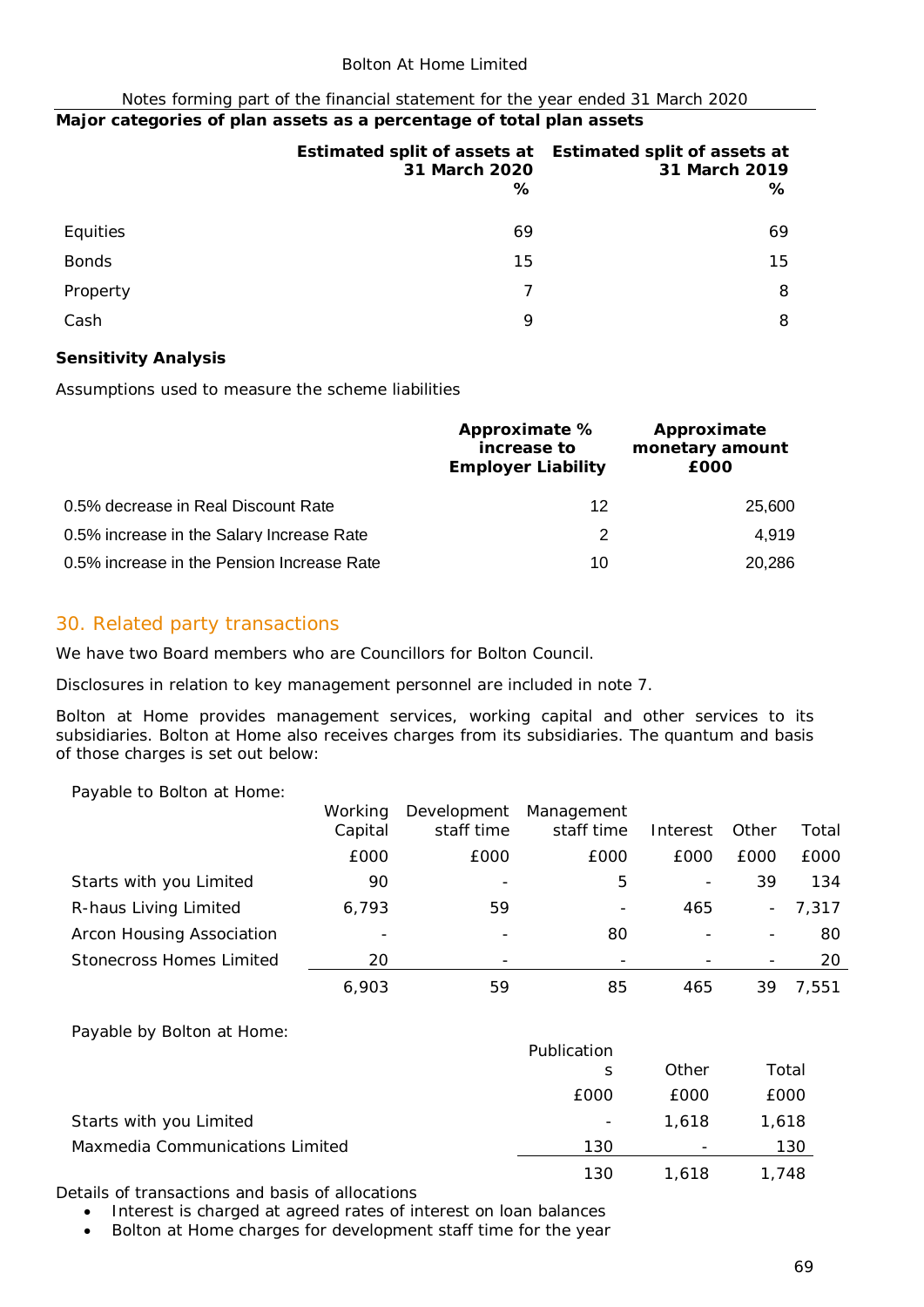During the period, Arcon Housing Association (a subsidiary of Bolton at Home) managed properties owned by James Ainsworth Almshouse. Arcon Housing Association's board are the corporate trustees and charged management fees of £6,658 (2019: £6,214). At 31 March 2020 the balance due from James Ainsworth Almshouse was £83,182 (2019: £69,031).

During the period, Arcon Housing Association (a subsidiary of Bolton at Home) managed properties owned by Dixon Almshouse Charity. Arcon Housing Association's board are the corporate trustees and charged management fees of £5,937 (2019: £4,902). At 31 March 2020 the balance due from Dixon Almshouse Charity was £41,935 (2019: £22,692).

## 31. Cash flow from operating activities

|                                                 |           | Restated  |
|-------------------------------------------------|-----------|-----------|
|                                                 | 2020      | 2019      |
|                                                 | £000      | £000      |
| Surplus for the year                            | 26,631    | 6,100     |
| Adjustments for non-cash items:                 |           |           |
| Depreciation                                    | 7,860     | 5,718     |
| Amortisation of intangible assets               | 35        | 35        |
| Fair value on business acquisition              | (19, 943) |           |
| Impairment                                      |           | 112       |
| Increase in stocks                              | (109)     | (18)      |
| Decrease/(Increase) in debtors                  | 11,798    | (97, 429) |
| (Decrease)/Increase in creditors                | (8, 345)  | 95,129    |
| (Decrease)/Increase in properties held for sale | 655       | (933)     |
| Pension costs less contributions payable        | 6,376     | 7,696     |
| Profit on disposal of housing properties        | (3, 817)  | (3,946)   |
| Government grants utilised in the year          | (526)     | (132)     |
| Interest payable                                | 5,325     | 4,086     |
| Interest receivable                             | (138)     | (147)     |
| Taxation                                        | 12        | 5         |
| Net cash generated from operating activities    | 25,814    | 16,276    |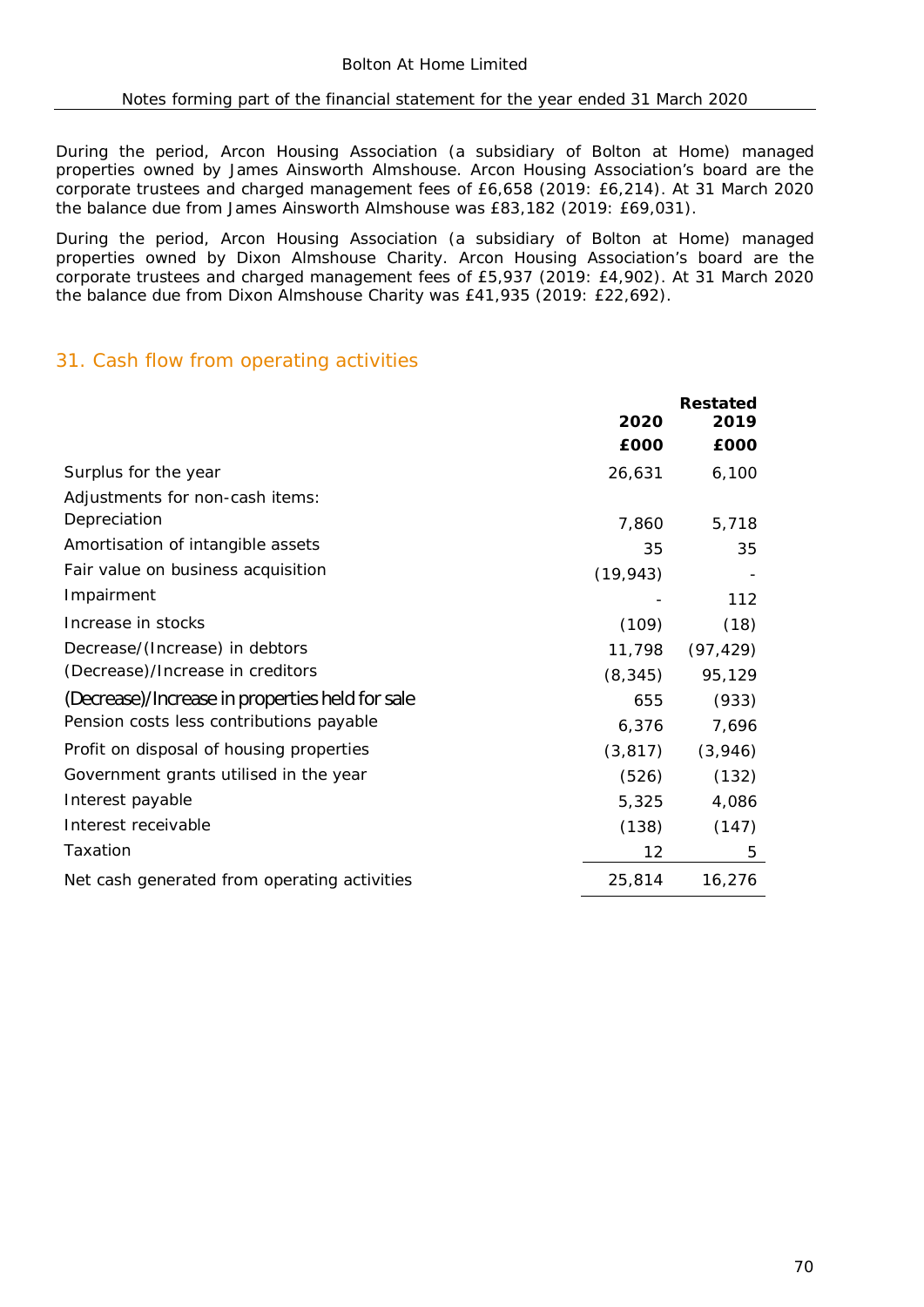## 32. Financial assets and liabilities

The Group's and Association's financial instruments may be analysed as follows:

|                                                                | Group  |        | Association |        |
|----------------------------------------------------------------|--------|--------|-------------|--------|
|                                                                | 2020   | 2019   | 2020        | 2019   |
|                                                                | £000   | £000   | £000        | £000   |
| <b>Financial assets</b>                                        |        |        |             |        |
| Financial assets measured at historical cost                   |        |        |             |        |
| Trade receivables<br>$\overline{\phantom{0}}$                  | 3,077  | 1,783  | 5,833       | 1,783  |
| Other receivables<br>$\overline{\phantom{0}}$                  | 4,319  | 4,511  | 3,389       | 4,375  |
| Investments in short term deposits<br>$\overline{\phantom{0}}$ | 3,207  |        |             |        |
| Cash and cash equivalents                                      | 12,563 | 17,840 | 8,947       | 17,572 |
| Total financial assets                                         | 23,166 | 24,134 | 18,169      | 23,730 |
| <b>Financial liabilities</b>                                   |        |        |             |        |
| Financial liabilities measured at amortised cost               |        |        |             |        |
| Loan payable                                                   | 54,367 | 30,000 | 30,000      | 30,000 |
| Financial liabilities measured at historical cost              |        |        |             |        |
| Trade creditors                                                | 6,434  | 7,194  | 5,840       | 6,966  |
| Other creditors                                                | 2,216  | 3,980  | 2,189       | 3,980  |
| Total financial liabilities                                    | 63,017 | 41,174 | 38,029      | 40,946 |

Financial assets measured at amortised cost comprise of trade and other debtors.

Financial liabilities measured at amortised cost comprise of bank loan, trade and other creditors.

# 33. Business Acquisition

On 1 April 2019, Arcon Housing Association (and its subsidiary, Arcon Developments Limited) joined the Group. The Group accounted for the integration using the acquisition method of accounting in accordance with section 19 of the Financial Reporting Standard 102. The fair value of the gifted assets and liabilities is recognised as a gain in the Statement of Comprehensive Income in the year of acquisition.

The acquisition of Arcon Housing Association, at £nil consideration, gave rise to an amount of negative goodwill. The negative goodwill arises because of the difference between the Fair Value of assets and liabilities acquired and the consideration paid.

The Fair Value of Arcon Housing Association's housing properties assets was deemed to be their Existing Use Value – Social Housing (EUV-SH) at the time of acquisition. The EUV-SH has been determined by reference to an independent valuation of Arcon Housing Association's assets. The Fair Value of Arcon Housing Association's other assets and liabilities was deemed to be the same as their Net Book Value as at 1 April 2019.

The negative goodwill generated due to the excess of assets over liabilities has been recognised as income in the year of acquisition in line with the Housing SORP.